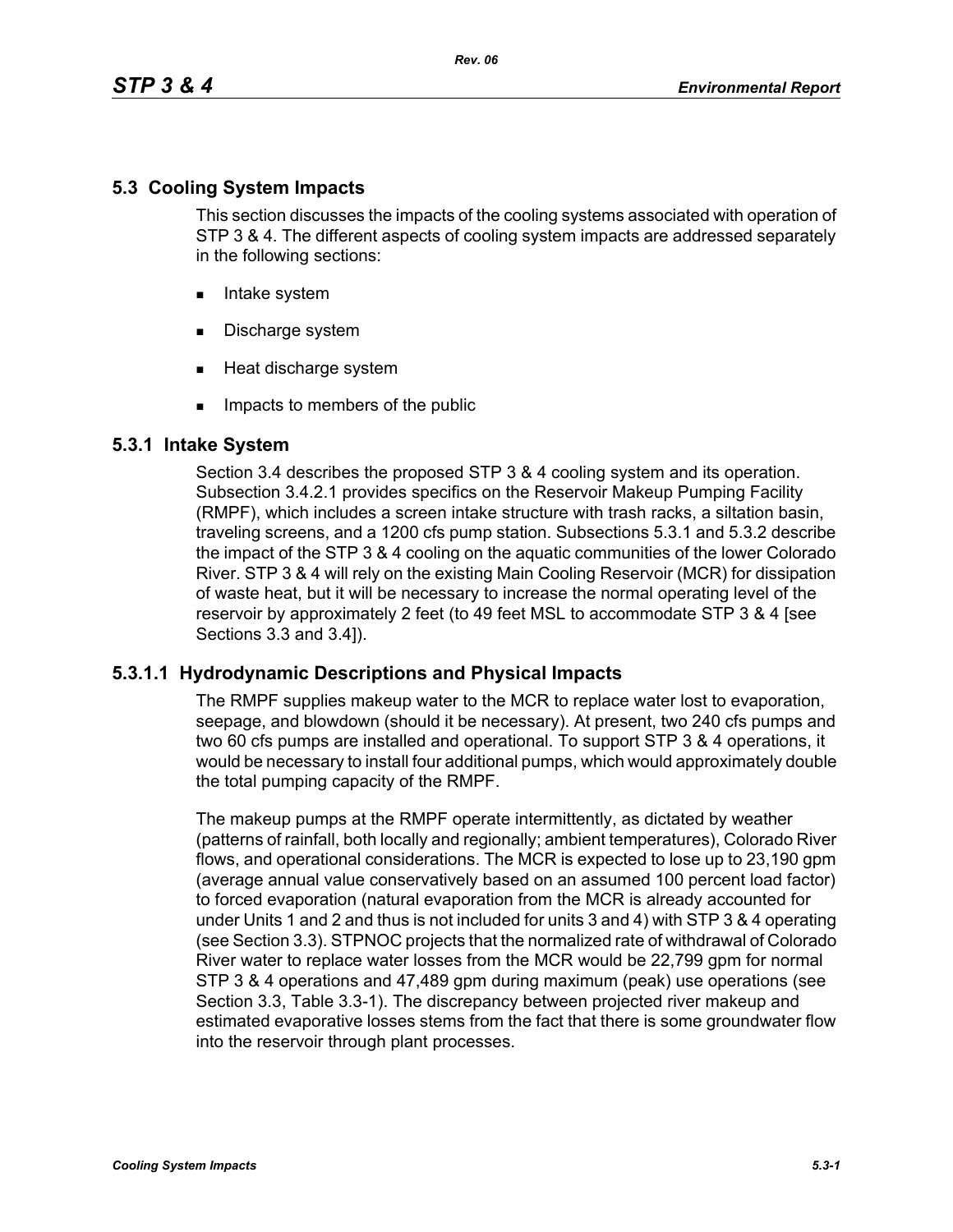# **5.3.1.2 Aquatic Ecosystems**

The species assemblage at the RMPF at a given time is influenced primarily by river flow, salinity, season, and population dynamics of the individual species. Although it is theoretically possible to predict the presence of a particular species using correlations of abundance with any one of these variables, more often than not these, as well as other, factors interact in complex ways to determine the assemblage of species and life stages at the RMPF.

# **5.3.1.2.1 Factors Affecting Entrapment, Entrainment, and Impingement**

Aquatic organisms can become entrapped, entrained, or impinged when water is drawn into the intakes at a flow greater than what they can escape.

Entrapment can take the form of attracting organisms to a relatively restricted area, such as a long, narrow intake channel, from which they have difficulty escaping due to behavioral responses to environmental cues. If the animals congregate in a channel, and environmental conditions (such as concentration of dissolved oxygen) deteriorate suddenly, the animals may die.

Impingement, in which the organism is physically pressed against the screens, or entrainment, in which smaller organisms travel in the water column through the screens, may also lead to destruction of the organism, depending on other factors. The extent of impingement and entrainment of aquatic organisms at a power plant intake structure depends on several variables, including the (1) species assemblage and densities of organisms at the intake at the time of pumping, (2) velocity of flow into the intake, (3) volume of water withdrawn, and (4) specific design features of the intake structure and pumps.

The seasonal distribution and abundance of various life stages of important aquatic species in the lower Colorado River was discussed in Subsection 2.4.2. By and large, the assemblage of species and densities of organisms found in the vicinity of the RMPF is under the influence of regional climatic events (in particular, patterns of rainfall) that are beyond human control. The other three variables are, to one degree or another, under the control of STPNOC.

## **Design Features**

The location, design, and capacity of power plant intake structures are regulated by EPA under 40 CFR 401.14 and are required to reflect the Best Technology Available (BTA) to minimize adverse environmental impacts. The operation of intake structures at power plants in Texas is permitted and regulated by the Texas Commission on Environmental Quality (TCEQ), which was delegated authority to administer the Texas Pollutant Discharge Elimination System (TPDES) by EPA in 1998 (Reference 5.3-1). STPNOC adhered to principles of BTA in siting and designing the existing RMPF. Entrapment was precluded by the physical location and design of the intake; the STP plant has no intake canal or similar structure that would hold fish. As described in the operation Final Environmental Statement (FES), the intake structure has been installed "flush" to the river bank with no projecting structures that create eddies and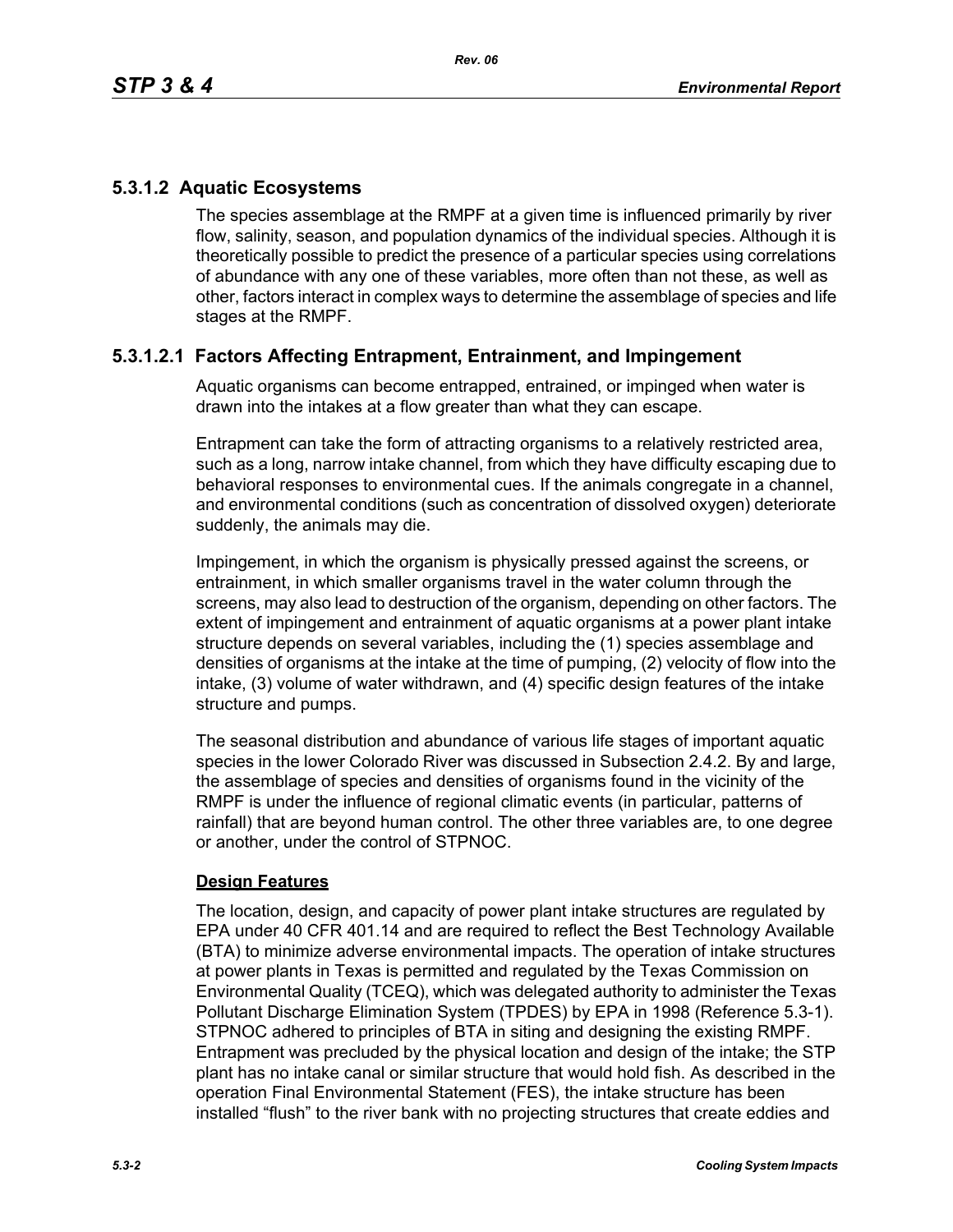countercurrents that would cause entrapment (Reference 5.3-2). Furthermore, the intake area is equipped with an "escape route" that allows fish to swim back to the river.

Impingement and entrainment were minimized by other design features: (1) the intake was oriented in such a way as to reduce attractant flows, (2) the approach velocity at the traveling screens was designed to be 0.5 fps or less, and (3) the RMPF was equipped with a fish "handling and bypass" system. The EPA evaluated the location, design, and operation of the plant and issued an National Pollutant Discharge Elimination System (NPDES) permit in 1985 that explicitly approved the design of the intake structure, characterizing it as BTA (see Part III, number 10 of NPDES Permit No. TX0064947, issued October 18, 1985). As discussed earlier, the RMPF was intended to provide makeup to the MCR for four nuclear units. Thus, the intake for STP 3 & 4 was an integral part of the original design.

The RMPF has a maximum design approach velocity at the traveling screens of 0.5 fps based on a maximum pumping rate of approximately 538,000 gpm, and at the time of construction, this represented the BTA (Reference 5.3-3). It should be noted that in their Final Environmental Statement for Construction of STP 1 & 2, the NRC calculated a slightly higher maximum approach velocity, 0.55 fps (Reference 5.3-4). The pump station was designed to house eight pumps, with a total pumping capacity of 1200 cfs (538,596 gpm) (Reference 5.3-5). However, the site is able to maintain water levels in the MCR using half of the full complement of pumps (two 107,719-gpm pumps and two 26,930-gpm pumps). The current maximum pumping rate, based on Annual Water Use Reports for 2001 through 2006 submitted by STPNOC to the TCEQ, is 600 cfs, (269,298 gpm) (References 5.3-6, 5.3-7, 5.3-8, 5.3-9, 5.3-10, and 5.3-11). To supply sufficient water to the MCR for four operating units, it would be necessary to complete the pump installation with adequately sized pumps, restoring the original design pumping capacity of 1200 cfs (538,596 gpm). The design approach velocity of 0.50 fps was based on this pumping rate and is not expected to change appreciably with four units in operation.

Water will be pumped through a shoreline intake system, passed through trash racks, and through traveling screens with a 3/8-inch (9.5 mm) mesh. The traveling screens will operate intermittently to coincide with the intermittent withdrawal of river water. Fish and debris washed from the traveling screens are carried along a sluice which runs the length of the intake structure. Fish collected on the screens can be returned to the river via the sluice and a fish bypass pipe (Reference 5.3-5). The point of return is at the downstream end of the intake structure, approximately 0.6 meter (2 feet) below normal water elevation, as described in Section 3.4 (Reference 5.3-2).

#### **Operational Features**

TPDES Permit No. WQ0001908000 for STP 1 & 2, issued by TCEQ in July 2005, contains no limits on Colorado River water withdrawals. Withdrawal limits are found in Certificate of Adjudication 14-5437, which was issued by the Texas Water Commission (a predecessor agency to the TCEQ) on June 28, 1989, based on water rights granted in 1974. The Certificate of Adjudication authorized Houston Lighting & Power (HL&P) to divert and use up to 102,000 acre-feet of water annually from the Colorado River for industrial purposes (power plant cooling) at a maximum withdrawal rate of 1200 cfs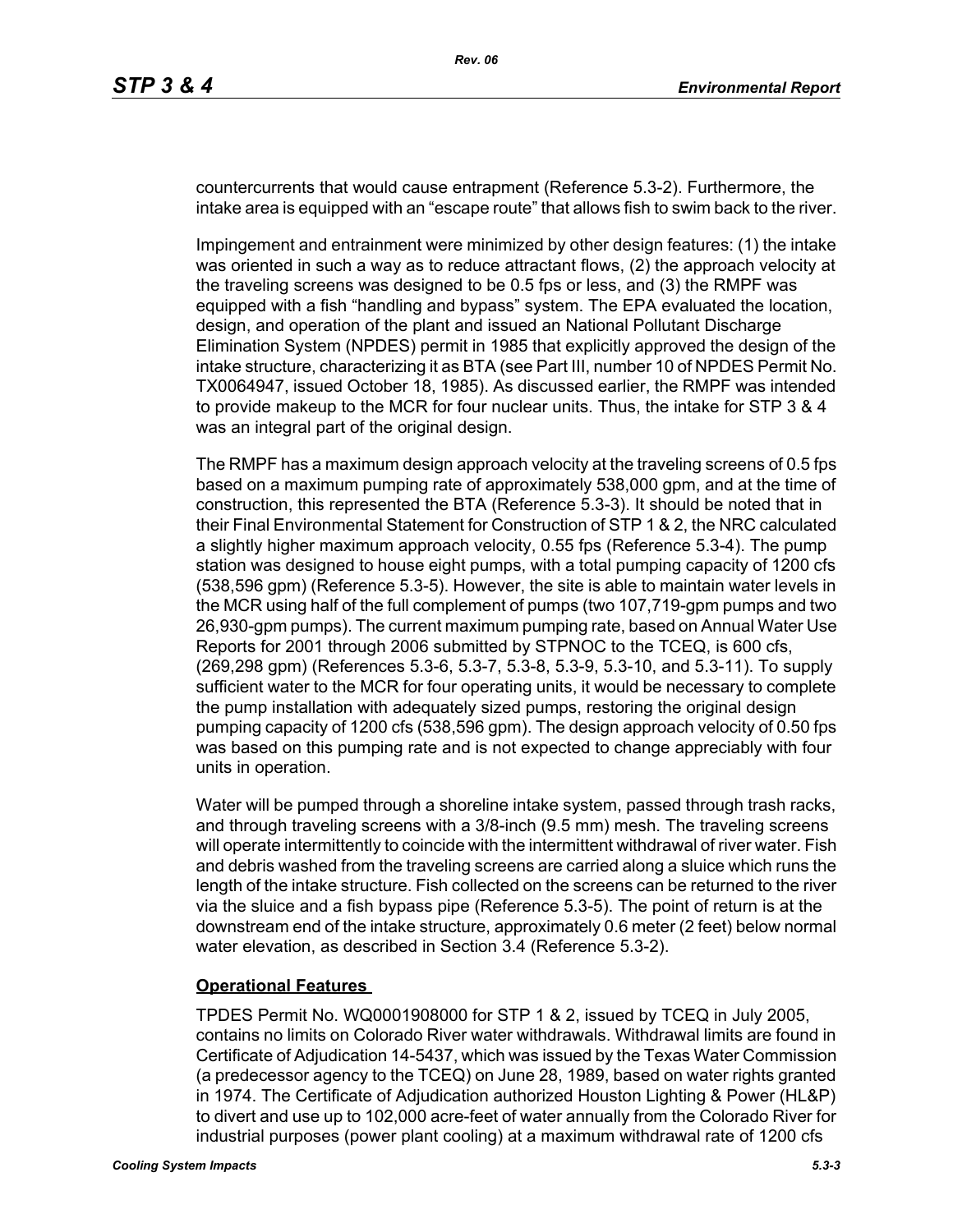(approximately 540,000 gpm). To the extent feasible, STPNOC has followed internal procedures to withdraw water at times of high river flow, which has the effect of reducing impingement and entrainment of important estuarine and marine species, because high flows push these species downstream. Because evaporative losses and power demand are highest in late summer, some pumping at these times is unavoidable. July, August, and September have historically been periods of low flow in the lower Colorado River, although interannual variability in flow precludes characterizing any given month as "low" or "high" flow with certainty (Reference 5.3- 12). The Certificate of Adjudication contains the following Special Condition, which the state of Texas imposed to ensure minimum instream flows in the lower Colorado during periods of low flow:

"This certificate of adjudication is issued subject to the condition that diversions from the Colorado River shall be limited to 55% of the flows of the Colorado River in excess of 300 cfs at the authorized diversion point on the Colorado River."

In 1986, the NRC predicted the average annual withdrawal from the river for STP 1 & 2 would be 1.03  $\times$  E8 m<sup>3</sup> (83,900 acre-feet) (Reference 5.3-2). In recent years (2001– 2006), the annual withdrawal for STP 1 & 2 has averaged approximately 44,423,122  $\text{m}^3$  (37,000 acre-feet), which is approximately 44% of the 83,900 acre-feet the NRC predicted in the FES and 36% of the permitted maximum of 102,000 acre-feet (References 5.3-6, 5.3-7, 5.3-8, 5.3-9, 5.3-10, and 5.3-11). It appears likely that makeup for two additional units will be accommodated by the existing RMPF with all pumps installed, and there would be no need for STPNOC to seek an increase in the current allocation limit of 102,000 acre-feet/year from the Lower Colorado River Authority (LCRA).

The withdrawal of 83,900 acre-feet/year of water for STP 1 & 2 was determined to have minor impacts on aquatic resources (Reference 5.3-12). The withdrawal of up to 102,000 acre-feet/year to maintain levels in the MCR for four units would produce impingement and entrainment rates approximately 22% higher than those evaluated by NRC in the operation FES and deemed less than significant (Reference 5.3-2). However, withdrawal volumes would be substantially lower than 102,000 acre-feet in high rainfall years, and would never be higher, as the withdrawal limit of 102,000 is a condition of the Certificate of Adjudication. In any case, entrapment, impingement, and entrainment impacts would be mitigated by the factors discussed previously in this section and others listed below (from Reference 5.3-2):

- Screens mounted flush with the shoreline to prevent entrapment and lessen the impact of eddy currents on the downstream end of the intake structure
- **Free passage of fish between outer trash racks and traveling screens allows fish** that enter outer trash racks to swim downstream and exit the intake structure
- Maximizing makeup pumping during periods of high river flow when densities of important estuarine/marine species are low in the intake area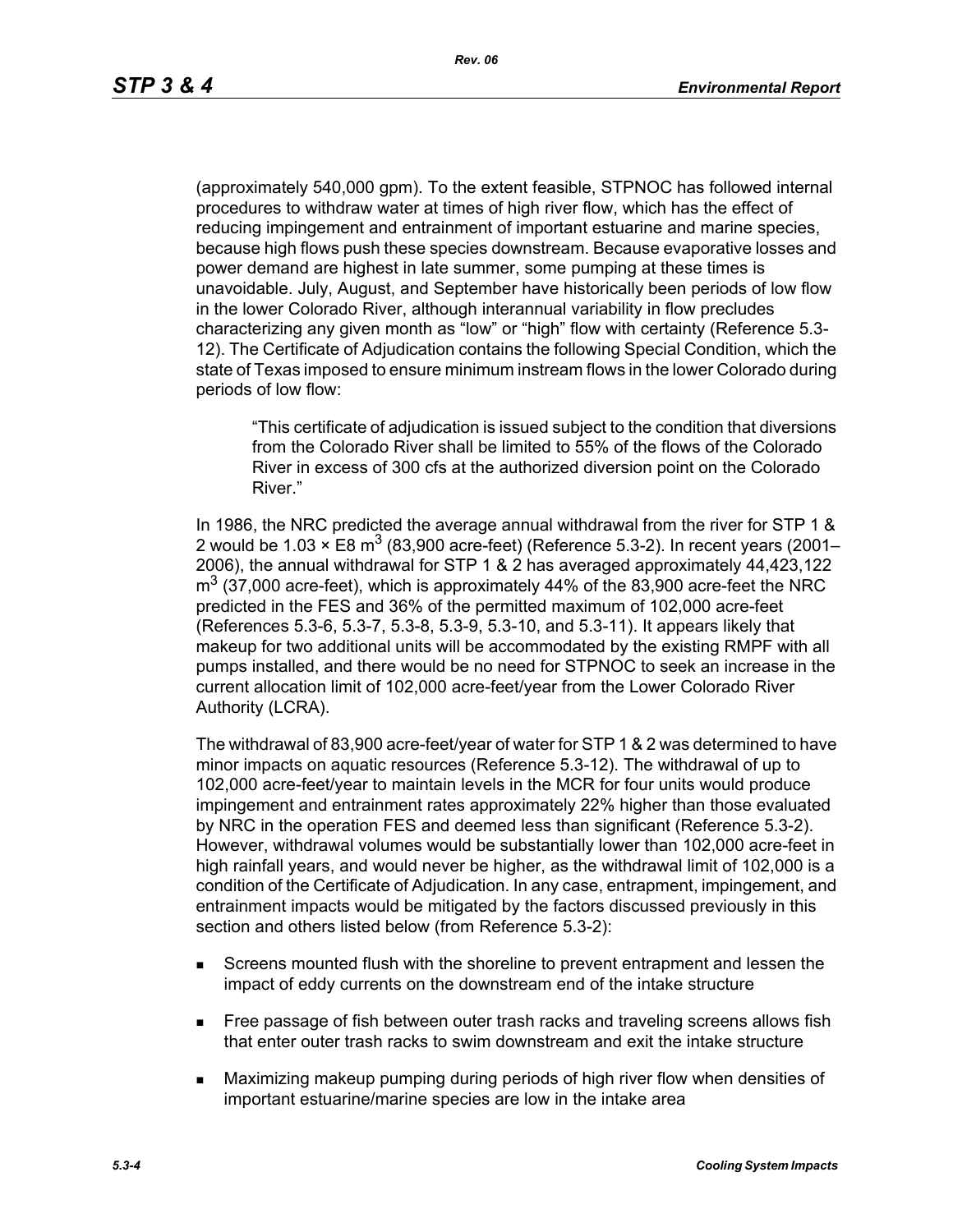**Generally low densities of fish in the vicinity of the site intake areas compared to** downstream areas

### **Previous Conclusions on Design and Operation Features**

Because the design of the RMPF is fixed and operation of the pumps would be bounded by the limits in the permit, impacts of their operation would depend on distribution and abundance of fish and shellfish in the vicinity of the RMPF. The remainder of this section discusses fish and shellfish species that could be affected by operation of STP 3 & 4, emphasizing trends in abundance of important marine/estuarine species over the 1985–2003 period. These species were the focus because they are commercially and recreationally important. During periods of high flow, impingement and entrainment would affect freshwater species such as bluegill, blue catfish, channel catfish, and common carp that are not as highly esteemed by commercial and recreational fishermen and are common-to-ubiquitous in large rivers, ponds, and reservoirs in Texas. The FES for operation of STP 1 & 2 assessed impacts of RMPF operation on marine and estuarine species exclusively (Reference 5.3-2).

# **5.3.1.2.2 Aquatic Resources Potentially Present at the Makeup Water Intake**

Two relevant sources of information on species assemblages near the STP site are available: (1) government data on fish and shellfish abundance in Matagorda Bay collected for general management purposes, and (2) data collected specifically for the construction FES to address potential impacts of STP 1 & 2 on aquatic resources in the lower Colorado River. Each of these is discussed below.

#### **Fish and Shellfish Abundance in Matagorda Bay**

The National Oceanographic and Atmospheric Administration's (NOAA's) Estuarine Living Marine Resources (ELMR) program was developed to provide a consistent database of the distribution, abundance, and life history characteristics of important fish and invertebrates in U.S. estuaries (Reference 5.3-13). Four criteria were used to select the 44 species included in the Gulf of Mexico database: (1) commercial value, (2) recreational value, (3) indicator of environmental stress, and (4) ecological value (References 5.3-13, 5.3-14 and 5.3-15). These criteria are similar to those used to identify "important species" in the Environmental Standard Review Plan (NUREG-1555) (Reference 5.3-16).

Various surveys and programs in Texas have focused on different subsets of the species considered important in Reference 5.3-14 and Reference 5.3-15, as shown in Table 5.3-1. Texas Parks and Wildlife Department (TPWD) identified principal fisheries species in Matagorda Bay (Reference 5.3-17). In a recent summary of recreationally important fish, Green and Campbell of TPWD found that three species stand out as prime targets of anglers, as shown in Table 5.3-2 (Reference 5.3-18). The NRC names important species as well (References 5.3-2 and 5.3-4). For this ER, professional judgment based on independently collected data served as the basis for selecting important species potentially affected by plant operations, specifically the RMPF and the discharge from the MCR.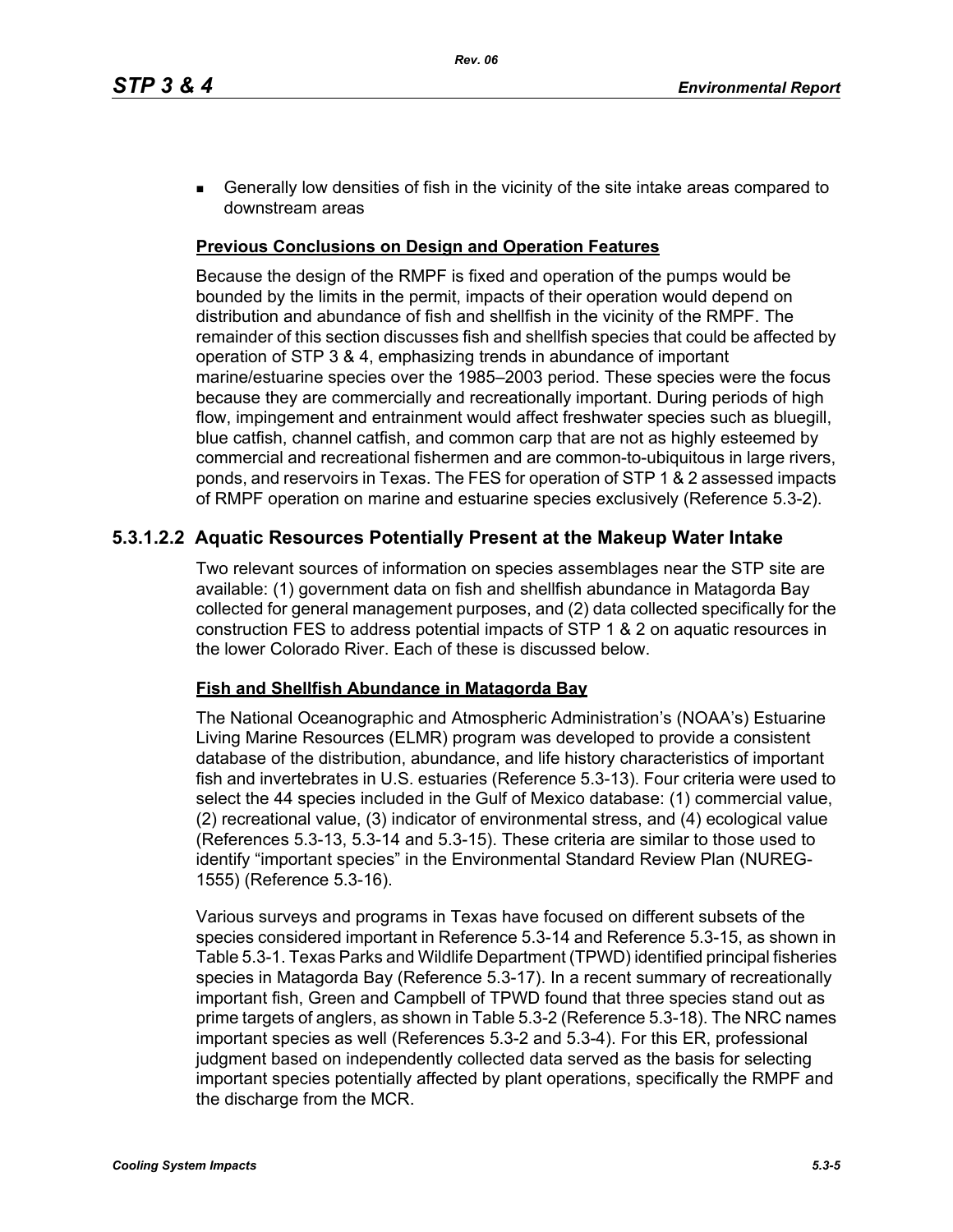An ELMR report by NOAA presented data on the salinity preferences of various life stages of important fish and shellfish in Matagorda Bay and associated tidal rivers, including the Lower Colorado River (Reference 5.3-14). Salinity is a major factor influencing distribution and abundance of estuarine species, particularly during spawning and early life stages. With the exception of sessile organisms such as oysters, most adult fish and shellfish (nekton) do not stay in Matagorda Bay, but move throughout the estuary in response to salinity gradients. One such example is the movement of estuarine or marine fish upriver during low flow periods when a saltwater wedge penetrates well into the Colorado River. During such time, the salinity differential at the bottom and top of the river can be substantial (Reference 5.3-19, Table 3). Along with the saline wedge come the planktonic larvae of fish and shellfish, which are generally carried passively along in the water column. The result of these hydrodynamic movements is that while the location in space cannot always be predicted for estuarine organisms, the location with respect to salinity gradient is better known (Reference 5.3-14).

The relative abundance of important fish and shellfish in various salinity zones in the Matagorda Bay estuary is summarized in Table 5.3.1.2-2 (Reference 5.3-14). The importance of this profile is that the salinity of the water at the intake of the STP pumps will determine to a large extent the composition and life stages of species present in the area. Regardless of which species or life stages are in the estuary at a given time, high freshwater flows tend to keep many of them from moving up the river as far as the STP site. Conversely, low river flows, and the concomitant saltwater intrusion, allow greater movement of estuarine and marine species upriver, where they may come under the influence of the intake pumps during pumping operations (Reference 5.3- 20). Both estuarine and freshwater species are present at the RMPF (Reference 5.3- 19).

## **Previous Studies in Lower Colorado River near STP 1 & 2**

Additional information on species that may be affected by plant operations, including freshwater species from upriver, was drawn from References 5.3-2 through 5.3-5, and 5.3-19 through 5.3-21.

#### **HL&P ER 1974: Predictive**

In preparing the original ER, HL&P collected phytoplankton, zooplankton, ichthyoplankton, and nekton in the Colorado River near the intake to support estimates of entrainment and impingement.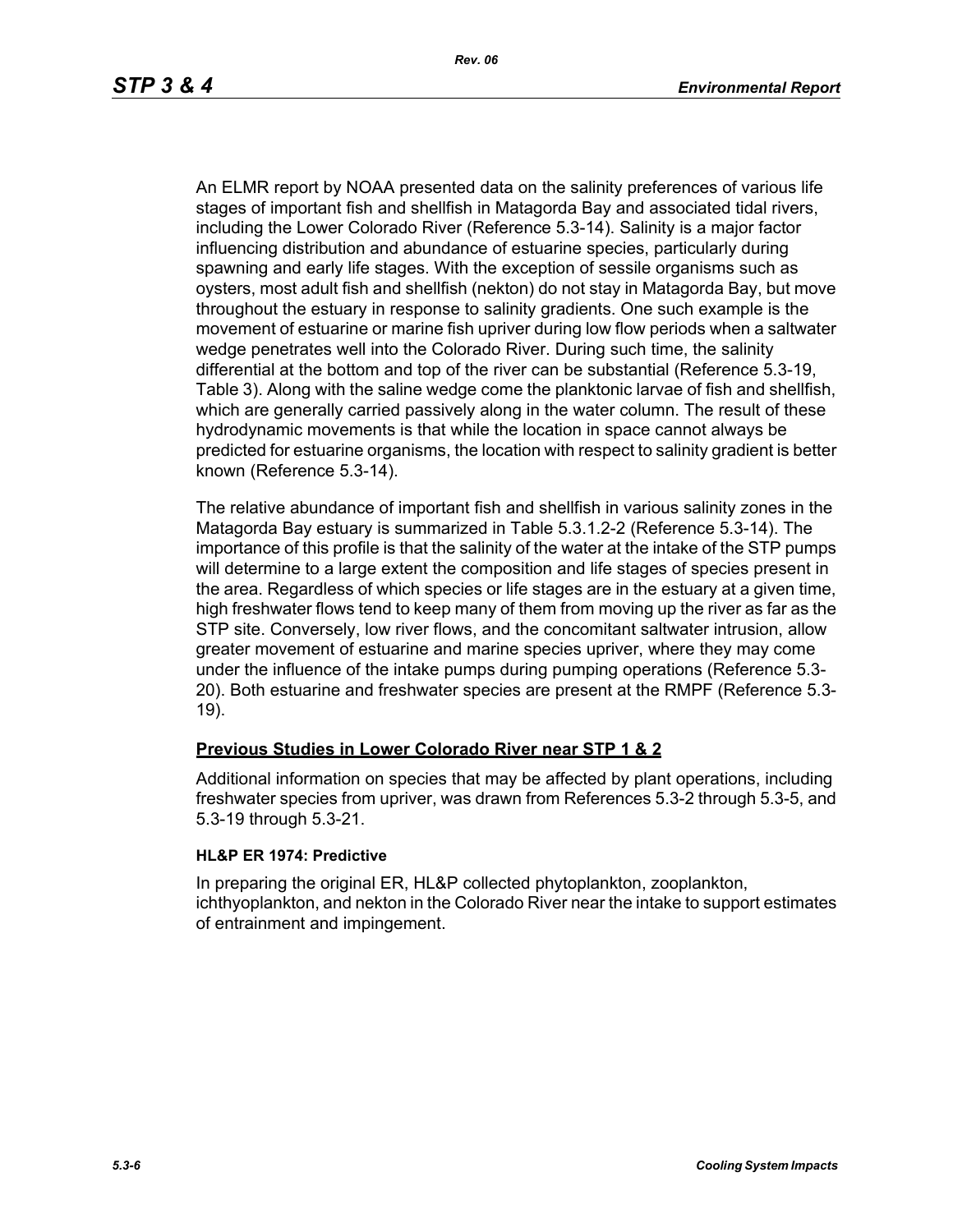### **Salinity and Flow**

Although estuarine conditions often prevail at the RMPF, salinities at the intake have at times been essentially zero. In 1973, it was reported that the water was fresh at the bottom as well as at the surface, ranging from 0.2 parts per thousand (ppt) in July to 0.4 ppt in October (Reference 5.3-3).

### **Entrainment of Phytoplankton and Zooplankton**

Phytoplankton and zooplankton are easily entrained due to their small size and inability to swim against the intake flow. The phytoplankton community at the intake was dominated by diatoms and green algae during the preoperational sampling (Reference 5.3-3). It was estimated that 7 x 1013 individual zooplankton would be entrained each year. Studies at a similar plant showed that about 12% of those entrained would die of mechanical damage and the number lost due to intolerance of conditions in the MCR was not estimated. All phytoplankton and zooplankton entrained were assumed lost to the Colorado River (Reference 5.3-3).

### **Entrainment of Ichthyoplankton**

Based on the design of the intake structure in 1974, HL&P concluded that all ichthyoplankton less than 4 inches total length are entrainable (Reference 5.3-3). Larval menhaden and croaker were identified as most likely to be entrained; cyprinids and gobies were considered secondary. Few eggs were collected near the intake, which is consistent with the observation that little spawning occurs in that reach of the river. In 1974, HL&P estimated that 2.6 million fish eggs and larvae may be entrained each year, a number too small to cause any population level effects (Reference 5.3-3).

#### **Impingement**

Impingement of organisms on the RMPF traveling screens is directly influenced by the velocity of water moving through the screens. The design of the RMPF at STP 3 & 4 is for a ≤0.5 fps approach velocity at the traveling screens. Estimates of impingement presented in the 1974 construction-phase ER for STP 1 & 2 were based on the assumption that fish and crustaceans were equally distributed in number and weight throughout the water column near the intake (Reference 5.3-3).

HL&P estimated in the construction-phase ER that 6.25 million fish and crustaceans (16,100 pounds) would be impinged per year, representing less than 0.03% of the annual poundage caught in the lower Colorado River and Matagorda Bay. Most of the species that HL&P predicted would be impinged are commercial or forage species: white shrimp, river shrimp, menhaden, anchovy, and croaker. Commercial species impinged accounted for less than 0.1% by weight of landings of fish and shellfish in Texas (Reference 5.3-3). Based on the 1974 ER, the NRC concluded that impingement would not have a significant effect on populations of important species in the lower Colorado River (Reference 5.3-4).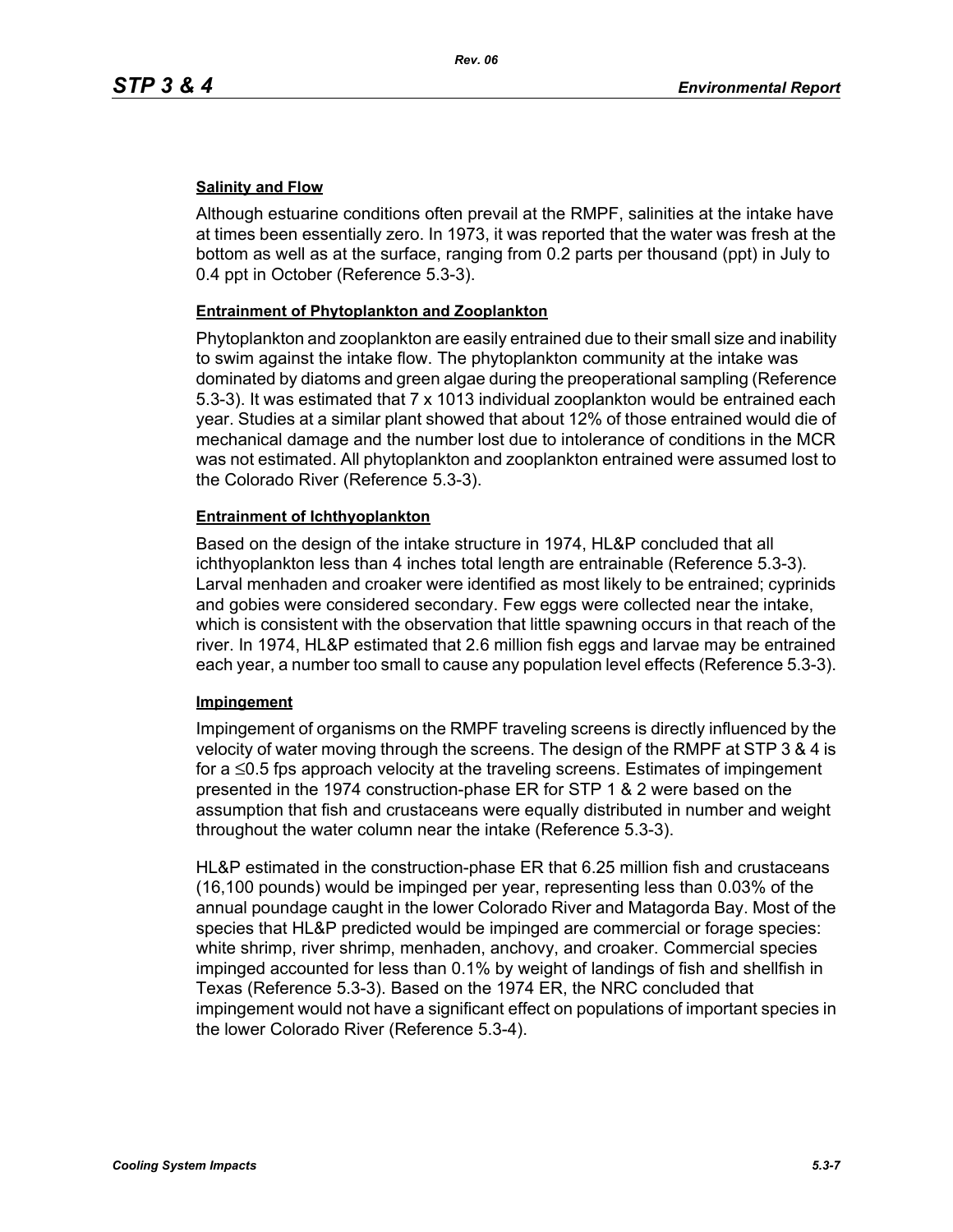### **NUS 1976: Year-Long Field Monitoring**

In 1975, STPNOC implemented a two-phase monitoring program to identify species that may be entrained by or impinged on the intake system (Reference 5.3-20). Phase 1 (April 75-April 76) included 26 sampling dates and several locations upstream and downstream of the intake, spaced at roughly 14-day intervals. Entrainment predictions based on direct measures of distribution and abundance of important organisms near the RMPF are considered representative of low flow conditions in the lower Colorado River. The NUS monitoring study is summarized in the NRC Operation FES (Reference 5.3-2).

Based on the physical characteristics of the river and the RMPF, NUS concluded that the makeup operation would affect an area of the Colorado River represented by the mid-channel, mid-depth (up to 10 feet) samples and the west bank samples (Reference 5.3-20). Mean densities of plankton and juvenile organisms were used to estimate entrainment. Estimates assumed that populations of organisms were relatively constant for a period of time (unspecified) around the sampling event, and that organisms were continually replenished at the sampling points by tidal and freshwater flow. The number of organisms entrained was calculated by multiplying the standing crop (individuals per cubic foot of river water) by the intake volume for a given time interval. Other assumptions and parameters of the calculations are given in Reference 5.3-20. The entrainment predictions were limited to plant operations during a particular set of low-flow conditions, which prevailed at STP 1 & 2 from August 1975 through March 1976.

#### **Salinity and Flow**

The Phase 1 monitoring study was conducted during an unusually dry year when Colorado River flows were low and estuarine conditions extended up to the STP site. All but two of the samples (May 6 and August 5) were collected when salinities at the intake represented estuarine conditions. Throughout the year-long monitoring period, bottom salinity remained high at the RMPF, ranging from 20.9 ppt in November 1975 to 31.0 ppt in August 1975. Surface salinity at the RMPF reached a maximum of 6.3 ppt on October 1, 1975, and by October 24, surface salinity reached an annual low of 0.8 ppt.

#### **Nekton in the Colorado River (Post-larval, Juvenile, and Adult Invertebrates and Fish)**

During Phase 1, post-larval, juvenile, or adult white shrimp, menhaden, anchovy, croaker, and mullet were most abundant in samples collected from the Colorado River. These commercially important species were most numerous at stations downriver from STP. All of these species except menhaden decreased in abundance upriver. Brown shrimp and blue crabs were sometimes abundant in samples upriver from the STP site (Reference 5.3-20).

To estimate entrainment at the RMPF, plankton tows were made at various stations upriver and downriver from the STP site to estimate the standing crop of entrainable organisms. Estimates of macroplankton and ichthyoplankton are given below.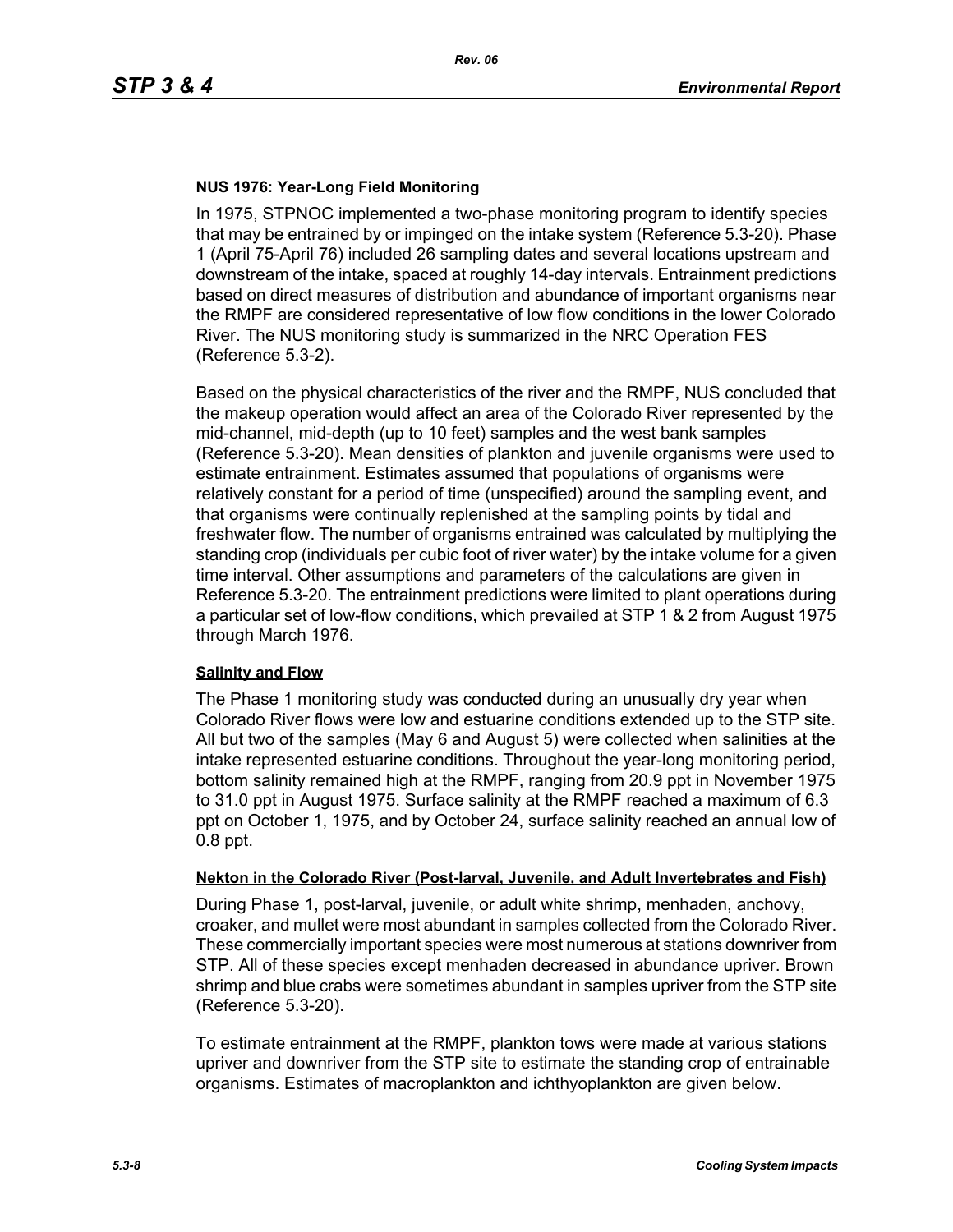### **Entrainment of Macroplankton**

During Phase 1, the most important species in the macroplankton samples were decapod crustaceans, namely blue crab, white shrimp, and brown shrimp. Estimates of entrainment were based on densities of megalops of the commercially valuable blue crab and its congener, the pygmy blue crab, which cannot be distinguished at that stage, as well as first crab and juvenile stages of the blue crab. Estimates of entrainment of the shrimps were based on standing crops of post-larval white and brown shrimp.

Predictions of entrainment during the 8-month low flow period were as follows:

- Blue crab: 1.32  $\times$  10<sup>6</sup>
- White Shrimp:  $6.4 \times 10^3$
- Brown Shrimp:  $4.5 \times 10^3$

NUS estimated that in an 8-month period of low river flow, about one million blue and pygmy blue crab megalops, and about a quarter million blue crab individuals at the first crab and juvenile stage would be entrained (Reference 5.3-20). Of these, more than 83% would be entrained during August. Entrainment of white shrimp was predicted to occur exclusively in August, and of brown shrimp, only in March. NUS concluded that expected losses to entrainment were negligible compared with the millions of pounds of these species harvested annually in Texas, and the widespread distribution of the blue crab, white shrimp, and brown shrimp across Gulf of Mexico estuaries (Reference 5.3-20).

#### **Entrainment of Ichthyoplankton**

The total estimate of entrainment of ichthyoplankton during the 8-month period was 13,236,233 individuals; more than half of these were expected to be entrained during August 1975 due to an unseasonably high flow period that resulted in greater than normal pumping for that month. Normally, river flows are so low in August that little or no pumping would occur.

The highest densities of ichthyoplankton in samples representing the area of influence of the RMPF were reported in May–October 1975 and March–April 1976. The most abundant ichthyoplankton consistently (for more than 3 of the 8 months) in the area were Gulf menhaden, Atlantic croaker, bay anchovy, and naked goby (*Gobiosoma bosci*, which is the most common goby on oyster reefs [Reference 5.3-22]). On August 5, 1975, high river flows and low salinity prevailed at the RMPF, and freshwater drum and several cyprinids (*Family Cyprinidae*) occurred in the ichthyoplankton in large numbers. Freshwater drum larvae were so plentiful on that day that they made up 48% of the 8-month total of approximately 13 million individuals expected to be entrained. NUS emphasizes that these results reflect anomalous conditions due to extremely high August flows and should not be interpreted as typical entrainment scenarios (Reference 5.3-20).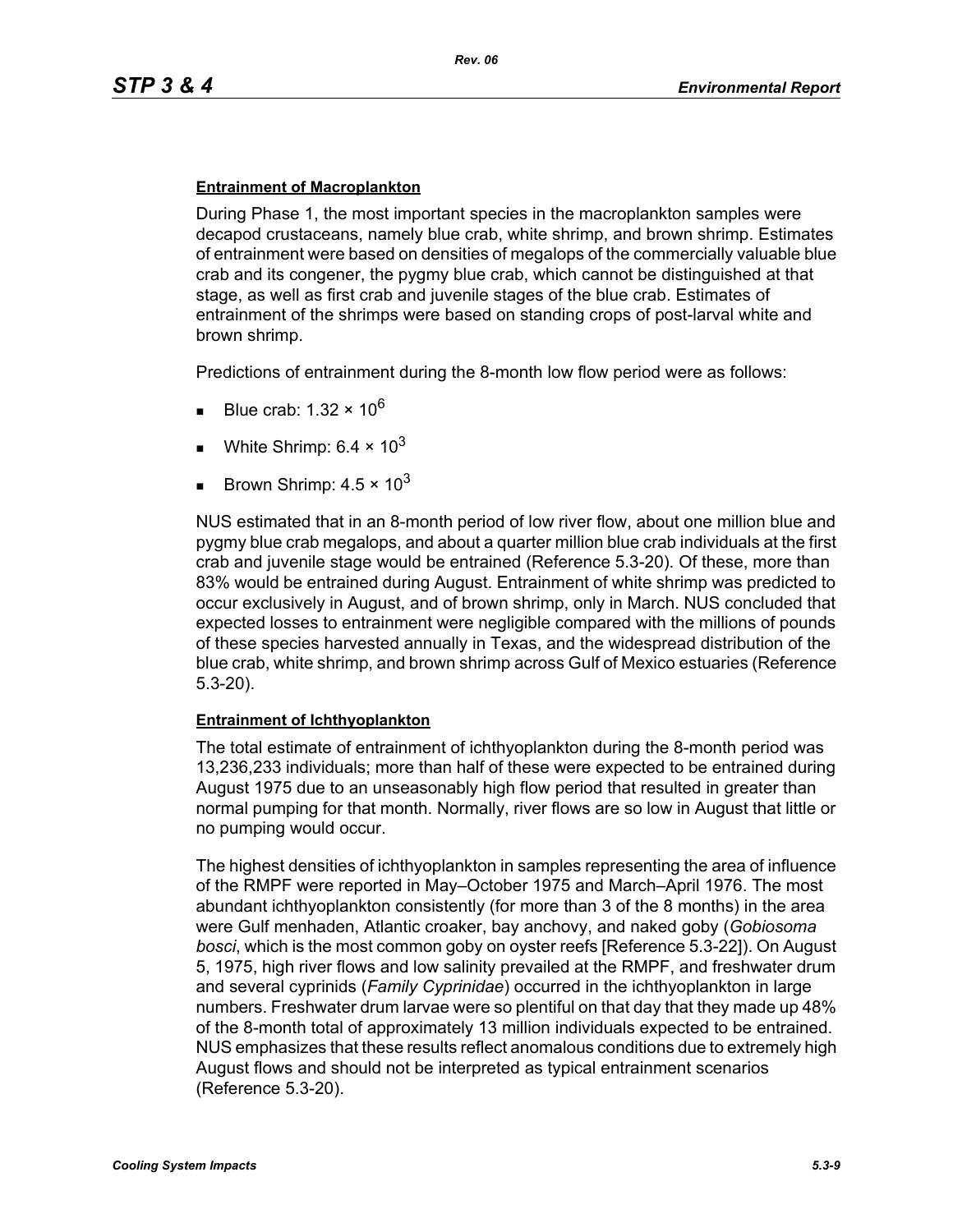The Phase 1 entrainment study for STP 1 & 2 estimated that in an 8-month period of low river flow, the following entrainment of important ichthyoplankton would occur:

Croaker: 3.37  $\times$  10<sup>6</sup> (more than 90% in December and January)

*Rev. 06*

- Menhaden:  $1.35 \times 10^6$  (86% in September)
- Anchovy:  $5.44 \times 10^5$  (70% in March)
- Naked goby:  $3.2 \times 10^5$  (all months except January and February)

Other infrequently collected ichthyoplankton were reported to be subject to entrainment at low levels, as follows:

- Pinfish (*Lagodon rhomboides*): 4.04 × 10<sup>4</sup> (February and March)
- Sand sea trout: 1.26  $\times$  10<sup>4</sup> (February and March)
- Striped anchovy (*Anchoa hepsetus*): 9.78 × 104 (March only)
- Gizzard shad:  $3.53 \times 10^4$  (March only)
- Black drum:  $3.86 \times 10^3$  (March only)
- Star drum (*Stellifer lanceolatus*): 9.6 × 10<sup>3</sup> (August only)

The entrainment estimates made by NUS during low flow months were about 2.5 times those predicted in the HL&P ER, largely because lower flow and higher salinity conditions in the river lead to increases in the density of organisms subject to entrainment at the RMPF (References 5.3-20 and 5.3-3). Estimated losses of crustaceans and fish to entrainment reported in NUS were deemed insignificant by NRC in light of the overall abundance and high reproductive potential of these species in the Gulf of Mexico (References 5.3-20 and 5.3-2).

#### **McAden et al. (1984 and 1985): Phase 2 -Focused Study of Intake Area**

The Phase 2 monitoring (July 1983–December 1984) collected both impingement and entrainment samples. Impingement samples were taken at the traveling screens during filling of the MCR from July to September 1983, and again the following September. Each week during the sampling period, samples were taken at two screens for three 30-minute periods over a 24-hour period (roughly every 8 hours).

To document entrainment of organisms, ichthyoplankton samples were collected in the Colorado River in the immediate vicinity of the RMPF (at sampling station 2, established during Phase 1). Samples were collected at three depths using a 0.5 mm mesh conical plankton net, and both stationary sets and oblique tows were used. Methods were the same as used during Phase 1 sampling (References 5.3-19 and 5.3- 21). Mid-depth samples from mid-channel locations were used to estimate entrainment, consistent with methods developed during Phase 1 (Reference 5.3-20).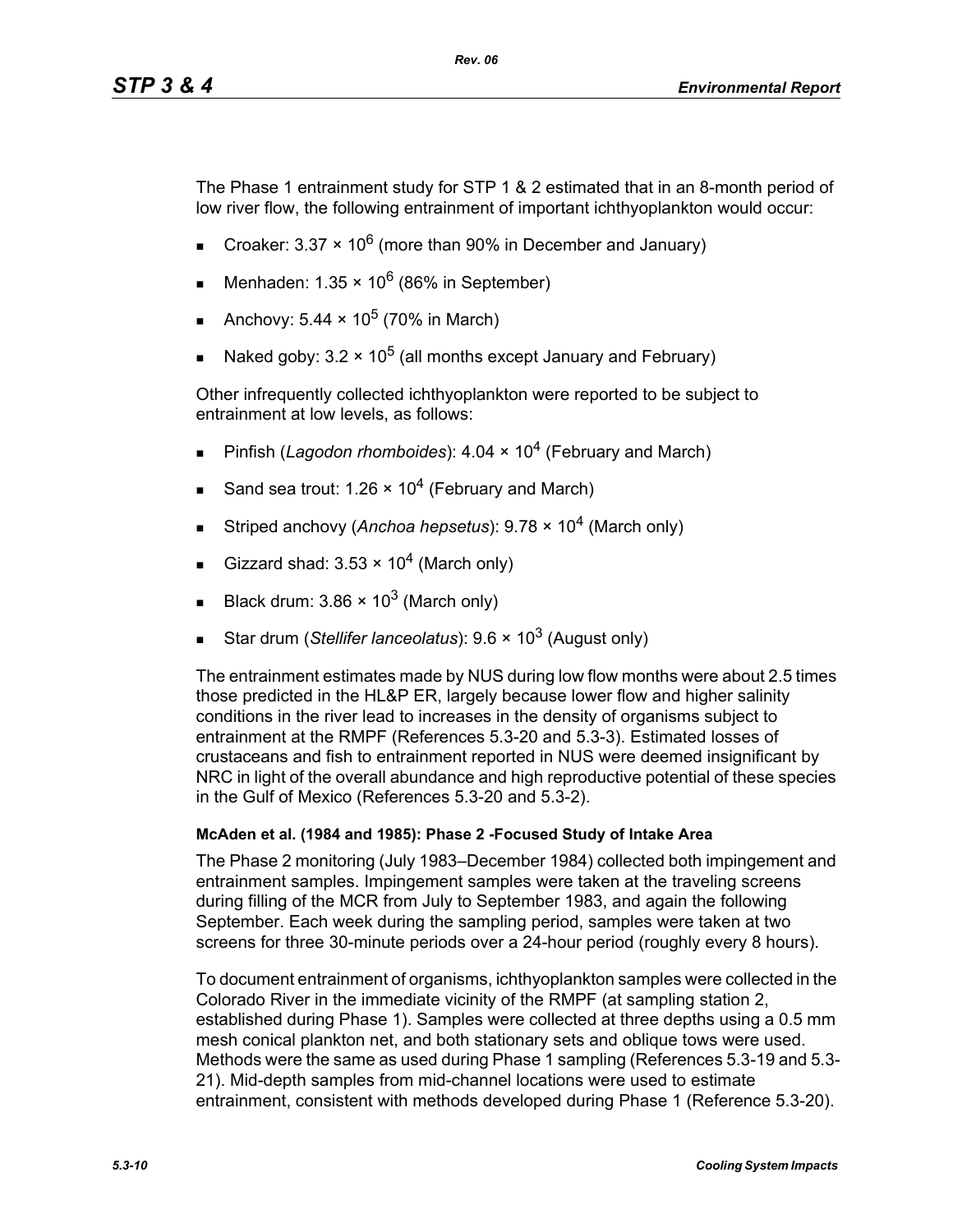Ichthyoplankton samples were also collected from the sedimentation basin. However, sampling difficulties prevented any collections from mid-depth locations, making comparisons of little value. Sedimentation basin samples are not discussed here.

### **Salinity and Flow**

During the 3-month sampling period, salinity at the mid-depth (about 10 feet) sampling location in the Colorado River ranged from 0.3 ppt in late July to 20.7 ppt in early August. Average Colorado River flow ranged from 492 cfs on July 13, 1983 to 2076 cfs on August 10, 1983.

## **Nekton (Post-larval, Juvenile, and Adult Invertebrates and Fish)**

During the first year of Phase 2 sampling (July 1983 to June 1984), six shrimp species, two crab species, and a crayfish species were collected in seine and trawl samples at Station 2, in the vicinity of the STP RMPF (Reference 5.3-19). During the single sampling event in September 1984, one additional shrimp (*Palaemonetes pugio*) was collected by seine, and another (*Penaeus duorarum*) was collected on the revolving screens of the RMPF, but not by seine or trawl (Reference 5.3-21).

During the first year of Phase 2 sampling (July 1983 to June 1984), 30 species of fish were collected near the RMPF by trawl or seine; the large majority was estuarine or marine. Only four of the 30 fish were freshwater species (Reference 5.3-19). During the single sampling event in September, 1984, no fish or crustaceans were collected by trawl because dissolved oxygen concentrations at the bottom were thought to be too low to support these species. Seine collections yielded 20 species of fish, but only one (*Lepisosteus occulatus*, the spotted gar) lives in freshwater. Seine collections included eight estuarine/marine fish not collected in the previous year.

#### **Entrainment of Macroplankton and Ichthyoplankton**

During the Phase 2 study of ichthyoplankton abundance and entrainment, standing stocks of macroplankton and ichthyoplankton were measured using plankton tows, as described in Reference 5.3-14. To maintain consistency with Phase 1 data, entrainment estimates were based on mid-channel, mid-depth samples collected at station 2, near the RMPF. The number of individuals (per 100 cubic meters of Colorado River water) collected over a 24-hour period was multiplied by the volume of water pumped over the same period (Table 5.3-3). The number of macroplankton entrained over 24 hours ranged from about 1 million individuals in late July 1983 to more than 54 million individuals in mid-September 1983. More than 50 species of macroplankton were collected; most common were zoeae of *Callianassa* (ghost shrimp) and *Rhithropanopeus harrisii*. Jellyfish medusae were abundant in some samples and completely absent in others (References 5.3-19 and 5.3-21).

Estimates of ichthyoplankton entrainment also varied across the sampling periods, with a low of about 13,000 in September 1984 and a high of 553,000 in July 1983 (Table 5.3-3). In fact, the same sampling period yielded the lowest estimate of macroplankton entrainment and the highest estimate of ichthyoplankton entrainment (Table 5.3-3). The authors attributed the elevated ichthyoplankton entrainment levels to high densities of the bay anchovy. Bay anchovies were particularly abundant in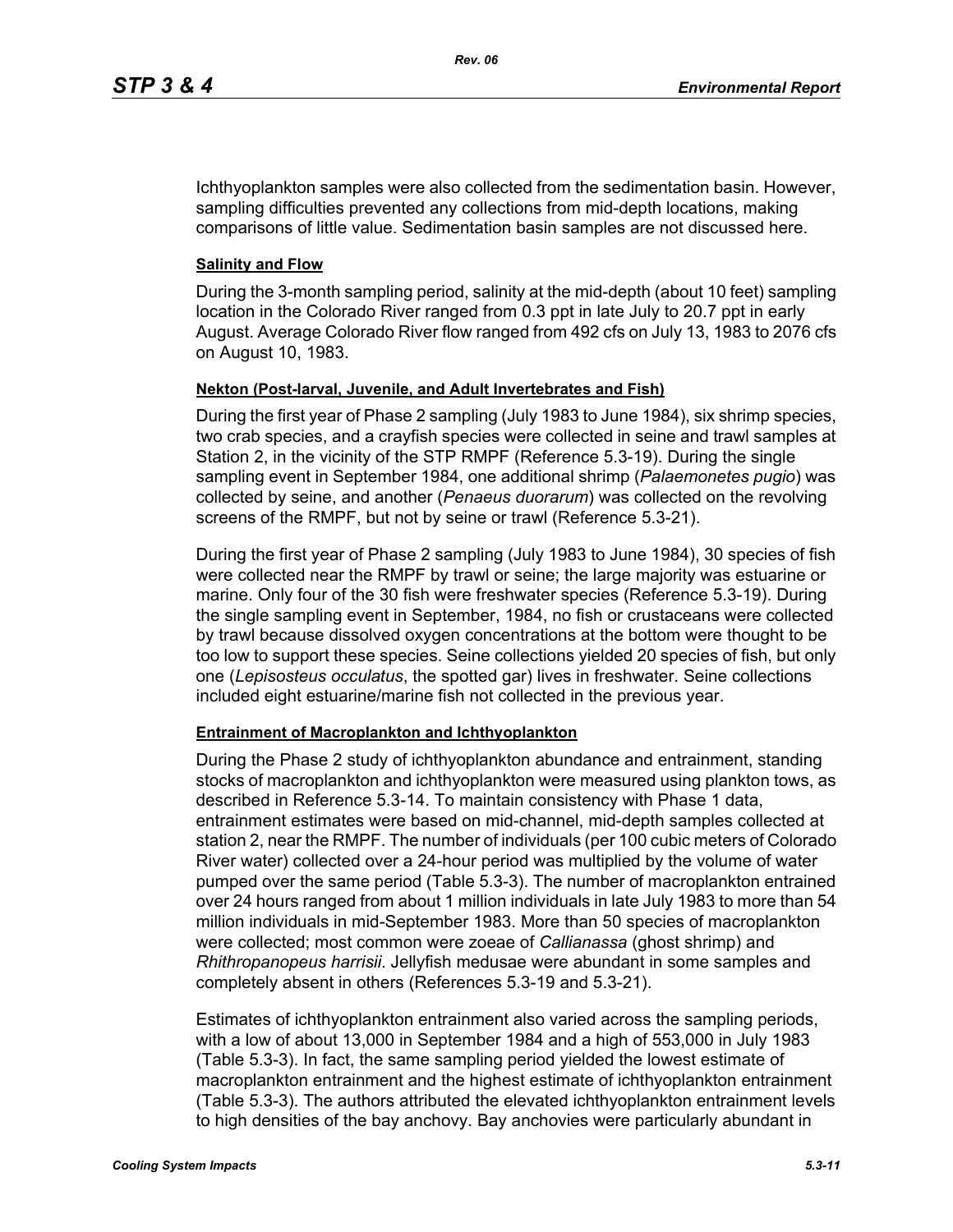samples in July 1983, when low salinities were observed from the surface to bottom of the river (Reference 5.3-19). Low salinity (as low as 0.2 ppt) apparently stressed the bay anchovies, making them more vulnerable to capture, and inflated abundance estimates for this species (References 5.3-19 and 5.3-2). Other ichthyoplankton that occurred frequently in the samples were several species of goby (*Gobionellus boleosoma*, *G. hastatus*, and *Gobiosoma bosci*). *Caranx hippos*, *Gobiosoma robustum*, and an unidentified centrarchid occurred in one sample each (References 5.3-19 and 5.3-21).

#### **Impingement of Crustaceans and Fish**

Impingement of macroinvertebrates and fish was monitored in 1983–84 during the filling of the MCR and again on a single date in September 1984 (References 5.3-19 and 5.3-21). Impingement was greatest in mid-July, when an estimated 14,976 crustaceans and fish were impinged over a 24-hour period (Table 5.3-4). The September 1984 estimate was the lowest (2880 individuals over a 24-hour period).

The most commonly impinged macroinvertebrate was the blue crab, which was collected during all impingement sampling events (Table 5.3-4). In addition, six shrimp, including four palaemonids and two penaeids, were impinged. Of these, the Ohio shrimp was the most often impinged.

A total of three individual fish were collected in impingement samples during the 1983– 1984 monitoring studies. Two were estuarine fish (inland silverside and crevalle jack) and one was a freshwater fish (green sunfish). The September 1984 impingement sampling yielded no fish.

#### **Conclusions of Monitoring**

The NRC concluded that losses of important aquatic species due to entrainment at the RMPF for STP 1 & 2 would be "insignificant" for the following reasons:

- Only a small portion of the lower Colorado River population of a species would occur near the intake, and only 10% of those present at the intake would be actually entrained
- **The Lower Colorado River tidal reach does not provide unique habitat or services** to estuarine or marine organisms, it is one of many similar tidal rivers on the Gulf Coast
- The commonly entrained organisms (anchovy, menhaden, croaker, blue crab) are ubiquitous and abundant along the Gulf of Mexico
- **Due to water allocation permit conditions, most withdrawals would occur during** high river flows when the assemblage is mostly freshwater (Reference 5.3-2)

The NRC concluded that effects of impingement on lower Colorado River fish and shellfish would be "minor," based on the following rationale: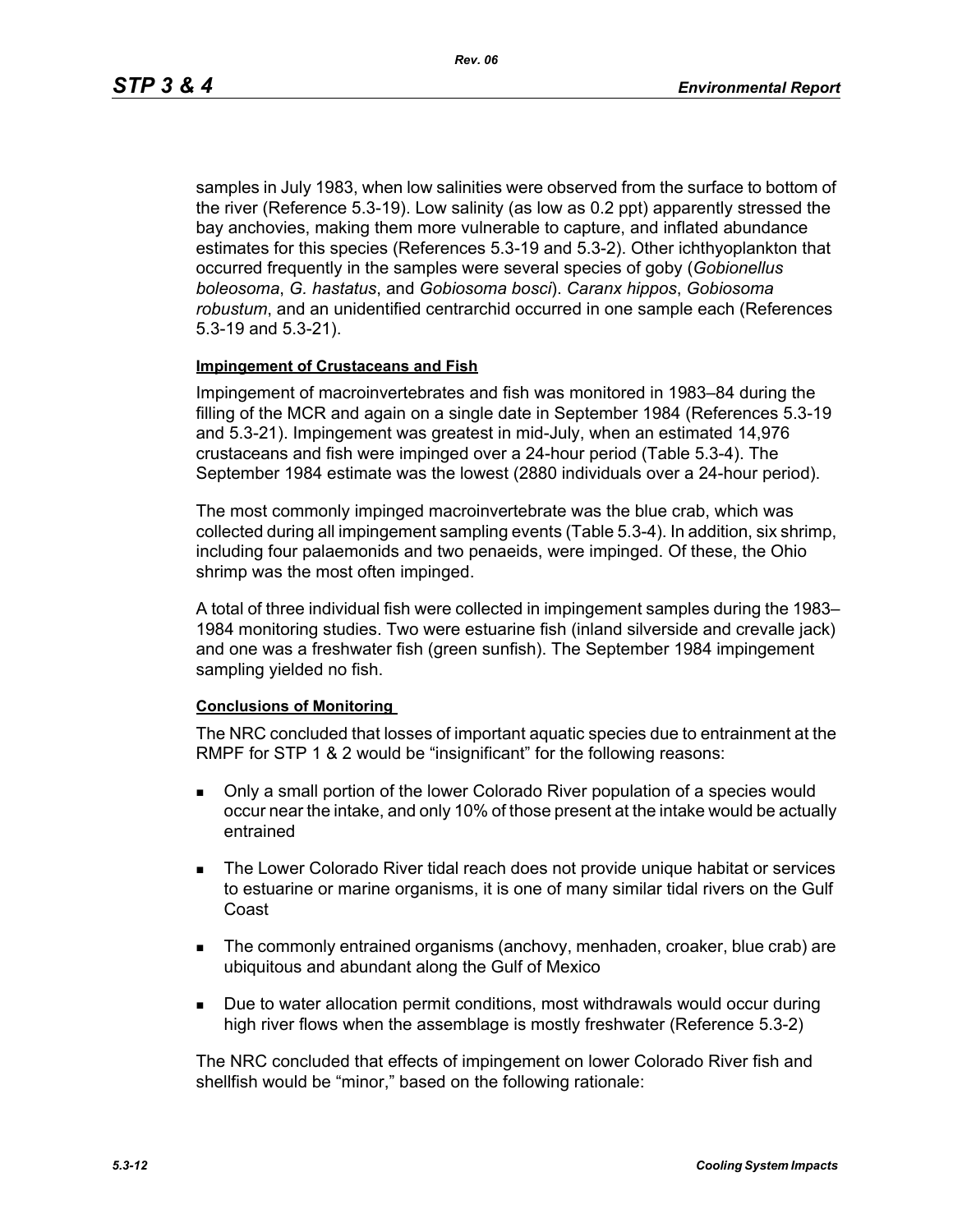*Rev. 06*

- Because absolute densities of organisms are low at the intake, low absolute numbers would be impinged
- **The intake design limits impingement, the timing of the pumps would limit** impingement of young of the year (assuming low withdrawals from July to September, when young are present), and use of upper strata river water would limit impingement of estuarine organisms in the salt wedge
- **The Lower Colorado River is not a unique nursery habitat for any species**
- Menhaden, croaker, anchovy, and mullet are ubiquitous and abundant (Reference 5.3-2)

### **Main Cooling Reservoir**

Records of fish caught in the MCR provide a partial list of species that have survived entrainment and are tolerant of the temperature and salinity regimes in the reservoir. In a September 1994 catch and release fishing tournament for employees, the most commonly caught species were redfish (red drum) and catfish (presumably blue catfish, but tournament records did not differentiate among catfish species); other species landed included black drum, common carp, and largemouth bass. One specimen each of gar, croaker, and Southern flounder was reported.

STPNOC is currently undertaking a study to characterize the relative abundance of fish species in the MCR (see Section 6.5). Although intended primarily to gather information on the distribution and abundance of juvenile and adult fish in the reservoir, this study is also expected to yield useful information on survival of fish entrained at the RMPF. The study will not provide a comprehensive list of species entrained, because most estuarine species that are entrained will not survive in the MCR. Some species that could survive in the MCR may be entrained in such low numbers that they are not detected during the survey. However, the presence of a species in the MCR could provide additional insights on differential vulnerability of fish species to entrainment at the RMPF.

## **Relevance of Previous Entrainment and Impingement Studies to STP 3 & 4**

Impacts to aquatic biological resources from STP 1 & 2 were judged to be SMALL and acceptable (Reference 5.3-2). Because no threatened or endangered aquatic species occur in the vicinity, none would be impacted by plant operations (Reference 5.3-2). The RMPF was designed originally to serve four units, so no additional design modifications are required for this project. The intake bays, fish screens, trash racks, and bypass system are already operational for STP 1 & 2. The refurbishment of the RMPF to accommodate STP 3 & 4 will consist primarily of installing new pumps and traveling screens in existing pump bays. Impacts to aquatic species from the operation of STP 3 & 4 will be SMALL.

The RMPF proposed for the new units at STP 3 & 4 will presumably be in compliance with Section 316(b) of the Clean Water Act by virtue of the fact that it has "reduced flow commensurate with (a) closed-cycle re-circulating system" (69 FR 131, July 9, 2004, page 41592). This is one of the "compliance alternatives" a facility may select to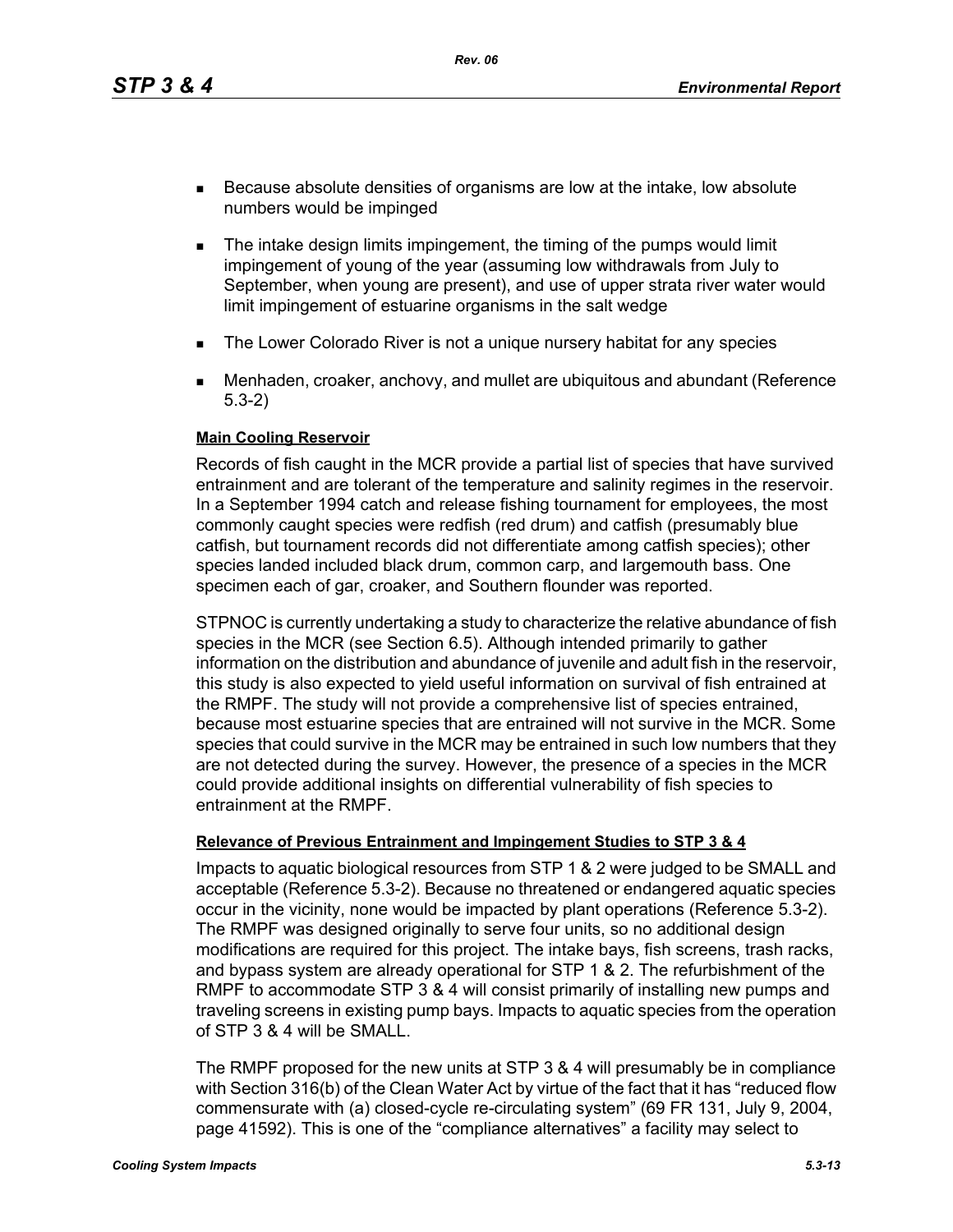demonstrate that it has installed the BTA for minimizing adverse impacts of CWIS (69 FR 131, July 9, 2004). However, the EPA's determination of BTA is one of the provisions of the Phase II regulation that is being challenged in court, which led the EPA to suspend the regulation in March 2007 (Reference 5.3-23). Regardless of the outcome of the legal challenge to the EPA rule, the STP intake system is expected to be in compliance with Section 316(b) because of its closed-cycle design. As stated in the rule, "any facility that reduces its flow to a level commensurate with a closed-cycle, recirculating cooling system meets the performance standards in today's rule because such a reduction in flow is deemed to satisfy any applicable impingement mortality and entrainment performance standards for all water bodies" (69 FR 131, July 9, 2004, page 41601).

In a June 27, 2007 letter, TCEQ stated, "…we have reviewed the information you submitted and based on our best professional judgment, we consider your facility to be a closed-cycle recirculating system (Reference 5.3-45). We also concur that the Main Cooling Reservoir (MCR) at your facility does not meet the definition of water in the state."

# **5.3.1.2.3 Long-Term Regional Evidence of No Significant Impact**

Virtually all available data on fish and invertebrate abundance in Matagorda Bay illustrates that most species show significant variability from year to year, as is typical in estuaries nationwide (Reference 5.3-24). In a complex analysis of the effect of the diversion of the lower Colorado River on epifauna in Matagorda Bay, Wilbur and Bass concluded that "the background level of interannual variability is so great for most species that a substantial and sustained change in abundance would have had to occur to suggest that it resulted from the diversion" (Reference 5.3-17). Variability in species assemblages and abundance is influenced by significant regional conditions such as a major flood in 1992 and a severe drought in 1996 (Reference 5.3-24).

To predict the impact of pumping associated with STP 3 & 4, it is useful to look retrospectively at effects on fish and shellfish populations that may be attributed to pumping for STP 1 & 2. No population data is routinely collected on fish in the lower Colorado River. However, long-term catch data in Matagorda Bay shows that populations of most commercial, recreational, and forage species have either remained stable or increased over the past two decades since STP 1 & 2 became operational. Selected analytical studies are referred to in References 5.3-17, 5.3-24, and 5.3-25.

The U.S. Army Corps of Engineers (USACE) diverted the lower Colorado River into the eastern arm of Matagorda Bay in 1991 to create habitat, increase nutrients, and moderate salinity. The overall goal was to improve fisheries productivity. Wilbur and Bass evaluated several long-term data sets that included fisheries abundance in various parts of the bay before and after the diversion (Reference 5.3-17). The expectation was that the diversion would be shown to have had a significant positive effect on at least some important species, such as white shrimp, brown shrimp, blue crab, croaker, anchovy, or menhaden. However, none of the data sets indicated significant shifts in species abundance, despite substantial habitat changes, such as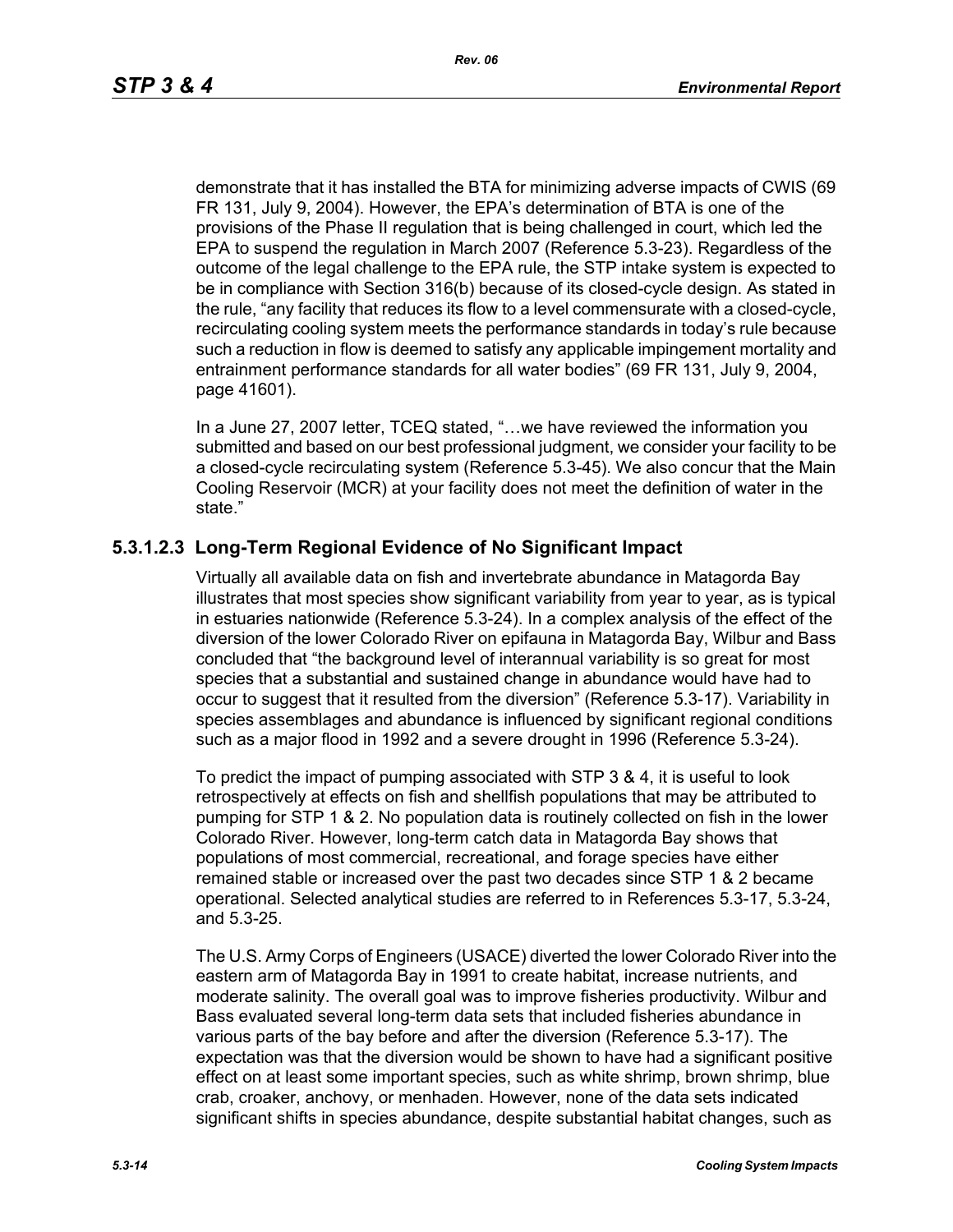the growth of a deltaic marsh at the end of the diversion cut. This study points out that, relative to other Gulf of Mexico estuaries, the Colorado River has a small average discharge (76.5 m3/s) compared with the size of Matagorda Bay (1070 km2). In fact, when the flow is less than 14 m3/s (500 cfs), as measured at the Wharton gauge station located upstream of STP, there is no discharge from the Colorado River. The authors noted that there were no diversion-related differences in abundance for any important species monitored by TPWD, and that blue crab and shrimp landings "did not exhibit any unusual deviations from historical interannual variability" (Reference 5.3- 17).

If a major diversion and habitat creation project did not elicit a population-level response from key species, it is unlikely that the relatively minor withdrawals of makeup water at the STP site will negatively impact these species.

The TPWD Coastal Fisheries Division samples the nine major bay systems in Texas to monitor the relative abundance of fish and shellfish. Their samples are independent of fisheries pressures, which can skew data away from representing ecologically relevant abundances. Trends in relative abundance of important species in East Matagorda Bay, Matagorda Bay, and the entire Texas coast are presented in Table 5.3-5 for several sample types: (1) gill nets in spring, (2) gill nets in fall, (3) bag seines, and (4) trawls (Reference 5.3 25).

The data clearly shows that populations of fish and shellfish in the Matagorda Bay estuary, and, by extension, the tidal reaches of the lower Colorado River, have either remained stable or increased since 1985 (Reference 5.3-25). This pattern holds even for species that have experienced a decline statewide, such as blue crab and white shrimp. The NRC prediction that the amount of entrainment and impingement that would occur at the STP 1 & 2 intake would be insignificant has been supported (Reference 5.3-2). No evidence of adverse impacts of water withdrawals by STP 3 & is shown.

A cooperative group of several Texas government agencies including LCRA, TPWD, TCEQ, and the Texas Water Development Board (TWDB), prepared an independent analysis of the long-term fisheries-independent data collected by TWPD in Matagorda and East Matagorda Bays (Reference 5.3-24). The study concluded that the current health and productivity of Matagorda Bay is generally good, and gave as evidence the approximately \$63 million that Matagorda Bay generates annually in commercial seafood harvests, and the \$115 million annually the bay contributes to the sport fishing industry (Reference 5.3-24). The current freshwater inflows have helped maintain the health and productivity of the bay, although the study acknowledges that a host of complex factors that are not yet fully understood interact to affect the overall productivity of the bay.

The LCRA study provides a summary of the economic value of the ecological services provided by Matagorda Bay, with particular reference to its role as habitat for estuarinedependent fish and shellfish. For example, commercial fishermen in Texas landed an estimated 95.2 million pounds of fish, shrimp, crabs and oysters in 1999. Shrimp are the most valuable resource along the Texas coast, accounting for 81% of the harvest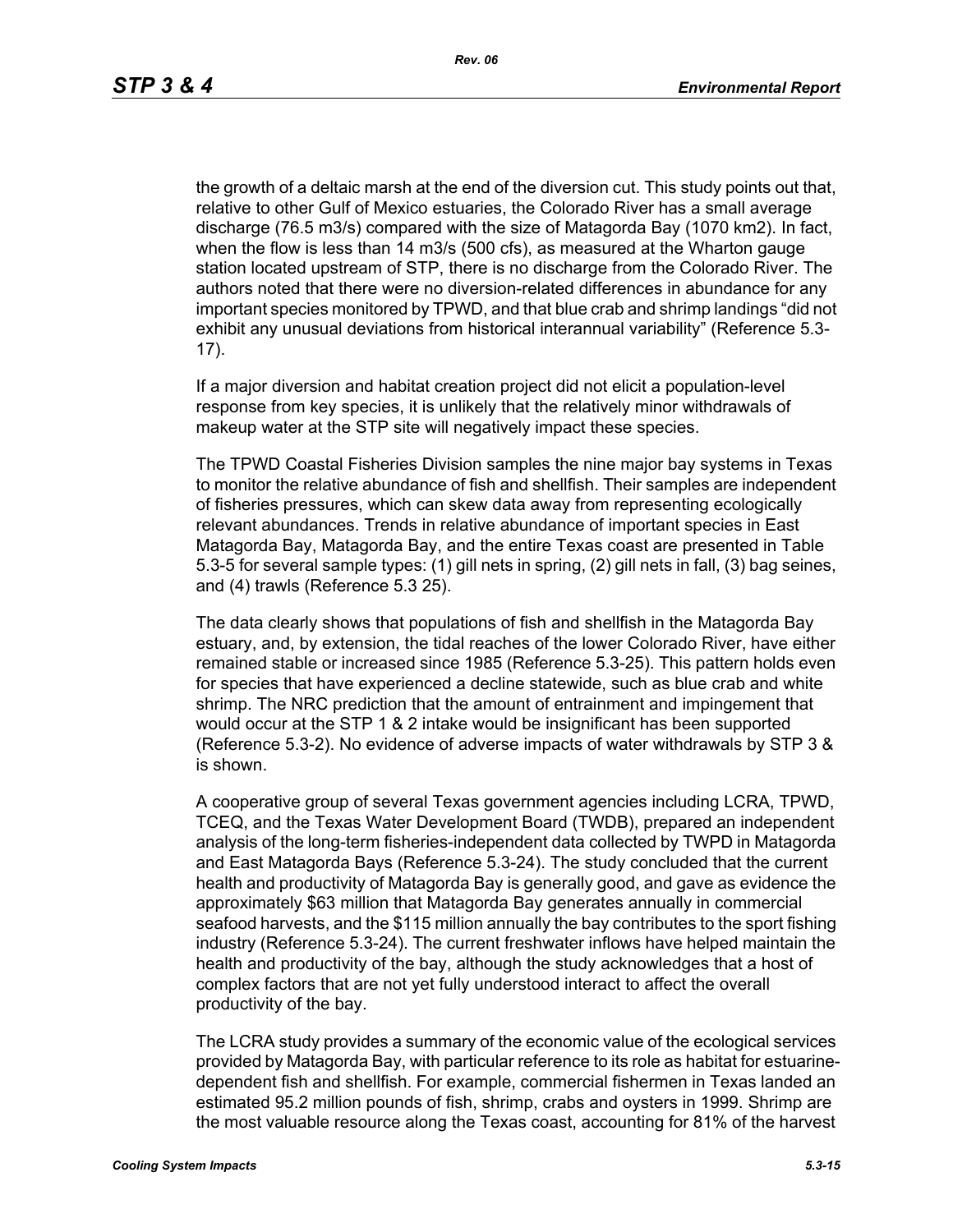and 88% of the dockside value in 1999 (Reference 5.3-24). Commercial shrimpers in the Matagorda Bay system landed one-fourth of the total shrimp catch from all Texas bays, representing 27% of the dockside value, on average, from 1995 to 1999 (total dockside value was 219 million in 1999 dollars). As reported by LCRA, a Texas A&M University study in 1995 estimated that the Matagorda estuary contributed 1847 jobs and \$71.86 million to commercial fishing (gulf and bay). Since the study was published, both landings and economic impact have increased (Reference 5.3-24).

# **5.3.1.3 Conclusions**

NRC assessed impacts of the STP 1 & 2 cooling water intakes in the Final Environmental Statement Related to the Operation of STP 1 & 2 (Reference 5.3-2). NRC concluded that "entrainment impacts appear insignificant when the entire Gulf of Texas coast populations are considered." With regard to lower Colorado River populations, the NRC observed that "there may be considerable variation in the numbers and kinds of species entrained from year to year" due to annual variation in river flow, salinity, and natural population fluctuations. Having said this, the NRC concluded that "entrainment losses…will not constitute a significant impact to their respective populations" because:

- A relatively small percentage of organisms passing the intake would be potentially affected and an even smaller percentage of the biota of the entire lower Colorado River would be potentially affected
- The lower Colorado River did not appear to be a unique nursery area for estuarinemarine organisms
- **The species primarily affected were ubiquitous and abundant along the Texas and** Gulf coast
- Most makeup water withdrawal would occur during periods of high river flow when densities of important estuarine-marine organisms are low in the area of the STP 3 & 4 intake

With respect to impingement, the NRC determined that operation of the RMPF "will result in only minor impingement effects on biota in the Colorado River in the vicinity of the intake structure." The NRC staff based this on the following facts:

- **The densities of fish and shellfish near the site are low compared to downstream** areas
- **The lower Colorado River was not a unique nursery area for estuarine-marine** organisms
- **Species expected to be most affected (e.g., Gulf menhaden, croaker, bay anchovy,** striped mullet) were ubiquitous and abundant along the Texas and Gulf coasts

As discussed previously in this section, the only major change that will be required to the RMPF to support STP 3 & 4 will be the installation of pumps in existing but currently unused pump bays. Because there will be no change in the configuration of the RMPF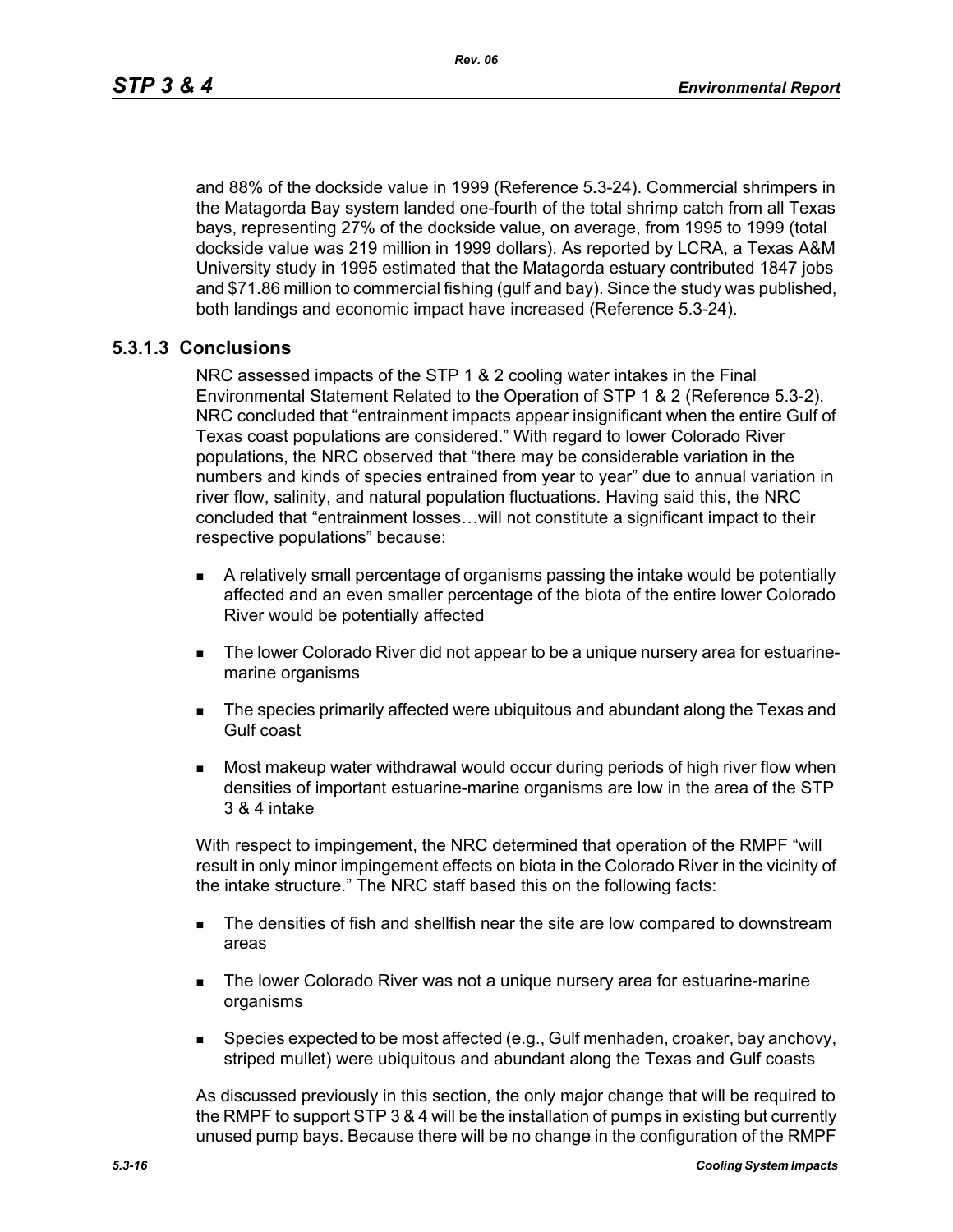(other than installing pumps and traveling screens) and there will be no significant change in intake velocity, the major difference with respect to entrainment and impingement will be the total volume of water pumped annually. The NRC's assessment of impacts in 1986 for STP 1 & 2 operations assumed that 83,900 acrefeet would be withdrawn ("diverted") per annum (Reference 5.3-2). With two additional units online, the volume of water pumped annually could approach (but not exceed) 102,000 acre-feet, the permit limit. Although entrainment and impingement losses are likely to be somewhat higher than projected by the NRC in its FES for operation, the NRC's conclusions relative to SMALL impacts of entrainment and impingement appear to remain valid. These conclusions have been substantiated by long-term monitoring studies conducted by the state of Texas that suggest that important populations in Matagorda Bay and the lower Colorado River are stable, if not expanding.

These long-term studies indicate that operation of the RMPF at STP 3 & 4 has had no measurable impact on any important species in the area. The addition of pumps for STP 3 & 4 is not expected to significantly affect the distribution or abundance of populations of important species in the area, or to cause any measurable communitylevel perturbations. Effects on important aquatic resources will be SMALL.

# **5.3.2 Discharge Systems**

The Final Plant Discharge, which is the existing blowdown facility on the Colorado River, is described in Subsection 3.4.2.1. Designed to reduce total dissolved concentrations in the MCR, it has been used (tested) only once, in 1997. Acceptable water quality has been maintained by selective diversion from the Colorado River during periods of high flow (Reference 5.3-26).

## **5.3.2.1 Thermal and Physical Impacts**

Effluent is discharged from the MCR through Outfall 001 to Segment No. 1401 ("Colorado River Tidal") of the lower Colorado River; the designated uses in Segment No. 1401 are contact recreation and high aquatic life use (Reference 5.3-27). Water quality in high aquatic life use waters is expected to be adequate to support high biotic diversity, high species richness, and a high degree of habitat diversity (Reference 5.3- 27).

The current TPDES permit (No. WQ0001908000, issued July 21, 2005) limits the average daily discharge to the Colorado River to 144,000,000 gallons per day. Outfall 001, the only outfall that discharges to the Colorado River, is equipped with a diffuser to enhance dilution at the point of discharge. Potential thermal, physical, and chemical effects of the discharge on aquatic resources are discussed in the sections that follow.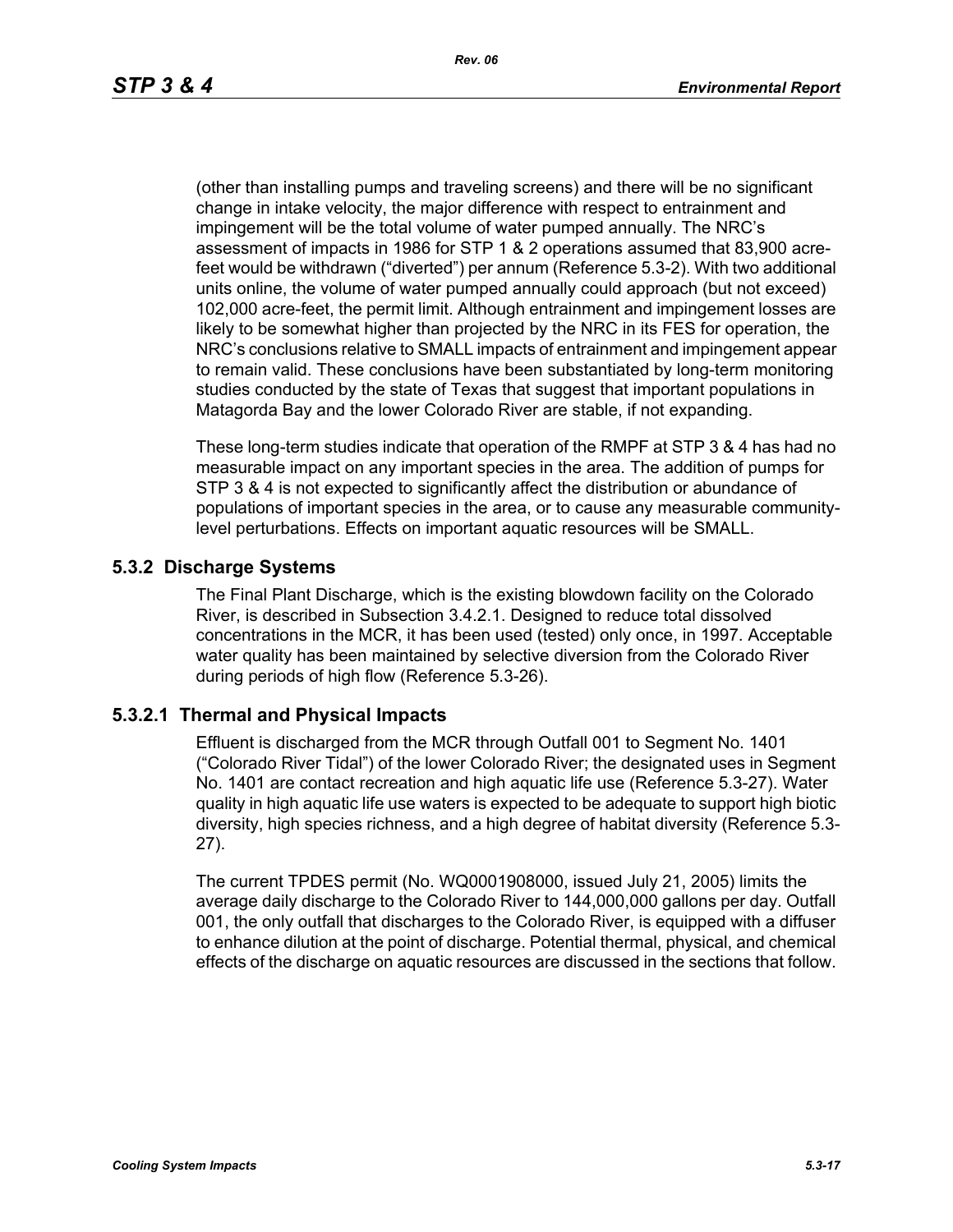# **5.3.2.2 Aquatic Ecosystems**

# **5.3.2.2.1 Thermal Effects**

Section 3.4 describes the cooling system proposed for STP 3 & 4. As discussed in Section 3.4, blowdown will be directed to the Colorado River via the existing blowdown structure, which includes a 1.1-mile-long discharge line that extends downstream along the west bank of the river and is equipped with seven discharge ports. One or more of the ports may be "valved" open, depending on river flows, to promote rapid mixing of the effluent (Reference 5.3-2).

The original NPDES permit (No. TX0064947) for STP 1 & 2, issued by the EPA in 1985, contained requirements on the number of discharge ports that must be opened, given a range of blowdown flow rates, but these port control requirements were removed from the permit when the state of Texas assumed responsibility for the NPDES program. However, STPNOC procedures direct operators to open two to seven blowdown valves, depending on blowdown rate. STPNOC also prescribes a range (80 to 308 cfs) of allowable blowdown rates.

Based on cooling system design and STP 1 & 2 operating experience, it is anticipated that it will be necessary to discharge from the MCR periodically to reduce levels of dissolved solids in the MCR. Blowdown flows will range from 80 to 308 cfs, depending on flows in the Colorado River. The current TPDES permit for STP 1 & 2 contains limits on daily average (95°F) and daily maximum (97°F) discharge temperatures, limits that are anticipated to be extended to the new units as they are based on state water quality standards. The current TPDES permit also stipulates that the discharge from Outfall 001 shall not exceed 12.5% of the flow of the Colorado River at the discharge point and prohibits discharges from Outfall 001 when flow in the Colorado River adjacent to the plant is less than 800 cfs. Because the blowdown flow will be no more than 12.5% of the Colorado River flow (and under normal circumstances will be an even smaller percentage) the effect on temperature downstream in the Colorado River will be negligible, and limited to an area in the immediate vicinity of the blowdown line. No recirculation of heated effluent is expected.

In 1975 and again in 1986, the NRC concluded that potential thermal impacts to aquatic organisms in the Colorado River from operation of STP 1 & 2 would be limited to the area immediately adjacent to the blowdown diffuser ports (References 5.3-2 and 5.3-4). Assuming STP 3 & 4 are held to the same TPDES permit limits and conditions with regard to blowdown (i.e., blowdown flow no greater than 12.5% of Colorado River flow; two to seven discharge port valves open, depending on blowdown rate), thermal impacts to aquatic biota will continue to be SMALL and will not warrant mitigation (beyond the measures already in place).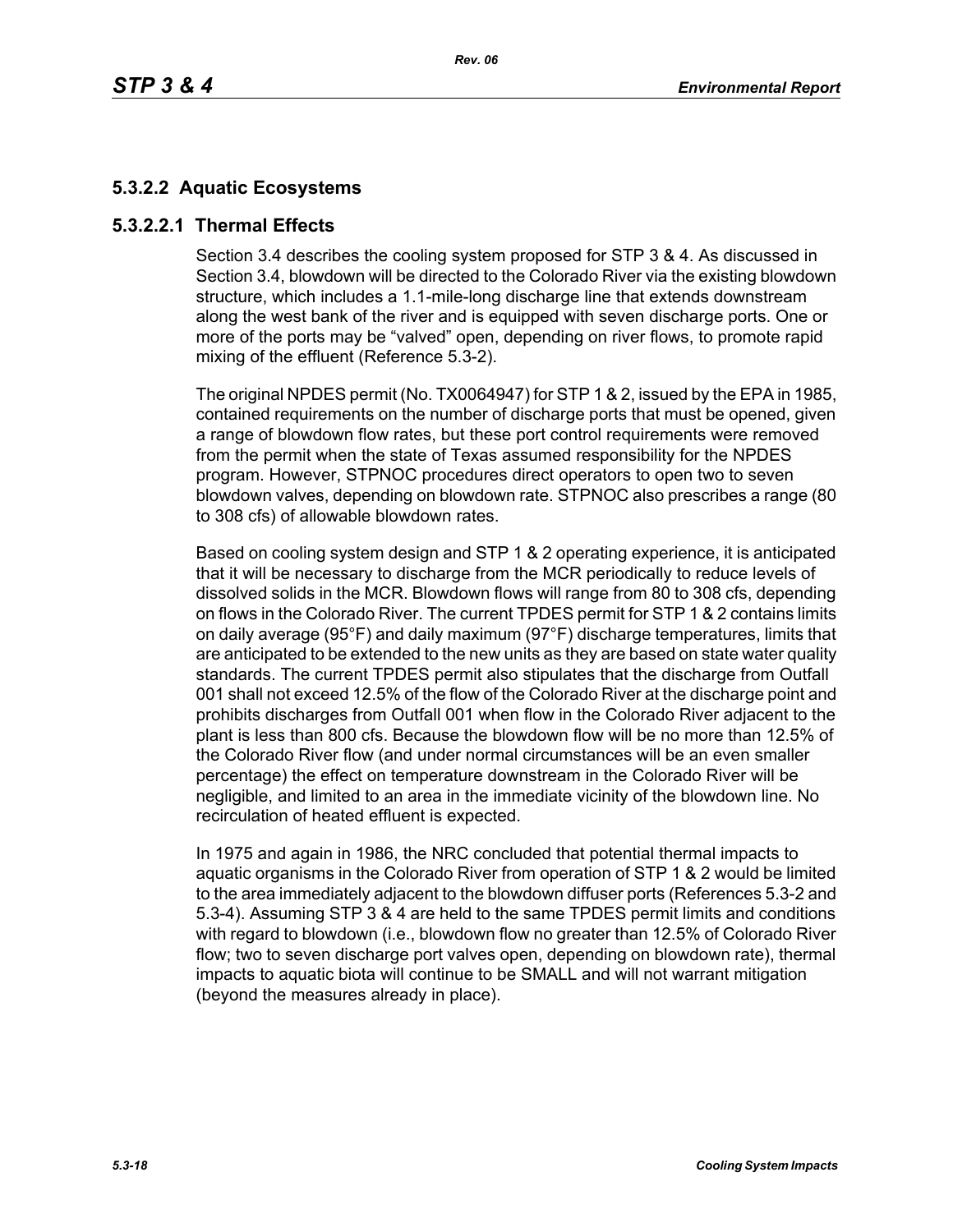# **5.3.2.2.2 Chemical Effects**

TPDES Permit No. WQ0001908000 allows a daily average pH of 6.0, and a daily maximum of 9.0. The permit also allows a daily chlorine limit of up to 0.05 mg/L.

Discharges to the Colorado River will occur only from the MCR. Inputs to the MCR include precipitation, makeup water from the Colorado River, and TPDES permitted discharges from other operations on site (including a mixture of low flow previously monitored effluent, treated sanitary sewage, storm water, and UHS cooling tower blowdown) (Reference 5.3-28). Additional details on the effluent are in Section 3.3.

Dissolved solids make up the majority of the waste discharged into the MCR. Both the construction and operation Environmental Reports for STP 1 & 2 and the NRC construction and operation FESs predicted it would be necessary to periodically blow down the STP 1 & 2 MCR to reduce the buildup of salts and solids (References 5.3-2, 5.3-3, 5.3-5, and 5.3-4). However, it has not been necessary to routinely discharge from the MCR. Acceptable water quality has been maintained by selective diversion from the Colorado River during periods of high flow (Reference 5.3-9). STP 1 & 2 has discharged to the Colorado River from the MCR only once in nearly 20 years of operation, in 1997.

The existing MCR will serve both STP 1 & 2 and STP 3 & 4. The addition of STP 3 & 4 is expected to increase the frequency of blowdown from the MCR to the Colorado River. The FES for operation of STP 1 & 2 assessed impacts of dissolved inorganic chemical substances (measurable as dissolved solids) from the MCR on the water quality of the Colorado River and concluded that the overall effects of reservoir blowdown would not be significant due to dilution by the Colorado River flow (Reference 5.3-2).

This would hold true for STP 3 & 4 as well, because the TPDES requirement that the blowdown flow not exceed 12.5% of the river flow implies a minimum dilution factor of 8 which would continue to be true for operation of four units. Any discharge of dissolved solids will mix quickly with the larger freshwater flow of the Colorado River. Therefore, impacts of dissolved chemical discharges to aquatic communities will be SMALL and will not warrant mitigation.

# **5.3.2.2.3 Physical Effects**

As discussed in the previous sections, TPDES Permit No. WQ0001908000 stipulates that blowdown flow cannot exceed 12.5% of the post-diversion flow of the Colorado River. Once the acceptable blowdown rate has been calculated by subtracting the amount diverted at the RMPF from the flow at Bay City USGS gauging station, an appropriate number of blowdown valves are opened and the blowdown is released. The maximum amount of blowdown that can be released is 308 cfs, which corresponds to a river flow of 2464 cfs.

The FES for construction of STP 1 & 2 assessed blowdown-induced scouring of the seven-port diffuser at blowdown rates of 0 to 308 cfs, and concluded that scouring would be limited to a few feet downstream of each port and would have no significant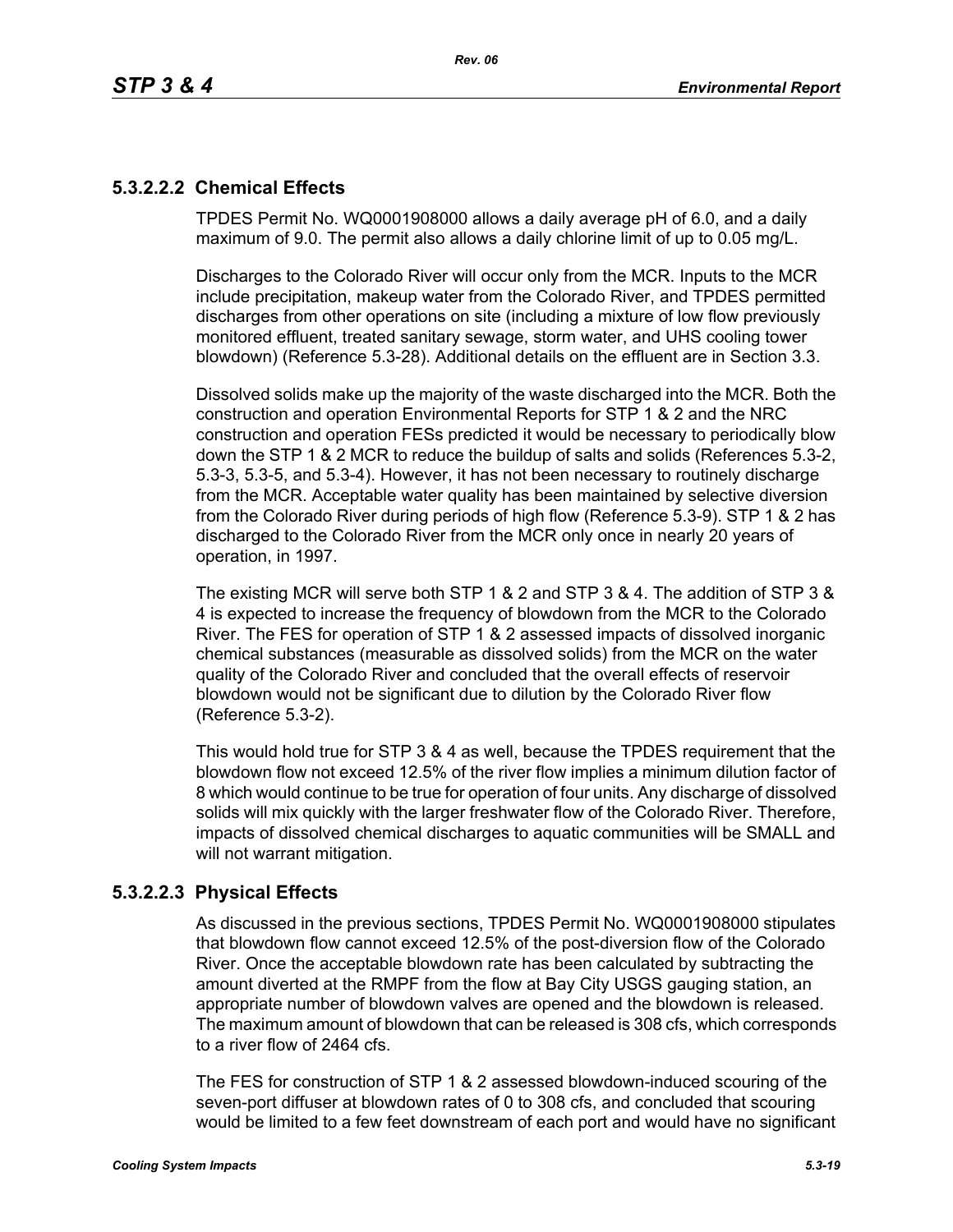adverse impacts on lower Colorado River biota (Reference 5.3-4). Assuming STP 3 & 4 are held to the same TPDES permit limits relative to blowdown and adhere to the same guidelines, blowdown-induced scouring should be SMALL and impacts to biota limited to some scouring in the immediate vicinity of the blowdown line (Reference 5.3- 4). Physical impacts to aquatic communities will therefore be SMALL and will not warrant mitigation.

# **5.3.3 Heat Dissipation Systems**

This section describes the impacts of the heat dissipation system during operation of STP 3 & 4, including the impacts of heat dissipation on the atmosphere and on terrestrial ecosystems. Consideration is given to potential atmospheric phenomena resulting from operation of this heat-dissipation system and the significance of the potential environmental impacts on terrestrial ecosystems and human activities in the STP site vicinity.

## **5.3.3.1 Heat Dissipation to the Atmosphere**

As described in Section 3.4, a closed-cycle cooling system will be used for STP 3 & 4, using the existing MCR. Additionally, mechanical draft cooling towers will be constructed to assist in heat load dissipation and serve as the UHS. Thermal discharges resulting from plant systems will be to the MCR and to the atmosphere. During normal operating conditions, most of the heat load from STP 3 & 4 will be to the MCR, and each of the towers would operate at one-half capacity. The cooling towers would operate at full capacity during emergency reactor shutdown.

## **Main Cooling Reservoir**

The plume from a cooling pond like the MCR would either exist as a ground level fog over the pond that will evaporate close to the edge of the pond, or lift to become stratus for moderate to calm wind conditions. Elevated plumes and the associated shadowing would not be expected from the operation of the MCR. NUREG-1555 concludes that drift from a cooling pond or lake would not need to be considered. Therefore, only fogging and the associated icing impacts are considered for the operation of the MCR.

## **Mechanical Draft Cooling Towers**

Cooling towers evaporate water to dissipate heat to the atmosphere. The evaporation is followed by partial recondensation which creates a visible mist or plume. The plume creates the potential for shadowing, fogging, icing, localized increases in humidity, and possibly water deposition. In addition to evaporation, small water droplets are blown out of the tops of the cooling towers. The water droplets are referred to as drift and can deposit water and dissolved salts on vegetation and surfaces.

For STP 3 & 4, STPNOC modeled the impacts from fogging, icing, shadowing, and drift deposition using the Electric Power Research Institute's Seasonal/Annual Cooling Tower Impact (SACTI) prediction code. This code incorporates the modeling concepts presented by Policastro et al., which were endorsed by the NRC in NUREG-1555 (References 5.3-29 and 5.3-16). The model provides predictions of seasonal and annual cooling tower impacts from mechanical or natural draft cooling towers. It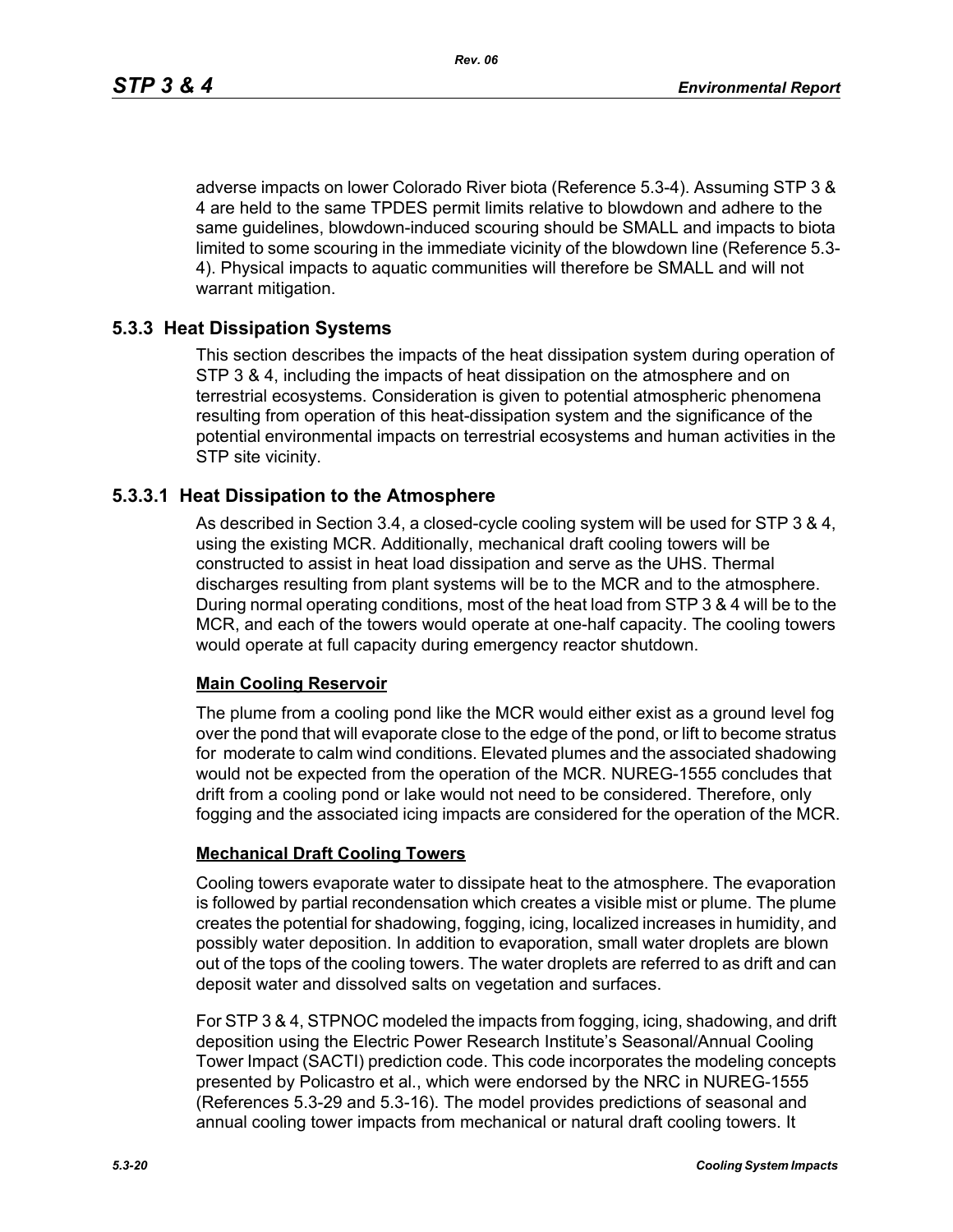predicts average plume length, rise, drift deposition, fogging, icing, and shadowing, providing results that have been validated with experimental data (Reference 5.3-29).

Engineering data for the ABWR was used to develop input to the SACTI model for normal operations. The SACTI model simulated two identical cooling towers, each with a maximum heat rejection rate of 30.5 MW and a maximum circulating water flow of 43,101 gallons per minute. The cooling towers are located south of each unit. The cooling tower height would be 119 feet. Three cycles of concentration were assumed for the analysis. The meteorological data was from the STP 1 & 2 meteorological tower for the years 1997, 1999, and 2000, and from the National Climatic Data Center for the same years from the Palacios Municipal Airport (Reference 5.3-30). Additional physical and performance characteristics of the mechanical draft cooling towers during normal operations would be as follows:

| <b>Parameter</b>                                                  | <b>Value</b>                     |
|-------------------------------------------------------------------|----------------------------------|
| Number of cooling towers                                          | 2                                |
| Tower width                                                       | 52 feet                          |
| Tower length                                                      | 284 feet                         |
| Diameter of individual fan outlet                                 | 28.3 feet                        |
| Number of fans per cooling tower                                  | 63                               |
| Cooling tower height (above surface elevation)                    | 119 feet                         |
| Surface elevation (above MSL)                                     | 34 feet                          |
| Design duty                                                       | 30.5 MW                          |
| Maximum drift rate (percentage of circulating water flow<br>rate) | 0.005%                           |
| Circulating water flow rate                                       | 43,101 gpm                       |
| Cooling range                                                     | 14.4 $\degree$ F                 |
| Approach                                                          | $9.7^{\circ}F$                   |
| Dry bulb temperature                                              | $115^{\circ}$ F                  |
| Wet bulb temperature                                              | 85.3°F                           |
| Air flow rate per fan                                             | 923,200 cubic feet<br>per minute |
| Cycles of concentration                                           | 3                                |
| Salt (NaCl) concentration                                         | 800 mg/L                         |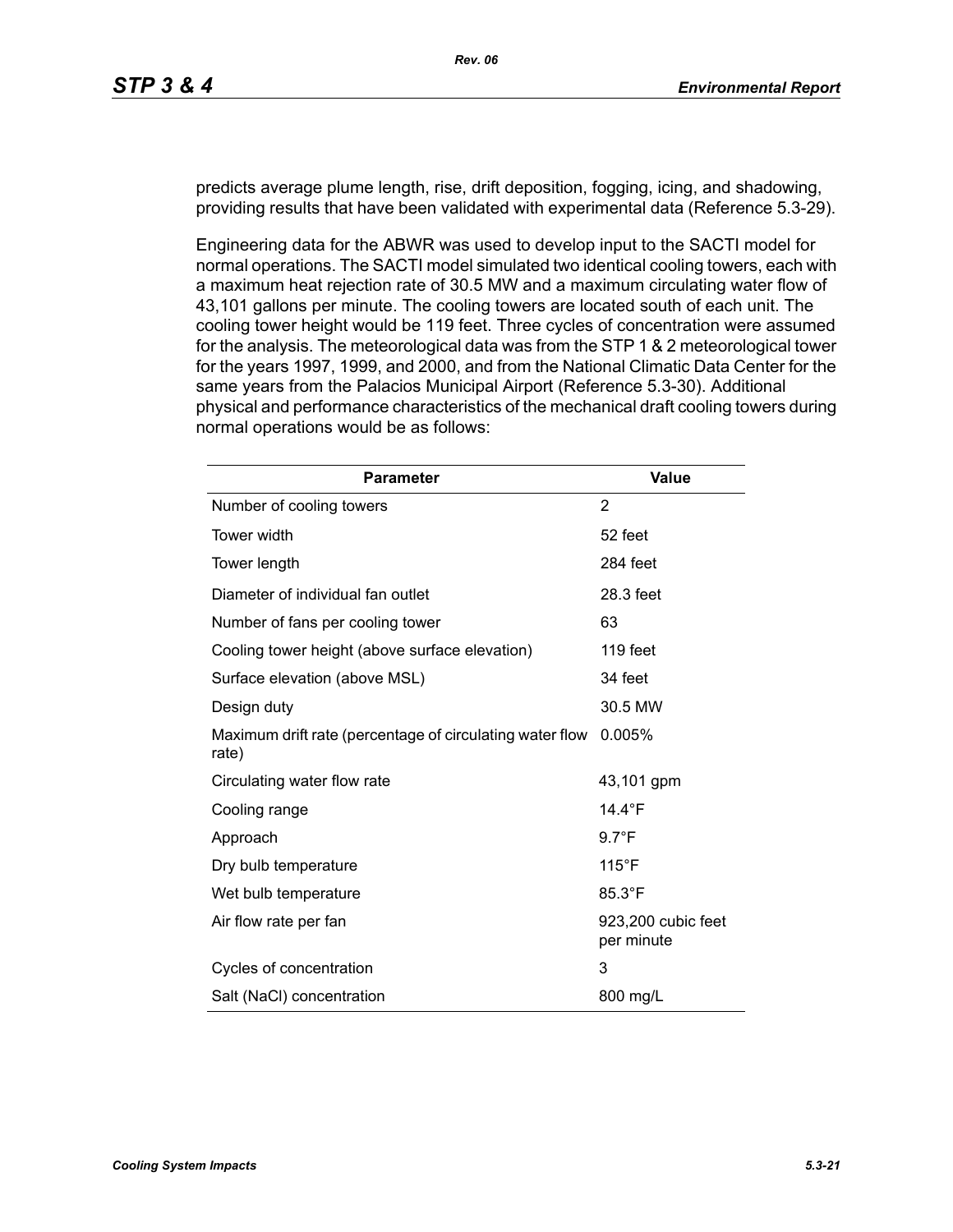# **5.3.3.1.1 Length and Frequency of Elevated Plumes for Mechanical Draft Cooling Towers**

The SACTI code calculated the expected plume lengths by direction for each season for the combined effect of the two mechanical draft cooling towers. The plumes would occur in all compass directions. The average plume length and height was calculated from the frequency of occurrence for each plume based on the distance from the tower. The median plume length and height is the distance where half of all the plumes would be expected to be shorter than that distance.

The average plume length would range from 0.2 miles in the summer season to 4 miles in the winter season. The annual prediction for the average plume length is 3 miles from the cooling towers. The median plume length would be less than two tenths of a mile for each season and annually. The average plume height ranges from 110 feet in the summer season to 720 feet in the winter season. The annual prediction for the average plume height is 180 feet. The median plume height would be 66 feet in every season. The annual prediction for the median plume height would also be 66 feet. The plume would extend beyond the site boundary for a maximum of 30 hours during the winter season to the north of the cooling towers. The annual prediction for the time that the plume extends beyond the site boundary was 43 hours per year in the northnorthwest direction.

The plumes from the cooling towers would occur in each direction of the compass and would be spread over a wide area, reducing the time that the plume would be visible from any particular location. The average plume lengths would be short and would not be long enough to reach the site boundary in most directions. Due to the varying directions and short average plume height and length, impacts from elevated plumes would be SMALL and not warrant mitigation.

|                                                                    | <b>Winter</b> | Spring              | Summer              | Fall                | Annual              |
|--------------------------------------------------------------------|---------------|---------------------|---------------------|---------------------|---------------------|
| Predominant direction                                              | <b>North</b>  | North-<br>northwest | <b>North</b>        | South               | South               |
| Average plume length (miles)                                       | 0.44          | 0.23                | 0.17                | 0.37                | 0.30                |
| Median plume length (miles)                                        | 0.12          | 0.12                | 0.12                | 0.12                | 0.12                |
| Average plume height (feet)                                        | 720           | 140                 | 110                 | 230                 | 180                 |
| Median plume height (feet)                                         | 66            | 66                  | 66                  | 66                  | 66                  |
| Maximum hours the plume<br>extends beyond the site<br>boundary     | 30            | 9                   | 1                   | 11                  | 43                  |
| Direction of maximum time<br>plume extends beyond site<br>boundary | <b>North</b>  | North-<br>northwest | North-<br>northwest | North-<br>northwest | North-<br>northwest |

As modeled, plumes from the mechanical draft cooling towers would be as follows: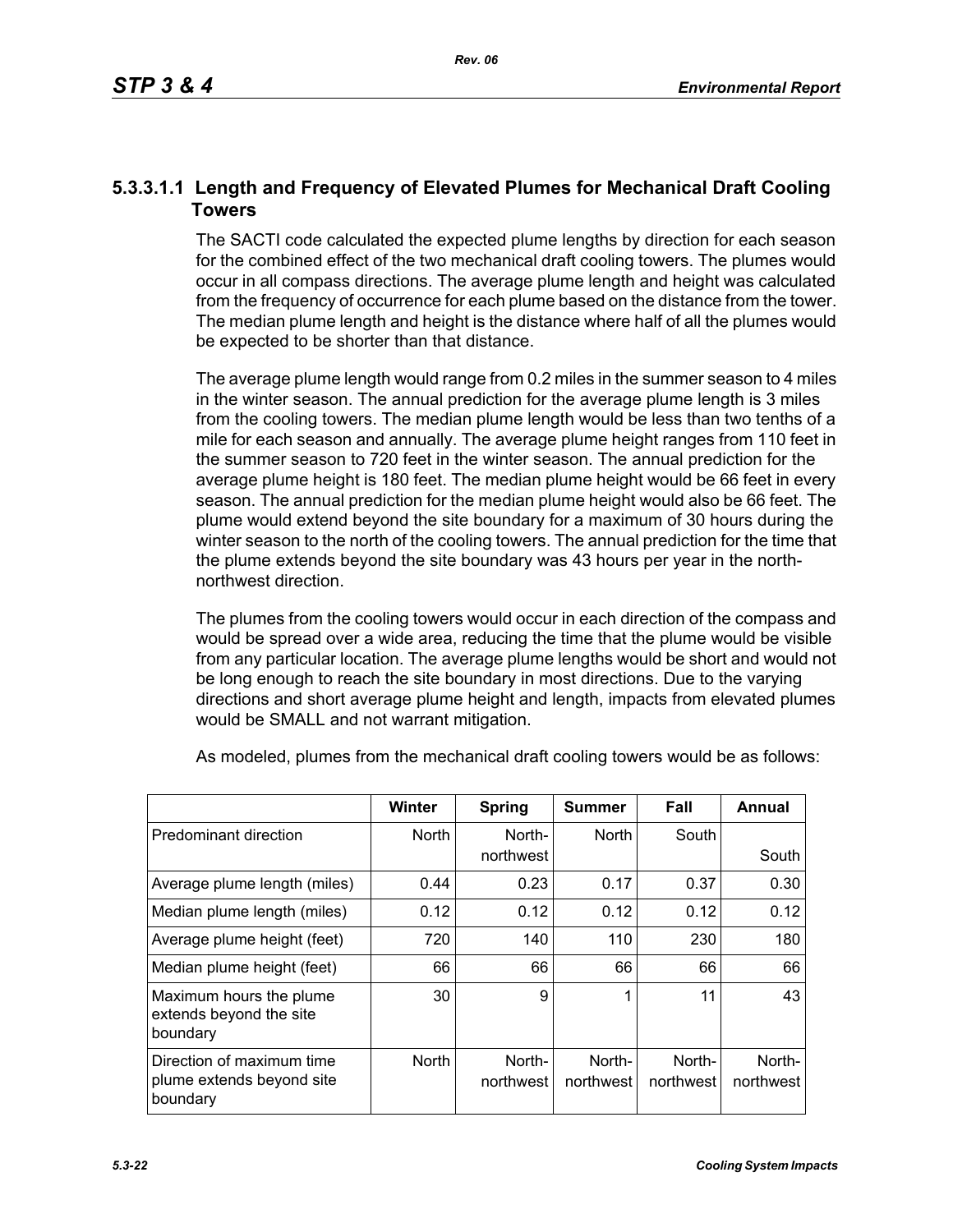# **5.3.3.1.2 Ground-Level Fogging and Icing**

# **Main Cooling Reservoir**

The MCR is an approximately 7000 acre cooling pond that was originally designed to serve as the heat removal system for four nuclear power reactors. Only two of the four originally proposed nuclear power reactors were constructed, and these two reactors (STP 1 & 2) use the MCR for cooling. STPNOC has proposed to construct two ABWR reactors at STP. These new reactors (STP 3 & 4) would also use the MCR for heat removal. Although the MCR was designed for four reactors, the additional heat load from the new units would increase the potential for fogging from the MCR.

A fog monitoring program was initiated before the operation of STP 1 & 2 to assess the impact of operation of the MCR on local meteorology. The monitoring program was conducted in two phases. Phase I (pre-operation) began in May 1987 and continued for one year collecting data before the August 1988 commercial operation of STP Unit 1. Phase II (post-operation) began in June 1989 after commercial operation of STP Unit 2 and continued for one year until June 1990. Fog monitoring was accomplished by operation of two visibility meters. One visibility meter was located on FM 521 approximately one mile northwest of STP 1 & 2. The second visibility meter was located approximately 11 miles west-southwest of STP 1 & 2 to serve as a control site. The pre-operational monitoring results totaled 229 hours per year for the FM 521 monitoring station and 163 hours per year for the control monitoring station. The increase in actual hours of fogging was 33 hours for the FM 521 monitoring station and 56 hours per year at the control monitoring station. The control monitoring station resulted in a greater increase in fogging events, indicating an overall increase in natural fog occurrence in the area during the period of the monitoring program. The results of the fog monitoring program do not indicate that the presence of the MCR significantly increases the fog occurrence over the naturally occurring fog for STP 1 & 2.

To determine the increase in fogging potential once STP 3 & 4 becomes operational, the MCR was modeled using the Gaussian Plume Model to determine the downwind plume concentrations of moisture from MCR water evaporation. Inputs for the Gaussian Plume Model include the receptor height, release height, source strength, wind speed, and vertical and lateral plume dispersion parameters. The vertical and lateral plume dispersion parameters were functions of downwind distance and stability class. The MCR was approximated as a square with each side being 5322-meters long, which corresponds to the square root of the pond area. Because of the size of the MCR in relation to the receptor location, the Gaussian Plume model, which is for a point source, was generalized to describe an area source. The generalization was calculated by integrating the point source solution over the pond area.

Daily evaporation rates in inches were provided from the MCR Thermal Calculation. The MCR Thermal Calculation predicts the water consumption from two unit (existing units) and four unit (existing units plus the proposed new units) operation. One of the outputs of this study is the daily evaporation rates. Values of daily evaporation for both the two unit operation and four unit operation at 93% and 100% load factors were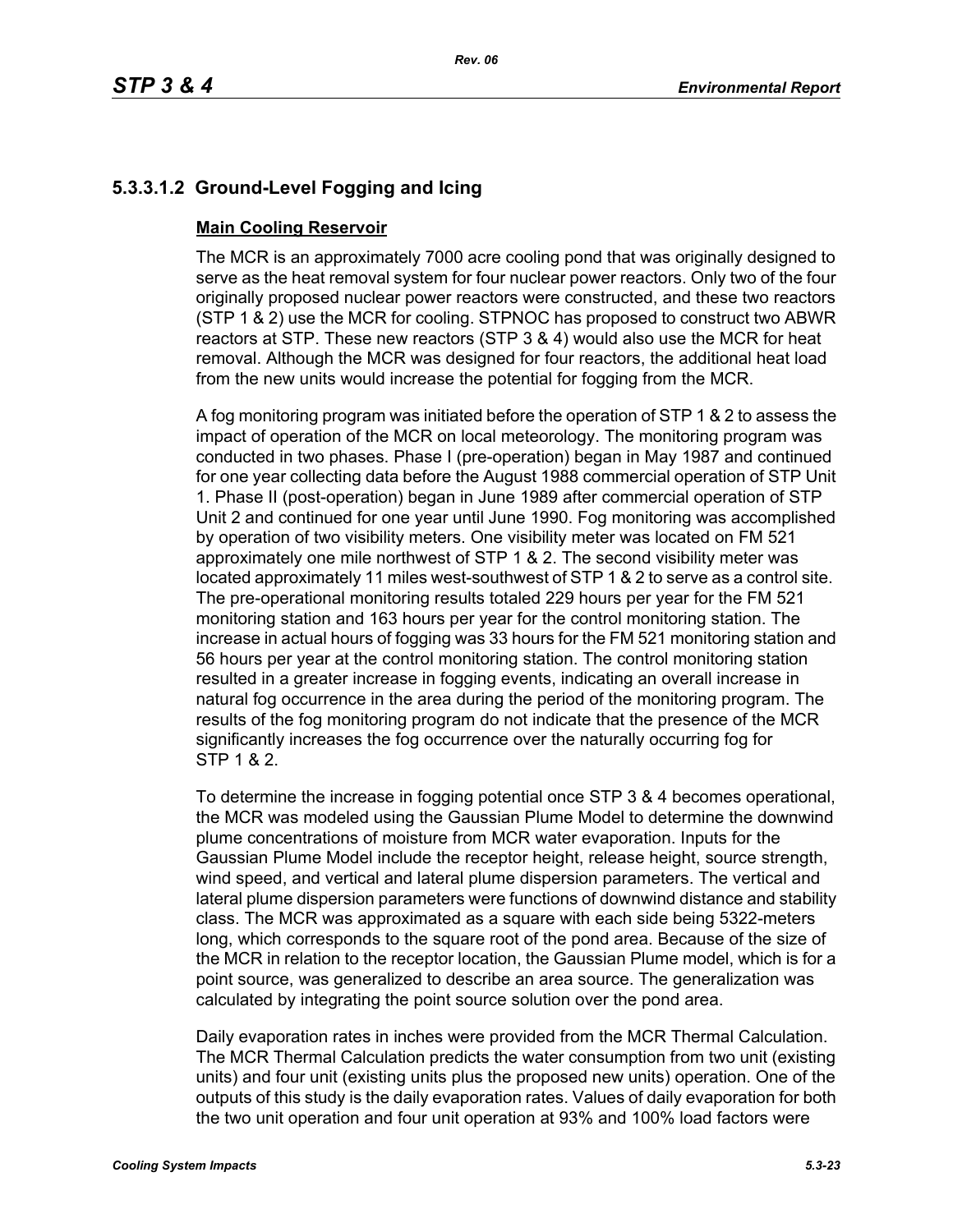provided. The daily evaporation for two and four unit operation at 100% load factor was converted to hourly evaporation rates using the hourly wind speed and relative humidity. Those hourly rates served as the source term in the model. The 100% load factor was assumed for conservatism.

The meteorological data used in the analysis was the same as the data used in other sections of the ER. The data was collected onsite from the STP 1 & 2 meteorological tower for the years 1997, 1999, and 2000. This data included the wind speed, wind direction, and stability class. Additional data was acquired from the National Climatic Data Center for the Palacios Municipal Airport. This data, also for the years 1997, 1999, and 2000, included the dew point temperature and the dry bulb temperature. The relative humidity of the ambient air was calculated from the dry bulb temperature and the dew point temperature.

There were two receptor locations identified, Receptor 1 is 500 meters north of the edge of the MCR on FM 521. Receptor 2 is 1800 meters north of the edge of the MCR along FM 521 where the road arcs around STP 1 & 2. These are expected to be the most sensitive locations to fogging events because of the proximity of these locations to the MCR and because they are in the predominant wind direction. Impacts at these receptor locations would bound any impact at other receptor locations. Because of the size of the MCR, wind blowing from multiple directions could pass over the MCR and reach the receptor locations. For this reason, any wind direction northward from East to West was assumed to pass over the MCR and reach the 500 meter receptor location, and any wind direction northward from Northeast to Northwest was assumed to pass over the MCR and reach the 1800 meter receptor location. The receptor locations were also assumed to be at the ground elevation of STP 1 & 2. The berm around the MCR is approximately 37 feet above the elevation of STP 1 & 2. Therefore, the plume would be released at a higher elevation than the receptor, and this elevation difference is accounted for in the model.

The number of times that the wind was blowing in one of the receptor locations for the entire meteorological period is provided in Table 1. The wind direction is toward Receptor 1 for 64 percent of the year and toward Receptor 2 for 47 percent of the year. This confirms that any impacts observed at these receptor locations would bound other receptor locations. Since the meteorological data was for three years, the total was divided by three to get an average annual number of hours that the wind direction is toward one of the receptors.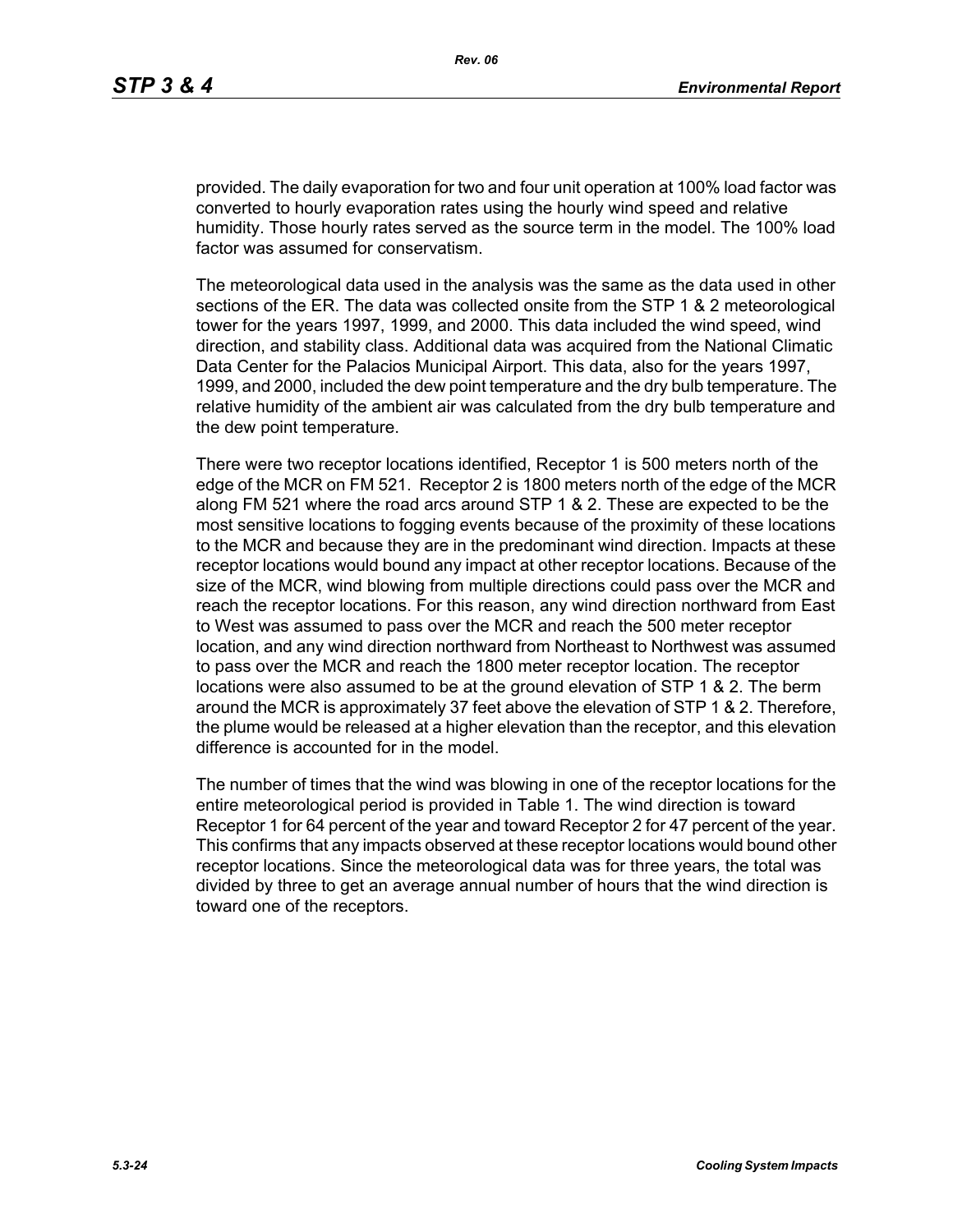| <b>Month</b>      | <b>Total</b><br>number of<br>hours that<br>the wind<br>direction is<br><b>toward</b><br>Receptor 1 | <b>Annual</b><br>number of<br>hours that<br>the wind<br>direction is<br>toward<br><b>Receptor 1</b> | Percentage<br>of time that<br>the wind<br>direction is<br><b>toward</b><br><b>Receptor 1</b> | <b>Total</b><br>number of<br>hours that<br>the wind<br>direction is<br><b>toward</b><br><b>Receptor 2</b> | <b>Annual</b><br>number of<br>hours that<br>the wind<br>direction is<br>toward<br><b>Receptor 2</b> | Percentage<br>of time that<br>the wind<br>direction is<br><b>toward</b><br><b>Receptor 2</b> |
|-------------------|----------------------------------------------------------------------------------------------------|-----------------------------------------------------------------------------------------------------|----------------------------------------------------------------------------------------------|-----------------------------------------------------------------------------------------------------------|-----------------------------------------------------------------------------------------------------|----------------------------------------------------------------------------------------------|
| <b>January</b>    | 1240                                                                                               | 413                                                                                                 | 56%                                                                                          | 915                                                                                                       | 305                                                                                                 | 41%                                                                                          |
| <b>February</b>   | 1239                                                                                               | 413                                                                                                 | 61%                                                                                          | 908                                                                                                       | 303                                                                                                 | 45%                                                                                          |
| <b>March</b>      | <u>1494</u>                                                                                        | <u>498</u>                                                                                          | 67%                                                                                          | 954                                                                                                       | <u>318</u>                                                                                          | <u>43%</u>                                                                                   |
| <b>April</b>      | 1430                                                                                               | <u>477</u>                                                                                          | 66%                                                                                          | 1022                                                                                                      | <u>341</u>                                                                                          | <u>47%</u>                                                                                   |
| <u>May</u>        | 1700                                                                                               | 567                                                                                                 | 76%                                                                                          | 1398                                                                                                      | 466                                                                                                 | 63%                                                                                          |
| <u>June</u>       | 1820                                                                                               | 607                                                                                                 | 84%                                                                                          | 1560                                                                                                      | 520                                                                                                 | 72%                                                                                          |
| <u>July</u>       | 1922                                                                                               | 641                                                                                                 | 86%                                                                                          | 1658                                                                                                      | 553                                                                                                 | 74%                                                                                          |
| <u>August</u>     | 1730                                                                                               | 577                                                                                                 | 78%                                                                                          | 1428                                                                                                      | 476                                                                                                 | 64%                                                                                          |
| <b>September</b>  | 1200                                                                                               | 400                                                                                                 | 56%                                                                                          | 810                                                                                                       | 270                                                                                                 | 38%                                                                                          |
| October           | 1168                                                                                               | 389                                                                                                 | 52%                                                                                          | 625                                                                                                       | 208                                                                                                 | 28%                                                                                          |
| November          | 937                                                                                                | 312                                                                                                 | 43%                                                                                          | 588                                                                                                       | <u>196</u>                                                                                          | 27%                                                                                          |
| December          | 849                                                                                                | 283                                                                                                 | 38%                                                                                          | <u>496</u>                                                                                                | <u>165</u>                                                                                          | 22%                                                                                          |
| <u>All Months</u> | 16729                                                                                              | 5576                                                                                                | 64%                                                                                          | 12362                                                                                                     | 4121                                                                                                | 47%                                                                                          |

Table 1. Number of hours that the wind direction is towards a receptor.

The model simulation then used the inputs described above to determine the number of hours that the relative humidity of the plume from the MCR would be 100 percent when only the heat load from the existing units was applied to the MCR. This value was then divided by three, the number of years in the meteorological period, to determine the average number of hours per year that the plume would have a relative humidity of 100 percent at one of the receptor locations. These would be hours where the potential for fogging would be significantly increased. Table 2 provides this information by month and annually.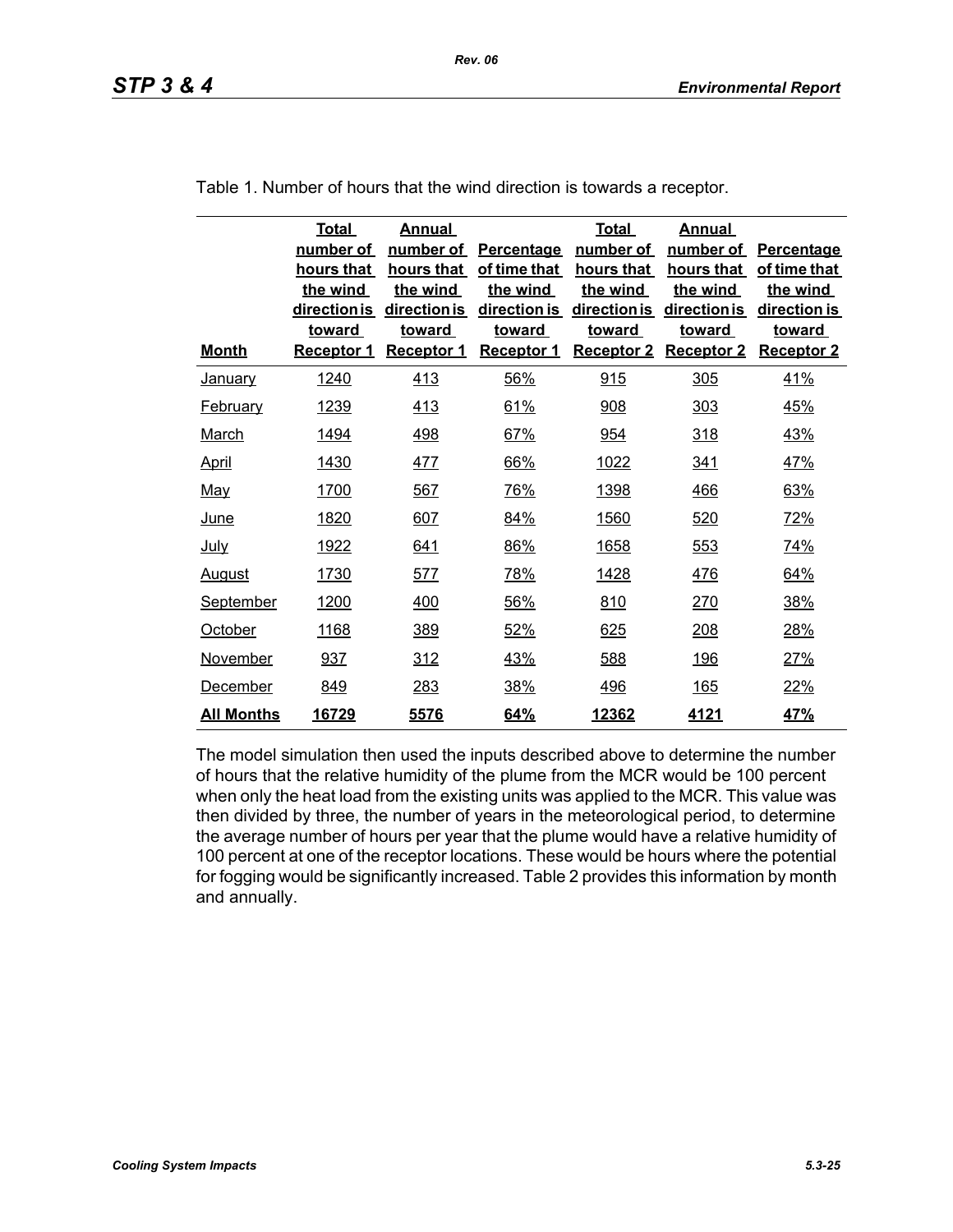| <b>Month</b>    | <b>Hours predicted</b><br>with 100%<br><b>Relative</b><br><b>Humidity at</b><br><b>Receptor 1</b> | Percentage of<br>the time with<br>100% Relative<br>Humidity <sup>a</sup> | <b>Hours predicted</b><br>with 100%<br><b>Relative</b><br><b>Humidity at</b><br><b>Receptor 2</b> | Percentage of<br>the time with<br>100% Relative<br><b>Humidity<sup>a</sup></b> |
|-----------------|---------------------------------------------------------------------------------------------------|--------------------------------------------------------------------------|---------------------------------------------------------------------------------------------------|--------------------------------------------------------------------------------|
| January         | 19                                                                                                | 3%                                                                       | 9                                                                                                 | $1\%$                                                                          |
| February        | 19                                                                                                | 3%                                                                       | 5                                                                                                 | $1\%$                                                                          |
| March           | 27                                                                                                | 4%                                                                       | 7                                                                                                 | 1%                                                                             |
| April           | 20                                                                                                | 3%                                                                       | 3                                                                                                 | 0%                                                                             |
| May             | 11                                                                                                | $1\%$                                                                    | 1                                                                                                 | 0%                                                                             |
| June            | 25                                                                                                | 3%                                                                       | 7                                                                                                 | $1\%$                                                                          |
| July            | 30                                                                                                | 4%                                                                       | 5                                                                                                 | $1\%$                                                                          |
| August          | 22                                                                                                | 3%                                                                       | 4                                                                                                 | 0%                                                                             |
| September       | 32                                                                                                | 4%                                                                       | 7                                                                                                 | 1%                                                                             |
| October         | 28                                                                                                | 4%                                                                       | 5                                                                                                 | $1\%$                                                                          |
| November        | 42                                                                                                | 6%                                                                       | 15                                                                                                | 2%                                                                             |
| December        | 39                                                                                                | 5%                                                                       | 12                                                                                                | 2%                                                                             |
| <b>Annually</b> | 314                                                                                               | 4%                                                                       | 81                                                                                                | 1%                                                                             |

Table 2. Number of hours predicted at each receptor location where the Relative Humidity of the plume would be 100 percent for STP 1 & 2.

a. Compared to the total number of hours.

The total number of discrete events associated with the above information was also determined. If two or more consecutive hourly outputs resulted in the relative humidity of 100 percent, these were counted as a single discrete event. The total number of hours presented in Table 2 could then be divided by the number of discrete events to determine the average amount of time that each event lasts. Table 3 provides this information by month and annually. It can be seen that the average time for each event is fairly constant throughout the year.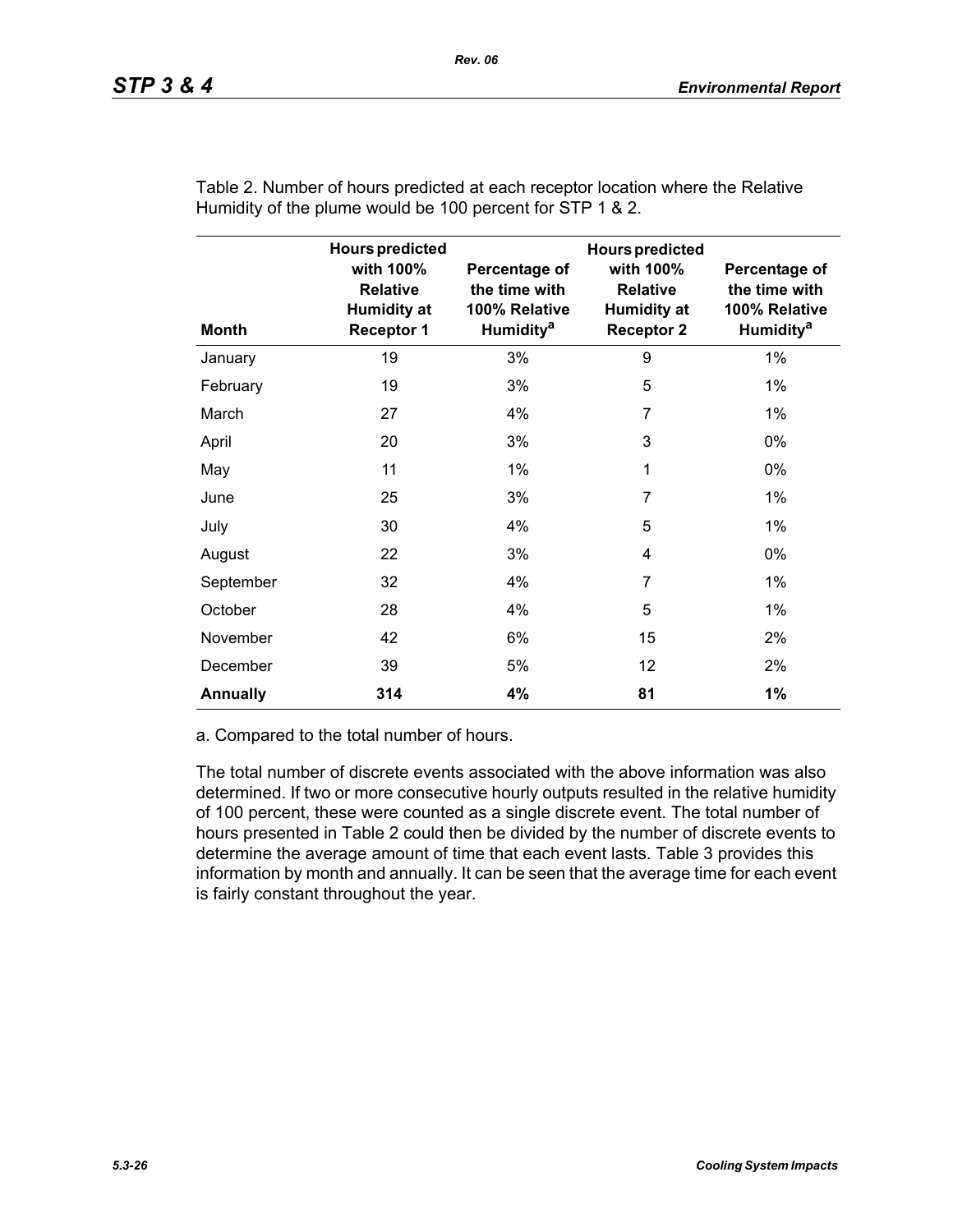| <b>Month</b>    | <b>Number of</b><br>discrete events<br>where the<br><b>Relative</b><br><b>Humidity is</b><br>100% at<br><b>Receptor 1</b> | Average<br>number of<br>hours that each<br>discrete event<br>lasts at<br><b>Receptor 1</b> | <b>Number of</b><br>discrete events<br>where the<br><b>Relative</b><br><b>Humidity is</b><br>100% at<br><b>Receptor 2</b> | Average<br>number of<br>hours that each<br>discrete event<br>lasts at<br><b>Receptor 2</b> |
|-----------------|---------------------------------------------------------------------------------------------------------------------------|--------------------------------------------------------------------------------------------|---------------------------------------------------------------------------------------------------------------------------|--------------------------------------------------------------------------------------------|
| January         | 9                                                                                                                         | $\overline{2}$                                                                             | 5                                                                                                                         | $\overline{2}$                                                                             |
| February        | 7                                                                                                                         | 3                                                                                          | 3                                                                                                                         | 2                                                                                          |
| March           | 9                                                                                                                         | 3                                                                                          | 4                                                                                                                         | $\overline{2}$                                                                             |
| April           | 9                                                                                                                         | $\overline{2}$                                                                             | 3                                                                                                                         | 1                                                                                          |
| May             | 5                                                                                                                         | $\overline{2}$                                                                             | 1                                                                                                                         | 1                                                                                          |
| June            | 10                                                                                                                        | $\overline{2}$                                                                             | 4                                                                                                                         | 2                                                                                          |
| July            | 15                                                                                                                        | 2                                                                                          | 4                                                                                                                         | 1                                                                                          |
| August          | 10                                                                                                                        | $\overline{2}$                                                                             | $\overline{2}$                                                                                                            | 2                                                                                          |
| September       | 13                                                                                                                        | 2                                                                                          | 3                                                                                                                         | 2                                                                                          |
| October         | 12                                                                                                                        | 2                                                                                          | 3                                                                                                                         | $\overline{2}$                                                                             |
| November        | 15                                                                                                                        | 3                                                                                          | 6                                                                                                                         | 3                                                                                          |
| December        | 11                                                                                                                        | 4                                                                                          | 5                                                                                                                         | 2                                                                                          |
| <b>Annually</b> | 125                                                                                                                       | 3                                                                                          | 42                                                                                                                        | 2                                                                                          |

Table 3. Average time that the Plume Relative Humidity is 100 percent at each receptor location for STP 1 & 2.

The Gaussian Plume Model described above does not predict when or if fogging may occur. The output of the model is the number of hours that the relative humidity at a receptor location is 100 percent. Fogging is dependent on a number of meteorological factors and is not easily calculated. For this determination, an approximation between the number of hours of high relative humidity and the number of hours of observed fogging was determined. Five years of additional data from the National Climatic Data Center for the Palacios Municipal Airport was acquired. The data was for the years 2002 through 2006 and contained the dry bulb temperature, the dew point temperature, the number of hours of observed fog, and observations of visibility. The number of observations where the relative humidity of this data set was equal to 100 percent (determined by the difference between the dry bulb and dew point temperatures being zero) was determined to be 3,325. Of these observations, the total number of records that also contained observations of fog was determined to be 1,379. Therefore, 41 percent of the time that the Relative Humidity at the Palacios Municipal Airport was equal to 100 percent, there was also fogging. Although this is not an ideal way to determine the relationship between fogging and relative humidity, it should give an approximation that is realistic. Further statistics with this data set were calculated,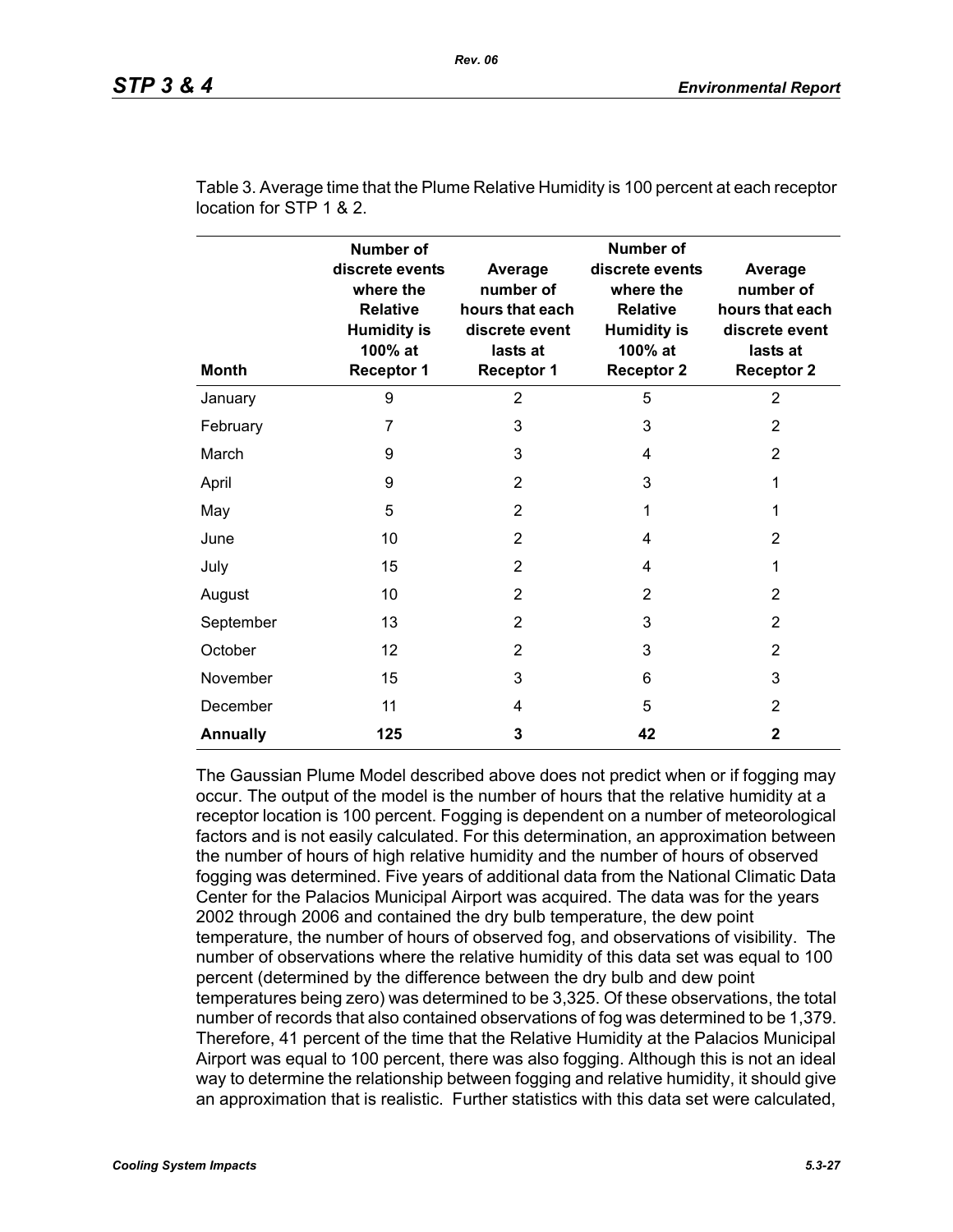and it was determined that 87 percent of all fogging observations occurred when the difference between the dry bulb and dew point was less than or equal to 2°F.

The number of events where visibility was impaired, where the visibility was less than 0.3 miles, was also determined from the 2002 through 2006 Palacios Municipal Airport meteorological data. Similar to the observed fogging events determination described above, the number of times that visibility was less than 0.3 miles and the relative humidity was equal to 100 percent was determined to be 214 hours. Therefore, 6 percent of the time that the relative humidity was 100 percent, the visibility was impaired.

Both the percentage of fogging and percentage of time that the visibility was impaired was applied to the number of times that the predicted relative humidity would be 100 percent from the MCR plume at the receptor locations. Table 4 presents the predicted fogging and impaired visibility for the two unit operation.

| <b>Month</b>          | <b>Hours of</b><br>predicted<br>fogging events<br>at Receptor 1 | <b>Hours of</b><br>predicted<br>fogging events<br>where the<br>visibility is less<br>than 0.3 miles<br>at Receptor 1 | Hours of<br>predicted<br>fogging events<br>at Receptor 2 | <b>Hours of</b><br>predicted<br>fogging events<br>where the<br>visibility is less<br>than 0.3 miles<br>at Receptor 2 |
|-----------------------|-----------------------------------------------------------------|----------------------------------------------------------------------------------------------------------------------|----------------------------------------------------------|----------------------------------------------------------------------------------------------------------------------|
| January               | 8                                                               | 1                                                                                                                    | 4                                                        |                                                                                                                      |
| February              | 8                                                               | 1                                                                                                                    | $\overline{2}$                                           | 0                                                                                                                    |
| March                 | 11                                                              | 2                                                                                                                    | 3                                                        | 0                                                                                                                    |
| April                 | 8                                                               | 1                                                                                                                    | 1                                                        | 0                                                                                                                    |
| May                   | 5                                                               | 1                                                                                                                    | 1                                                        | 0                                                                                                                    |
| June                  | 10                                                              | $\overline{2}$                                                                                                       | 3                                                        | 0                                                                                                                    |
| July                  | 12                                                              | $\overline{2}$                                                                                                       | 2                                                        | 0                                                                                                                    |
| August                | 9                                                               | 1                                                                                                                    | $\overline{2}$                                           | 0                                                                                                                    |
| September             | 13                                                              | $\overline{2}$                                                                                                       | 3                                                        | 0                                                                                                                    |
| October               | 12                                                              | 2                                                                                                                    | 2                                                        | 0                                                                                                                    |
| November              | 18                                                              | 3                                                                                                                    | 6                                                        | 1                                                                                                                    |
| December              | 16                                                              | 3                                                                                                                    | 5                                                        | 1                                                                                                                    |
| Annually <sup>a</sup> | 130                                                             | 20                                                                                                                   | 33                                                       | 5                                                                                                                    |

Table 4. Predicted fogging and impaired visibility at the downwind receptor locations for STP 1 & 2.

a Number of annual hours may not equal sum of monthly hours due to roundoff.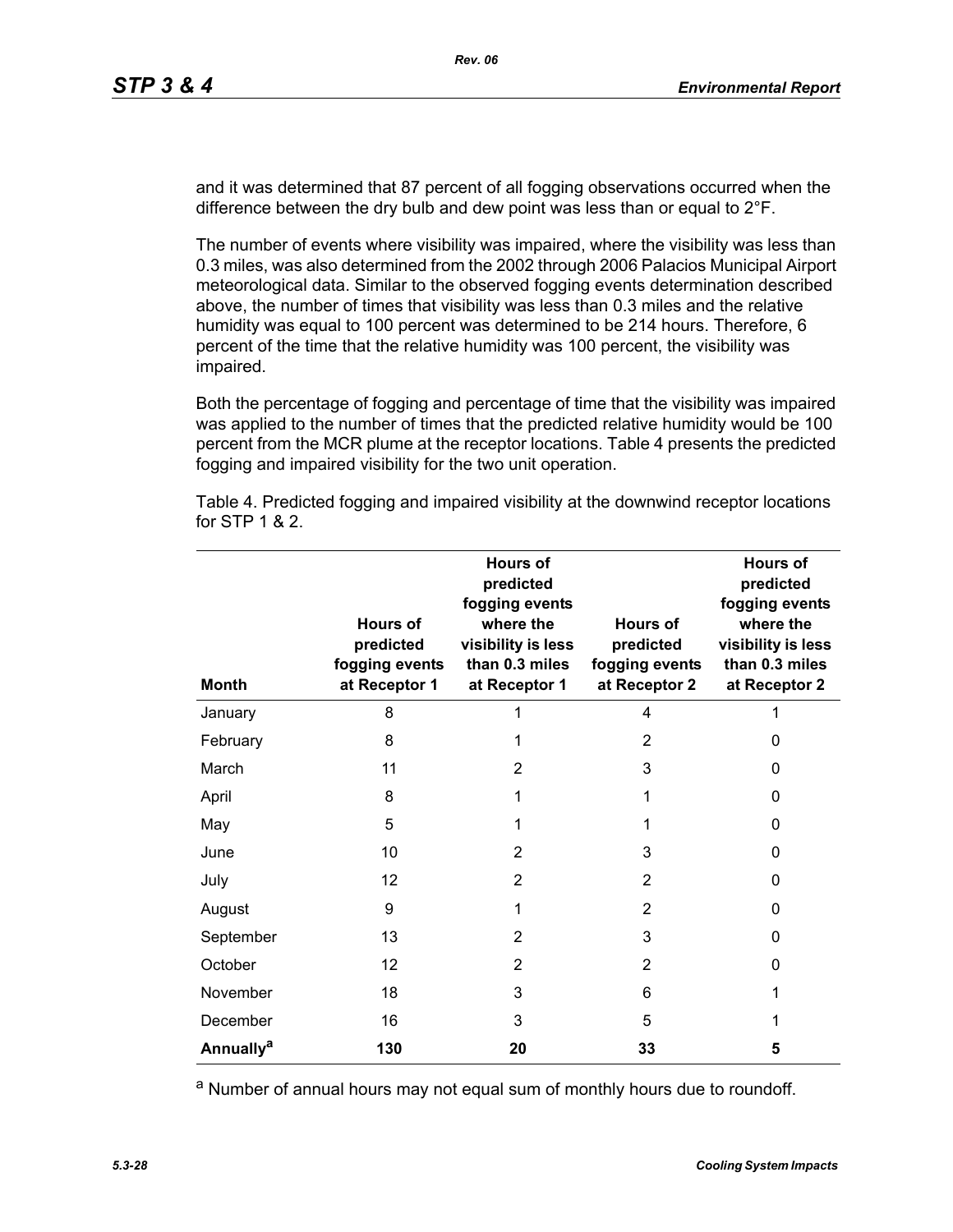Annually, 130 hours of fogging was predicted for locations northward between the East and West and within 500 meters of the edge of the MCR. This would approximate the closest approaches of FM 521. Fogging was predicted to occur for 33 hours annually for locations farther from the MCR, such as along FM 521 north of STP. The receptor location for the fog monitoring program discussed above for STP 1 & 2 is similar to the location of Receptor 2 of this analysis. The results of the fog monitoring program were that 33 additional hours of fogging were observed at that location. Coincidentally, 33 hours of fogging were also predicted at that location using the Gaussian Plume Model described and used in this analysis.

This model was then applied to the MCR with the heat load from STP 1 & 2 and STP 3 & 4. Table 5 presents the same information from Table 2 with the addition of STP 3 & 4. The number of times that the relative humidity at each receptor location is 100 percent increased by nearly a factor of two. This would be expected from an increase in heat load on the MCR by approximately a factor of two. In addition, Table 6 presents the average number of hours that the discrete relative humidity events occur. The number of discrete events increased, but the total average time that the events occur remained similar to the prediction for two unit operation, with 3 hours for Receptor 1 and 2 hours for Receptor 2.

|                 | <b>Hours predicted</b>                                                  |                                                                          | <b>Hours predicted</b>                                                  |                                                                                |
|-----------------|-------------------------------------------------------------------------|--------------------------------------------------------------------------|-------------------------------------------------------------------------|--------------------------------------------------------------------------------|
| <b>Month</b>    | with 100%<br><b>Relative</b><br><b>Humidity at</b><br><b>Receptor 1</b> | Percentage of<br>the time with<br>100% Relative<br>Humidity <sup>a</sup> | with 100%<br><b>Relative</b><br><b>Humidity at</b><br><b>Receptor 2</b> | Percentage of<br>the time with<br>100% Relative<br><b>Humidity<sup>a</sup></b> |
| January         | 32                                                                      | 4%                                                                       | 12                                                                      | 2%                                                                             |
| February        | 31                                                                      | 5%                                                                       | 11                                                                      | 2%                                                                             |
| March           | 45                                                                      | 6%                                                                       | 17                                                                      | 2%                                                                             |
| April           | 31                                                                      | 4%                                                                       | 10                                                                      | $1\%$                                                                          |
| May             | 33                                                                      | 4%                                                                       | $\overline{7}$                                                          | $1\%$                                                                          |
| June            | 45                                                                      | 6%                                                                       | 15                                                                      | 2%                                                                             |
| July            | 60                                                                      | 8%                                                                       | 18                                                                      | 2%                                                                             |
| August          | 61                                                                      | 8%                                                                       | 21                                                                      | 3%                                                                             |
| September       | 70                                                                      | 10%                                                                      | 24                                                                      | 3%                                                                             |
| October         | 43                                                                      | 6%                                                                       | 10                                                                      | $1\%$                                                                          |
| November        | 56                                                                      | 8%                                                                       | 21                                                                      | 3%                                                                             |
| December        | 49                                                                      | 7%                                                                       | 20                                                                      | 3%                                                                             |
| <b>Annually</b> | 554                                                                     | 6%                                                                       | 185                                                                     | 2%                                                                             |

Table 5. Number of hours predicted at each receptor location where the Relative Humidity of the plume would be 100 percent for STP 1 & 2 and STP 3 & 4.

a. Compared to the total number of hours.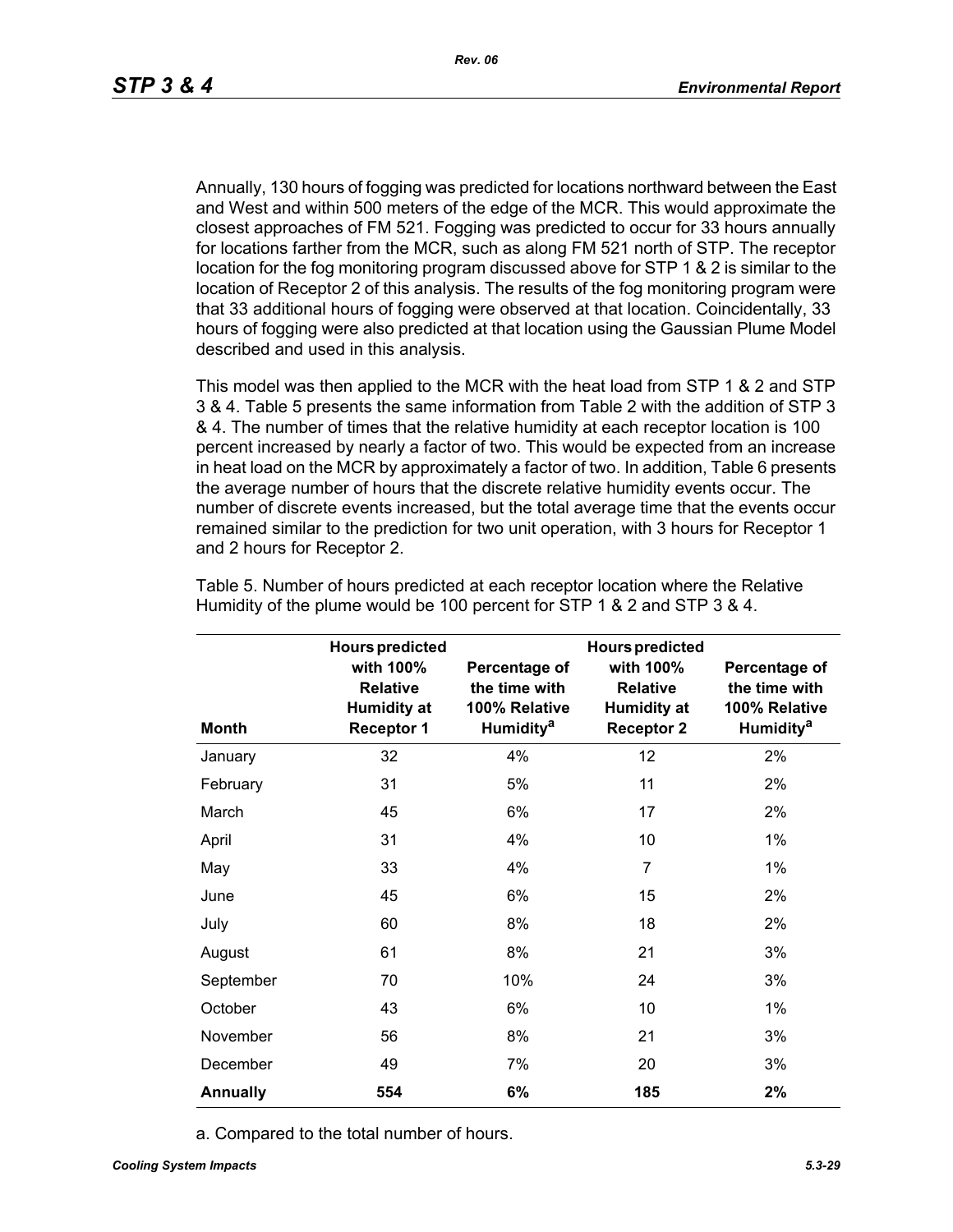| <b>Month</b>    | <b>Number of</b><br>discrete events<br>with 100%<br><b>Relative</b><br><b>Humidity at</b><br><b>Receptor 1</b> | Average<br>number of<br>hours that each<br>discrete event<br>lasts at<br><b>Receptor 1</b> | <b>Number of</b><br>discrete events<br>with 100%<br><b>Relative</b><br><b>Humidity at</b><br><b>Receptor 2</b> | Average<br>number of<br>hours that each<br>discrete event<br>lasts at<br><b>Receptor 2</b> |
|-----------------|----------------------------------------------------------------------------------------------------------------|--------------------------------------------------------------------------------------------|----------------------------------------------------------------------------------------------------------------|--------------------------------------------------------------------------------------------|
| January         | 15                                                                                                             | $\overline{2}$                                                                             | 7                                                                                                              | $\overline{2}$                                                                             |
| February        | 10                                                                                                             | 3                                                                                          | 6                                                                                                              | 2                                                                                          |
| March           | 15                                                                                                             | 3                                                                                          | 8                                                                                                              | 2                                                                                          |
| April           | 12                                                                                                             | 3                                                                                          | 6                                                                                                              | 2                                                                                          |
| May             | 13                                                                                                             | 3                                                                                          | 5                                                                                                              | 1                                                                                          |
| June            | 17                                                                                                             | 3                                                                                          | 8                                                                                                              | $\overline{2}$                                                                             |
| July            | 28                                                                                                             | $\overline{2}$                                                                             | 13                                                                                                             | 1                                                                                          |
| August          | 22                                                                                                             | 3                                                                                          | 10                                                                                                             | 2                                                                                          |
| September       | 22                                                                                                             | 3                                                                                          | 11                                                                                                             | 2                                                                                          |
| October         | 16                                                                                                             | 3                                                                                          | 6                                                                                                              | 2                                                                                          |
| November        | 19                                                                                                             | 3                                                                                          | $\overline{7}$                                                                                                 | 3                                                                                          |
| December        | 15                                                                                                             | 3                                                                                          | $\overline{7}$                                                                                                 | 3                                                                                          |
| <b>Annually</b> | 202                                                                                                            | 3                                                                                          | 94                                                                                                             | $\mathbf{2}$                                                                               |

Table 6. Average time that the Relative Humidity of the plume is 100 percent at each receptor location for STP 1 & 2 and STP 3 & 4

The same methodology described above to predict the number of hours of fogging and impaired visibility was used to determine the impacts from operation of STP 1 & 2 and STP 3 & 4 on the MCR. The ratios of 41 percent fogging and 6 percent impaired visibility were applied to the results of the modeling at each receptor location. Table 7 presents the results. The number of hours of predicted fogging and impaired visibility approximately double for the four unit operation.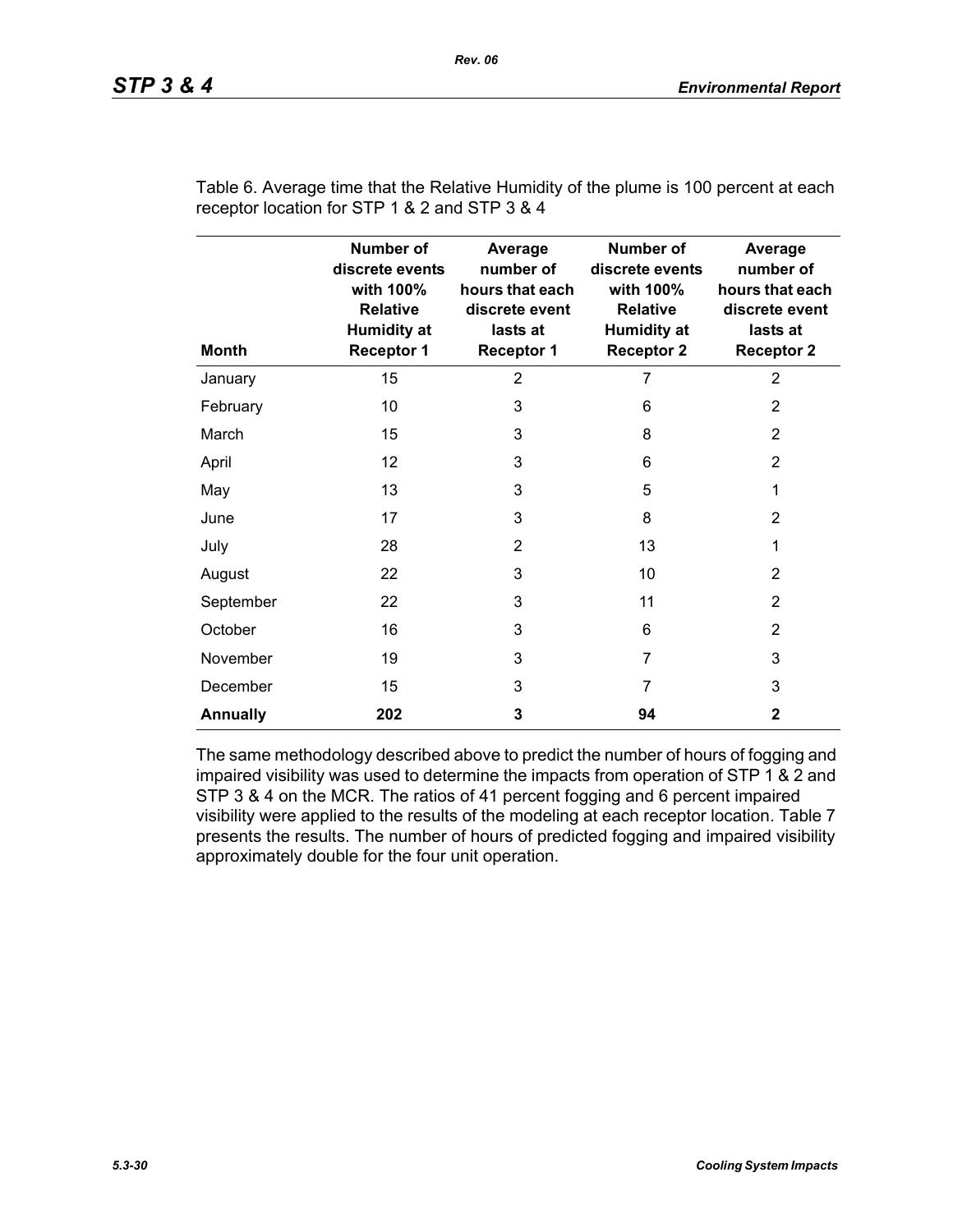| <b>Month</b>    | <b>Hours of</b><br>predicted<br>fogging events<br>at Receptor 1 | <b>Hours of</b><br>predicted<br>fogging events<br>where the<br>visibility is less<br>than 0.3 miles<br>at Receptor 1 | Hours of<br>predicted<br>fogging events<br>at Receptor 2 | <b>Hours of</b><br>predicted<br>fogging events<br>where the<br>visibility is less<br>than 0.3 miles<br>at Receptor 2 |
|-----------------|-----------------------------------------------------------------|----------------------------------------------------------------------------------------------------------------------|----------------------------------------------------------|----------------------------------------------------------------------------------------------------------------------|
| January         | 13                                                              | $\overline{2}$                                                                                                       | 5                                                        | 1                                                                                                                    |
| February        | 13                                                              | 2                                                                                                                    | 4                                                        | 1                                                                                                                    |
| March           | 19                                                              | 3                                                                                                                    | 7                                                        | 1                                                                                                                    |
| April           | 13                                                              | $\overline{2}$                                                                                                       | 4                                                        | 1                                                                                                                    |
| May             | 14                                                              | 2                                                                                                                    | 3                                                        | 0                                                                                                                    |
| June            | 19                                                              | 3                                                                                                                    | 6                                                        | 1                                                                                                                    |
| July            | 25                                                              | 4                                                                                                                    | 8                                                        | 1                                                                                                                    |
| August          | 25                                                              | 4                                                                                                                    | 9                                                        | 1                                                                                                                    |
| September       | 29                                                              | 4                                                                                                                    | 10                                                       | 2                                                                                                                    |
| October         | 18                                                              | 3                                                                                                                    | 4                                                        | 1                                                                                                                    |
| November        | 23                                                              | 4                                                                                                                    | 9                                                        | 1                                                                                                                    |
| December        | 20                                                              | 3                                                                                                                    | 8                                                        | 1                                                                                                                    |
| <b>Annually</b> | 230                                                             | 36                                                                                                                   | 77                                                       | 12                                                                                                                   |

Table 7. Predicted fogging and impaired visibility at the downwind receptor locations for STP 1 & 2 and STP 3 & 4.

As described above, the results of the fog monitoring program indicate that the presence of the MCR does not significantly increase the natural fog occurrence for STP 1 & 2 operation. Since the operation of the MCR with STP 1 & 2 does not increase the observable fogging over naturally occurring fogging, this level of fogging could be considered consistent with background levels, or levels without an observable impact. Furthermore, fogging from the MCR with STP 1 & 2 has not created an impact to any onsite or offsite areas. However, any amount of fogging over that level, such as the additional fogging from four-unit operation, could be noticeable and potentially cause an impact. The difference between the predicted fogging for four-unit operation and two-unit operation is 100 hours per year at Receptor 1 and 44 hours per year at Receptor 2. The hours where visibility would be impaired above existing levels would be 16 hours per year at Receptor 1 and 7 hours per year at Receptor 2.

Residents of the area near the MCR and commuters on FM 521 may notice the increase in localized fogging after STP 3 & 4 is operational. The fogging, especially near bodies of water, would often occur in the early morning hours. However, the total number of additional hours of fogging from the MCR would only be a fraction of the number of hours of naturally occurring fogging. The number of hours of impaired visibility from the operation of the MCR would also be small.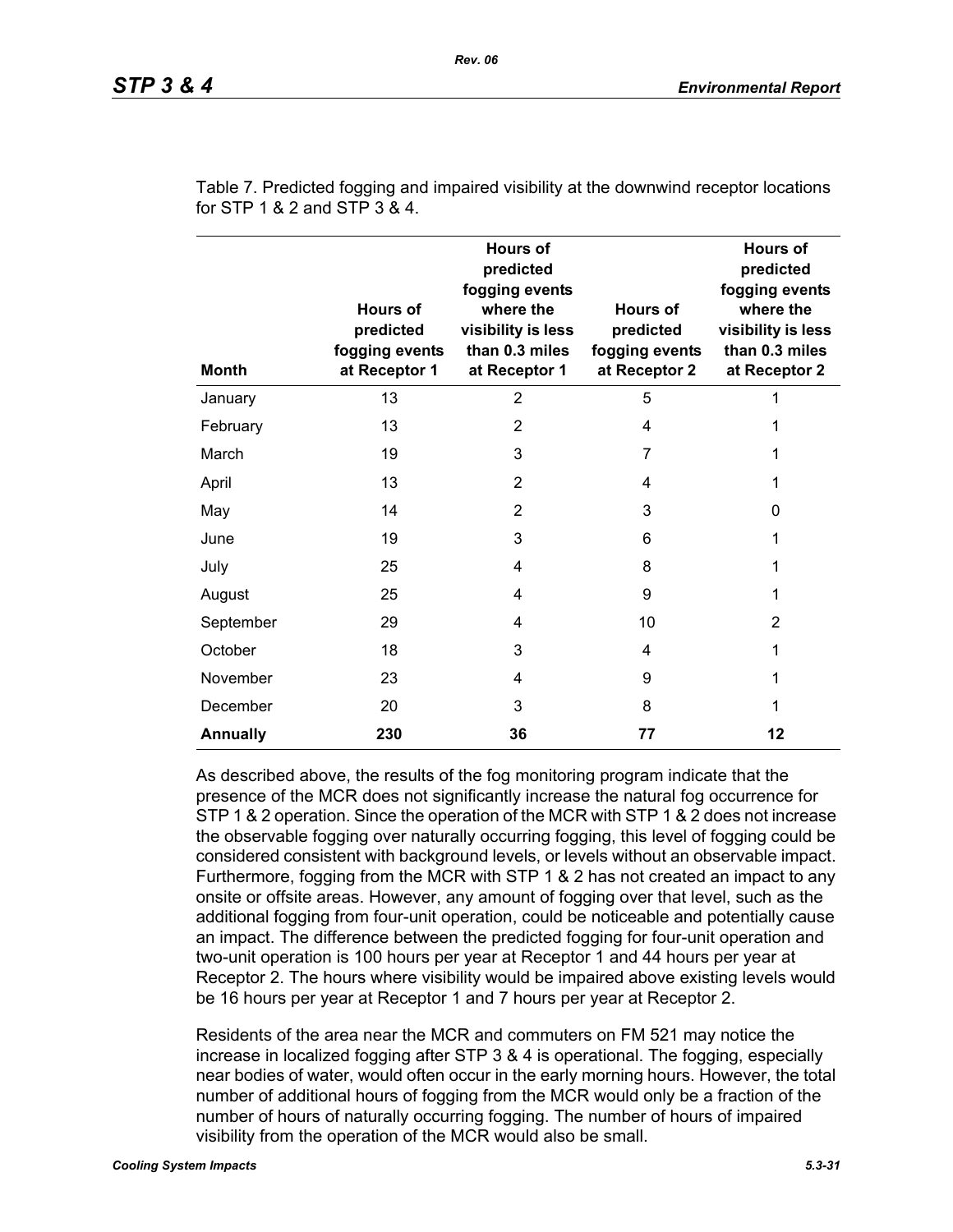Impacts from fogging of the MCR would be SMALL and would not warrant mitigation. Since the climate in the region is typically too warm for frequent and persistent freezing temperatures, impacts from icing would be SMALL and would not warrant mitigation.

# **Mechanical Draft Cooling Tower**

Fogging from the mechanical draft cooling towers occurs when the visible plume intersects with the ground, appearing like fog to an observer. Analysis of results from the SACTI code did not predict fogging to occur from the operation of the cooling towers.

Icing from the mechanical draft cooling towers would be the result of ground-level fogging when ambient temperatures are below freezing. Icing is also not predicted to occur from the operation of the cooling towers since minimal fogging from the operation of the mechanical draft cooling towers is predicted to occur and since the climate of the region is typically too warm for frequent freezing temperatures to occur.

# **5.3.3.1.3 Salt Deposition**

Water droplets blown from the mechanical draft cooling towers would have the same concentration of salts as the water in the cooling tower basin. Groundwater wells would be used for normal makeup water for the cooling towers. This would be supplemented by the MCR in the unlikely event that unanticipated peak site water demands would require additional water sources. Hydrogeochemical data for wells in the vicinity of STP 3 & 4 is provided in Table 2.3.1-20, and includes sodium and chloride concentrations in the groundwater. The maximum concentration of sodium from any of the wells was conservatively used to determine the corresponding maximum concentration of sodium chloride that could potentially be in the makeup water. As the water droplets blown from the towers evaporate, either in the air or on vegetation or equipment, salts are deposited.

The maximum predicted salt deposition is to the north of the cooling towers, less than or equal to 660 feet from the centerline of both of the cooling towers combined. The maximum deposition is 160 pounds per acre per month and occurs during the summer season. The maximum predicted salt deposition during each of the other seasons would also be within 660 feet from the cooling towers. The winter, spring and fall maximum salt deposition would be 81, 120, and 9 pounds per acre per month, respectively. Annually, the maximum salt deposition is 98 pounds per acre per month, also in the north direction and less than or equal to 660 feet from the cooling towers. This is greater than the NUREG-1555 significance level for possible visible effects to vegetation of 8.9 pounds per acre per month. Further discussion of the potential impacts of salt deposition on vegetation is provided in Subsection 5.3.3.2.

The summer season has the maximum deposition rates and the greatest extent of salt deposition. Each of the other seasons and annual salt deposition rates would be bounded by the summer season. As shown in Figure 5.3-1, the rate of salt deposition from the operation of the mechanical draft cooling towers rapidly decreases as the distance from the towers increases. The salt deposition rate falls below the NRC significance limit of 8.9 pounds per acre per month for all locations greater than 1600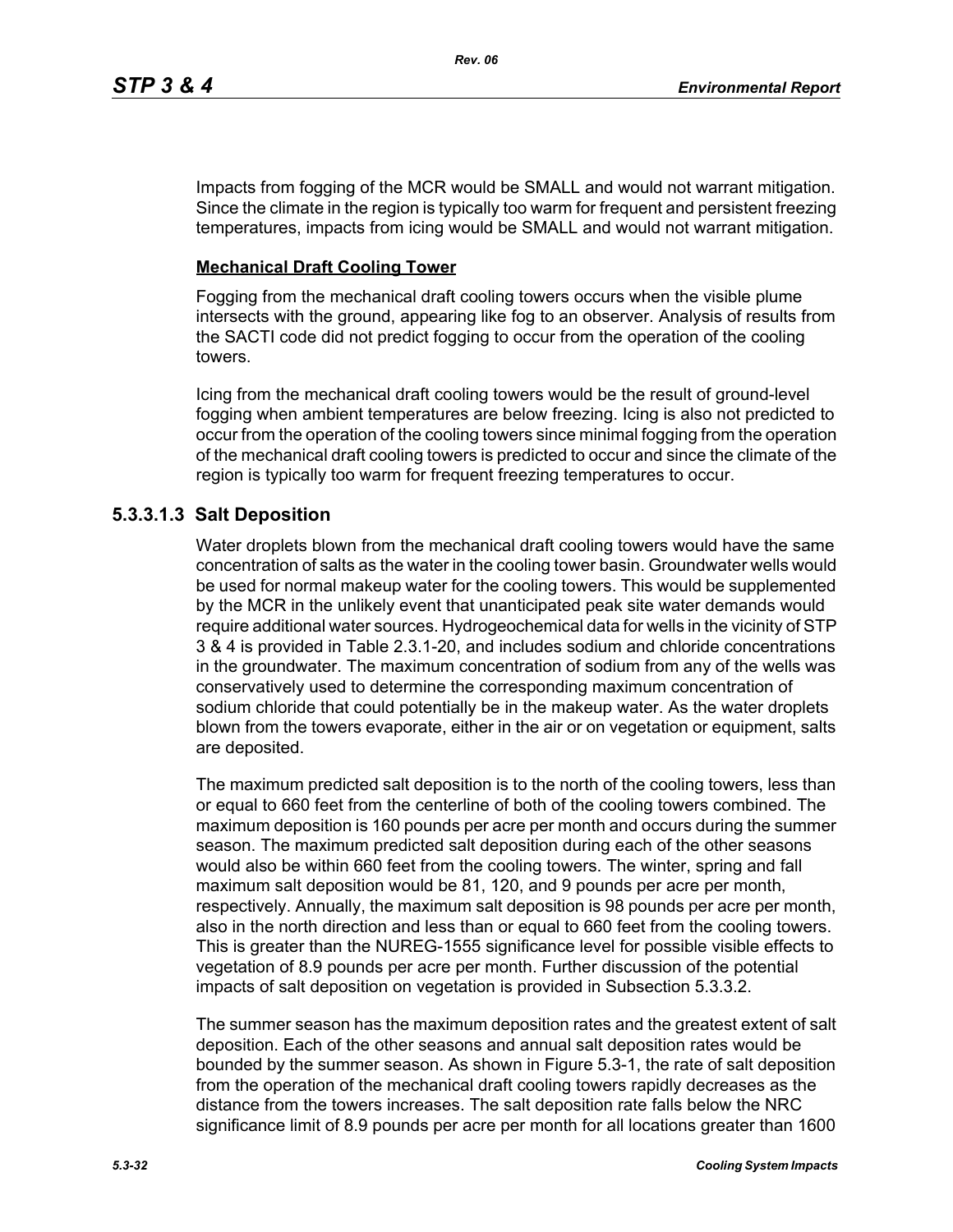feet from the towers. The salt deposition rates are greater than 1 pound per acre per month for some locations as far away from the towers as 4300 feet. The salt deposition rate for all distances greater than 4300 feet would be below 1 pound per acre per month. Salt deposition is only predicted to occur for locations up to two miles from the towers.

The NRC reports that visible damage from salt deposition to terrestrial vegetation at operating nuclear power plants with mechanical draft cooling towers has not been observed (Reference 5.3-32). Therefore, the impacts from the two mechanical draft cooling towers are not expected to be different from the impacts of the currently operating nuclear power plants.

The electrical switchyard for STP 3 & 4 is located approximately 1700 feet to the north of the proposed location of the cooling towers. A maximum predicted salt deposition of 8.8 pound per acre per month would be expected at this location during the summer season and 5.0 pound per acre per month annually. The electrical switchyard for STP 1 & 2 is located approximately 1400 feet to the east of the proposed location of the cooling towers. The salt deposition at this location is 0.65 pound per acre per month in the winter season and 0.43 pound per acre per month annually.

The predicted salt deposition from the operation of the cooling towers at locations away from the immediate vicinity of the mechanical draft cooling towers would be less than the NUREG-1555 significance level where visible effects to vegetation may be observed. Impacts to vegetation from salt deposition are described in Subsection 5.3.3.2. Salt deposition in other potentially sensitive areas, including at the STP 1 & 2 switchyard and STP 3 & 4 switchyard are not expected to impact these facilities. Therefore, the impact from salt deposition from the cooling towers would be SMALL and would not require mitigation.

# **5.3.3.1.4 Cloud Formation, Cloud Shadowing, and Additional Precipitation**

Vapor from cooling towers can create clouds or contribute to existing clouds. The SACTI code predicted the precipitation expected from the two mechanical draft cooling towers. The maximum precipitation would occur during the summer season, with a monthly total of less than an inch of precipitation within 660 feet north of the towers. The precipitation during each of the other seasons would be less than the summer season maximum. Annually, 2.2 inches of rain is predicted to occur, also 660 feet to the north of the cooling towers. This value is very small compared to the average annual rainfall for the South Texas region of 48 inches for the period 1971–2000 (Reference 5.3-33). Impacts from precipitation would be SMALL and would not require mitigation.

The formation of clouds could also prevent sunlight from reaching the ground, or cloud shadowing. This is especially important for agricultural fields or other sensitive areas. As shown in Figure 2.2-2, there are many agricultural areas in the vicinity of the STP site. Shadowing in the vicinity of the cooling towers and in these agricultural areas is predicted to occur for a maximum of 69 hours during the winter season, 64 hours during the fall season, 37 hours during the the spring season and 31 hours during the summer season at any location. The annual prediction was for a maximum of 158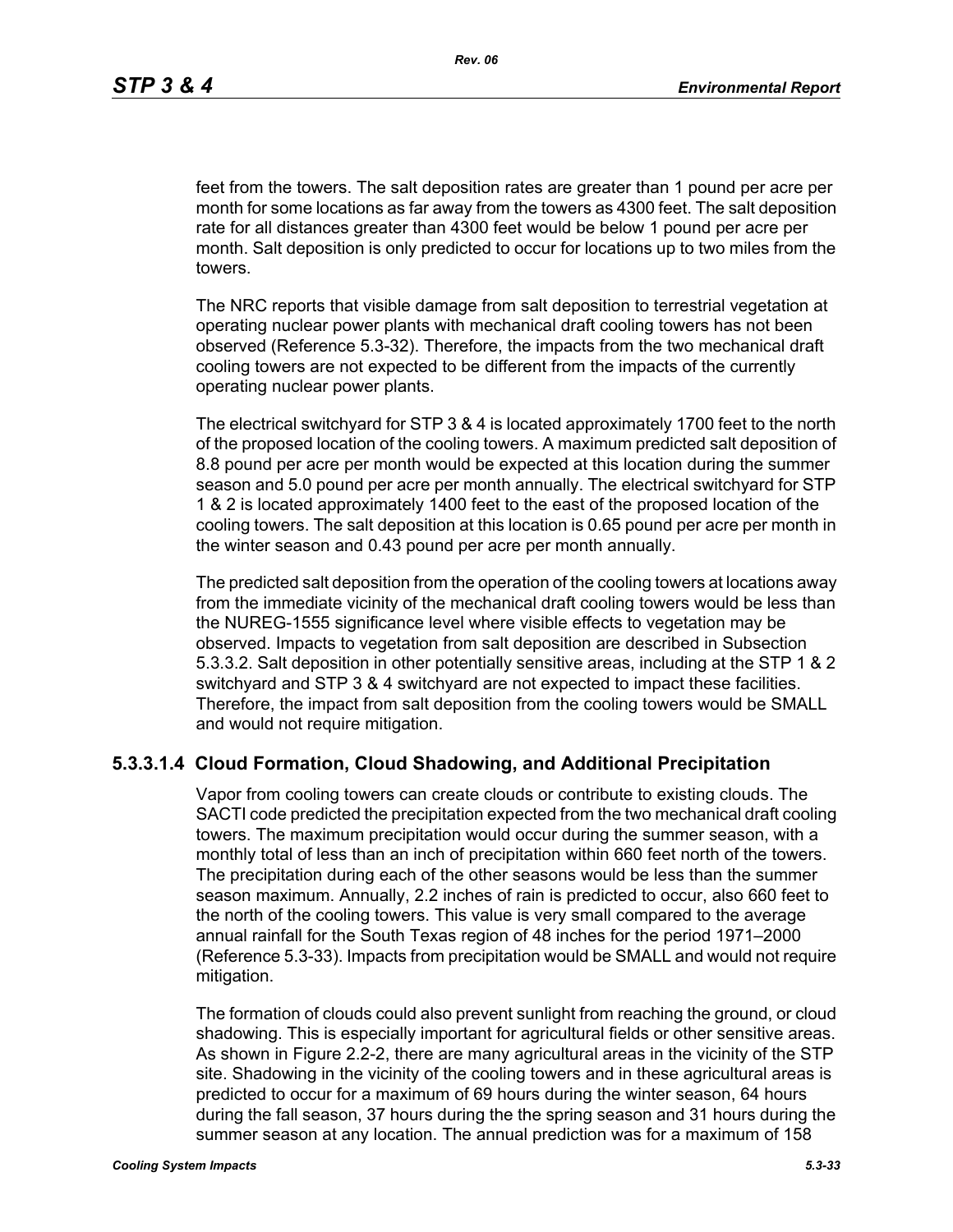hours of shadowing at any location. Shadowing in areas beyond the site boundaries would occur for less than 18 hours per season and 35 hours annually at any location. This represents a very small percentage of the total hours of each season and per year. Therefore, the impacts from cloud shadowing would be SMALL and would not require mitigation.

# **5.3.3.1.5 Interaction with Existing Pollution Sources**

No other sources of pollution occur within two kilometers of the STP site. Therefore, there would be no interaction with existing pollution sources.

## **5.3.3.1.6 Ground-Level Humidity Increase**

Increases in the absolute and relative humidity could result from the operation of the two mechanical draft cooling towers. The majority of the water evaporated in the cooling tower is buoyant and dissipates into the atmosphere. A small fraction of this evaporated water may not be as buoyant and could increase the ground level humidity. Specific meteorological conditions could also limit the dissipation into the atmosphere, but would be infrequent. The humidity in the region is typically high, and increases in the humidity would not be noticeable. In addition, the ground level increases in humidity would occur in the immediate vicinity of the cooling towers. The impacts from increases in absolute and relative humidity would be SMALL and mitigation would not be warranted.

# **5.3.3.2 Terrestrial Ecosystems**

As discussed in Section 3.4, STP 3 & 4 would use the existing MCR for condenser cooling. Two mechanical draft cooling towers, extending approximately 119.0 feet above grade (El. 153 ft. MSL), would be constructed to serve as the UHS for STP 3 & 4. As planned during MCR construction, inclusion of STP 3 & 4 in the existing cooling reservoir system will lead to an increase in operating water level, potentially impacting existing shoreline vegetation and terrestrial biota using the reservoir. The only important terrestrial species as defined in NUREG-1555 that use the MCR other than the federally listed brown pelican, which is listed as threatened, are the bald eagle and common game species such as ducks (see Subsection 2.4.1) (Reference 5.3-16). The brown pelican nests in other locations of Matagorda County, but currently uses the MCR only for resting, a source of freshwater, and possibly foraging.

Impacts from cooling tower operation on terrestrial biota can result from salt drift, vapor plumes, icing, precipitation modifications, noise, and avian collisions with structures (e.g., cooling towers). Each of these topics is discussed in Subsection 5.3.3.2.2. Overall, there are no important terrestrial habitats as defined in NUREG-1555 in the area encompassed by construction of the two mechanical draft cooling towers.

# **5.3.3.2.1 Main Cooling Reservoir**

The addition of STP 3 & 4 will result in an increase in the normal operating water level of the MCR from 47 feet MSL to 49 feet MSL, which could impact terrestrial biota associated with this impoundment. However, the reservoir side of the berm outlining the MCR is lined with "soil-cement" to prevent erosion and has largely prevented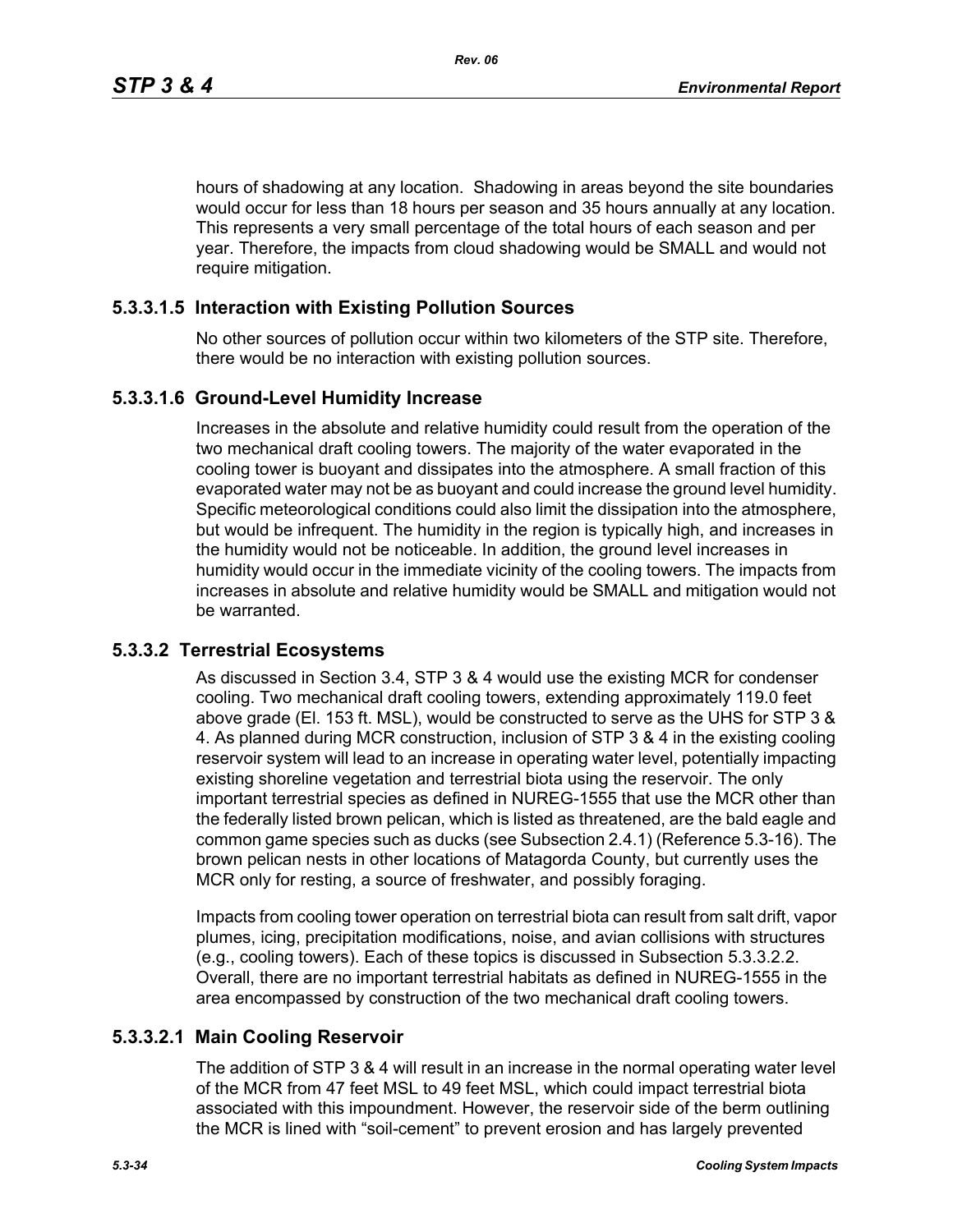establishment of vegetation on this side (Reference 5.3-34). Recent reconnaissance indicates that shoreline vegetation is extremely sparse and thus the water level increase would have a negligible impact on terrestrial biota.

As stated in Subsection 2.4.1, several species of water birds have nested on the terminal ends of the "Y-dike" in the MCR since the mid-1980s (Figure 2.4-1, Table 2.4- 1). These birds tend to nest on the road bed positioned on the crown of the dike and areas immediately adjacent to this road. An increase in water level of 2 feet will not encroach on these nests. Also, most of the 7-mile-long dike system is not being used by these nesting birds and is available as nesting habitat.

Wintering waterfowl and other water birds (recent reconnaissance) use this reservoir for foraging and resting (see Subsection 2.4.1) (Reference 5.3-35). Baker and Greene noted a shift from dabbling to diving ducks as the reservoir was initially filled (Reference 5.3-35). Diving ducks typically feed in waters less than 10 feet (3 meters) deep (References 5.3-36 and 5.3-37). Depending on the depth, some species that forage on benthos may lose a portion of the reservoir floor as foraging habitat due to the increased reservoir depth, but some of this loss should eventually be replaced as mollusks and other invertebrates colonize the newly flooded portions of the reservoir shoreline. Most piscivorous birds, such as eagles, ospreys, pelicans, herons, and gulls, forage on or near the surface of the reservoir and along its banks and will not be affected by a water level increase. These conclusions are based on the assumption that the fish populations are not affected (see Subsection 5.3.2).

# **5.3.3.2.2 Cooling Towers**

#### **Salt Drift**

The two mechanical draft cooling towers will be positioned immediately south of Units 3 & 4 in an industrial/developed area. Vegetation adjacent to this area includes relatively open habitats: mowed areas and other areas dominated by bluestem grasses, dewberry, and sea myrtle, all plants common to disturbed or abandoned agricultural land in this region (Reference 5.3-34). Vegetation near the cooling towers could be subjected to salt deposition attributable to drift from the towers. Salt deposition could potentially cause vegetation stress, either directly by deposition of salts onto foliage or indirectly from accumulation of salts in the soil.

To evaluate salt deposition on plants, an order-of-magnitude approach was used since some plant species are more sensitive to salt deposition than others, and tolerance levels of most species are not well known. Deposition of sodium chloride at rates of approximately 1 to 2 pounds per acre per month is typically not damaging to plants, while deposition rates approaching or exceeding 9 pounds per acre per month in any month during the growing season could cause leaf damage in many species (Reference 5.3-16). An alternate approach for evaluating salt deposition is to use 9 to 18 pounds per acre per month of sodium chloride deposited on leaves during the growing season as a general threshold for visible leaf damage (Reference 5.3-16).

As presented in Subsection 5.3.3.1.3, the maximum expected salt deposition rate from the combination of both towers would be 160 pounds per acre per month during the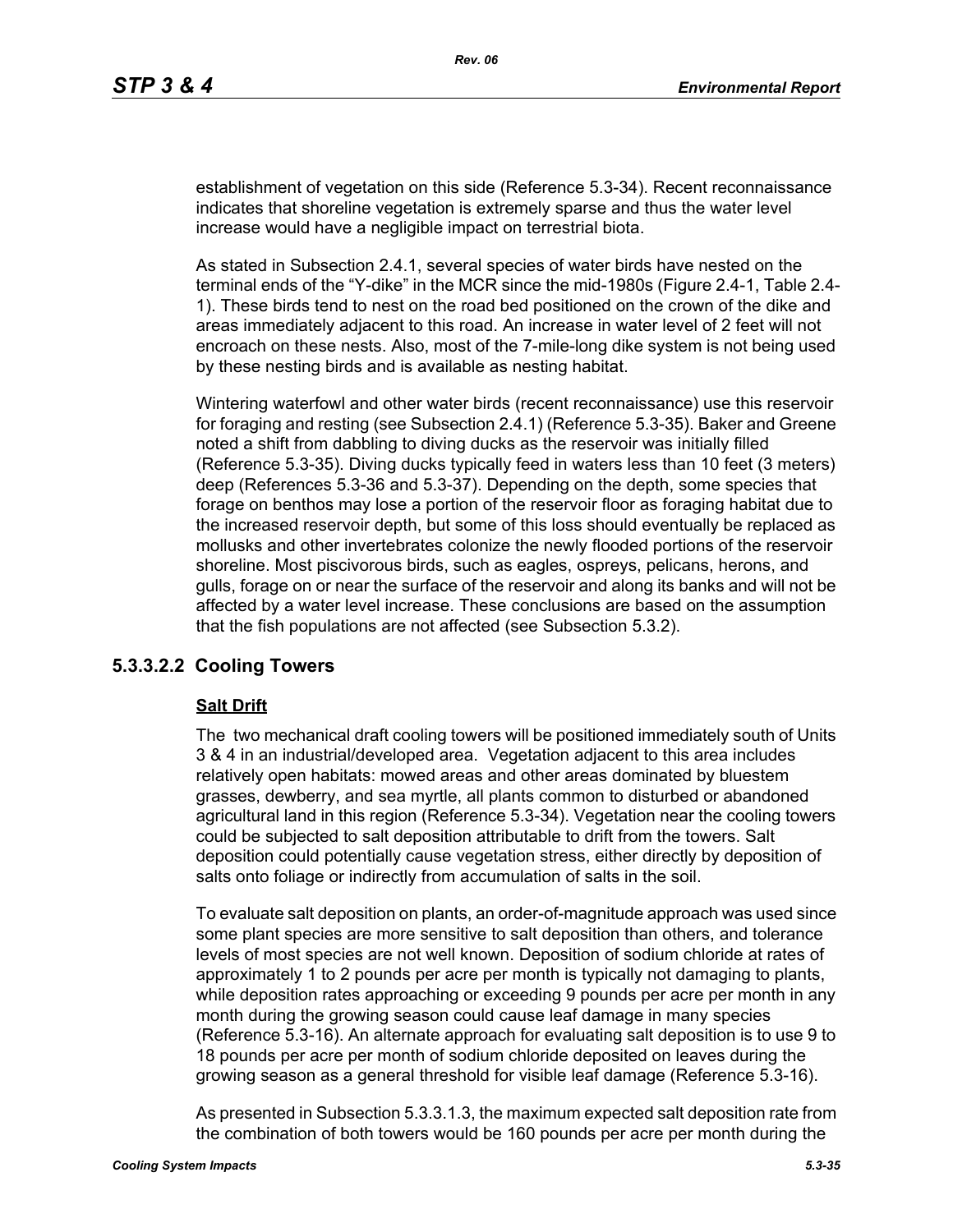summer. This maximum rate is approximately 18 times greater than the approximately 9 pounds per acre per month rate that is considered a threshold value for leaf damage in many species. However, the distance to the maximum deposition is only 0.12 mile (660 feet) from the center of the towers (Figure 5.3-1). No deposition greater than 8.9 pounds per acre per month would occur beyond 1600 feet (0.3 mile), thus all deposition above 8.9 pounds will occur within the site boundary and most of the deposition will occur on facilities rather than vegetation. As previously discussed, the vegetative cover in the vicinity of the cooling towers is either mowed areas or bluestem/sea myrtle habitat found on previously disturbed agricultural lands, both marginal habitat for most wildlife. Any impacts from salt drift on the local terrestrial ecosystems would therefore be SMALL and would not warrant mitigation. Cumulative impacts are discussed in Section 10.5.

## **Vapor Plumes and Icing**

As discussed in Subsection 5.3.3.1.1, the expected average plume length would range from 0.2 to 0.4 miles and the expected median plume length would be less than 0.2 miles (all seasons). As discussed in Subsection 5.3.3.1.2, ground level fogging as a result of cooling tower operation is not predicted to occur. Similarly, icing resulting from the cooling towers is not predicted to occur. Therefore the impacts of fogging and icing on terrestrial ecosystems would be SMALL and would not warrant mitigation.

#### **Precipitation Modifications**

As discussed in Subsection 5.3.3.1.4, the predicted maximum precipitation from the cooling towers would be approximately 2 inches of rain per year at 660 feet north of the towers. This amount is very small compared to the average annual precipitation of approximately 48 inches for the South Texas region over the 1971 to 2000 period (Reference 5.3-33). Thus, additional precipitation resulting from operation of the proposed units on local terrestrial ecosystems would be SMALL and would not warrant mitigation.

## **Noise**

Noise from the operation of each cooling tower would be approximately 65 dBA at 50 feet from the tower, according to vendor-supplied data. This noise level is below 80 to 85 dBA, the sound level at which some birds and small mammals are startled or frightened (Reference 5.3-38). Thus, it is unlikely that noise from each tower would disturb wildlife at distances greater than 50 feet from the tower. The incremental increase in noise resulting from simultaneous operation of the two cooling towers would be insignificant. Given that estimated noise level (51 dBA at 400 feet) associated with the new cooling towers is below the 60-65 dBA the NRC considers of small significance (Reference 5.3-32), noise impacts to terrestrial ecosystems would be SMALL and would not warrant mitigation.

## **Avian Collisions**

As discussed in Subsection 5.3.3.1, the two mechanical draft cooling towers associated with STP 3 & 4 will be 119 feet high. While tall natural draft cooling towers have been associated with bird kills, there have been no reported bird kills on the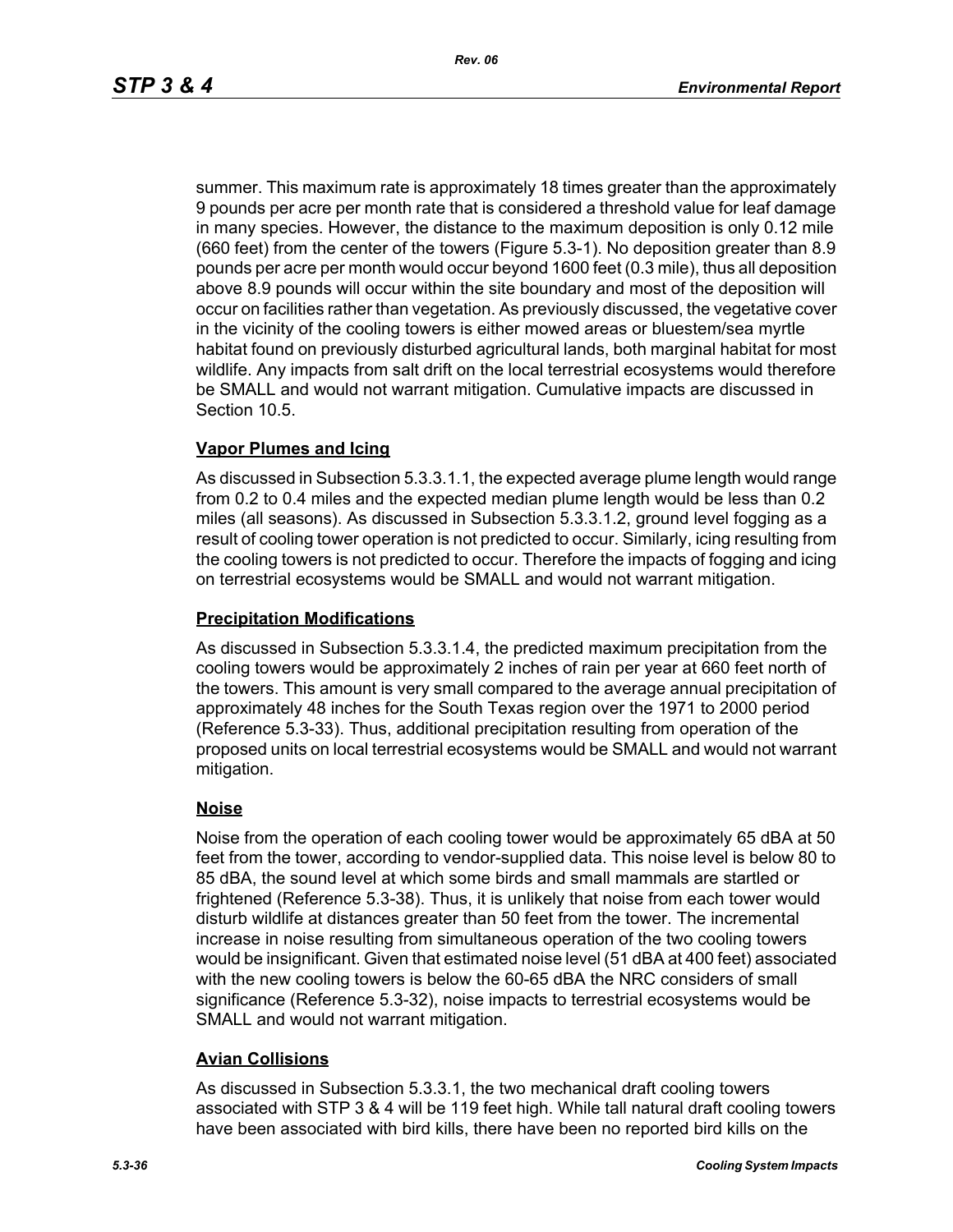existing STP 1 & 2 buildings and the relatively lower height of mechanical draft cooling towers pose little risk to migrating birds and cause negligible mortality (Reference 5.3- 32). Therefore, impacts to birds from collisions with the cooling towers would be SMALL and would not warrant mitigation.

In summary, there are SMALL impacts to terrestrial ecosystems or biota as a result of operation of the heat dissipation systems.

## **5.3.4 Impacts to Members of the Public**

This section describes the potential health impacts associated with the cooling system for the new units. Specifically, impacts to human health from thermophilic microorganisms and from noise resulting from operation of the cooling system are addressed.

As described in Section 3.4, the existing MCR will be used as a closed-cycle cooling system for STP 3 & 4. Mechanical draft cooling towers will be constructed to assist in heat load dissipation and serve as the UHS. Thermal discharges will result from the following systems:

- Circulating Water System discharge to the MCR
- **Turbine Service Water discharge to the MCR**
- Mechanical draft cooling tower blowdown to the MCR

#### **5.3.4.1 Thermophilic Microorganism Impacts**

Consideration of the impacts of microorganisms on public health are important for facilities using cooling ponds, lakes, canals, or small rivers, because use of such water bodies may significantly increase the presence and numbers of microorganisms. "Microorganisms that are associated with cooling towers and thermal discharges can have negative impacts on human health. The presence and numbers of these organisms can be increased by the addition of heat; thus they are called thermophilic organisms. These microorganisms include the enteric pathogens *Salmonella sp*. and *Shigella sp.* as well as *Pseudomonas aeruginosa* and thermophilic fungi. They also include the bacteria *Legionella sp*., which causes Legionnaires' disease, and freeliving amebae of the genera *Naegleria* and *Acanthamoeba*. Exposure to these microorganisms, or in some cases the endotoxins or exotoxins produced by the organisms, can cause illness or death" (Reference 5.3-39).

These microorganisms are the causative agents of potentially serious human infections, the most serious of which is attributed to *Naegleria fowleri*. *Naegleria fowleri* is a free-living ameba that occurs worldwide. It is present in soil and virtually all natural surface waters such as lakes, ponds, and rivers. *Naegleria fowleri* grows and reproduces well at high temperatures (104º to 113ºF) and has been isolated from waters with temperatures as low as 79.7ºF (Reference 5.3-16). *Naegleria fowleri* thrives in warm, fresh water, particularly if the water is stagnant or slow moving. These protozoa are found in a variety of water bodies, including lakes, ponds, and poorly maintained swimming pools and hot tubs. Since a primary food source for the amebae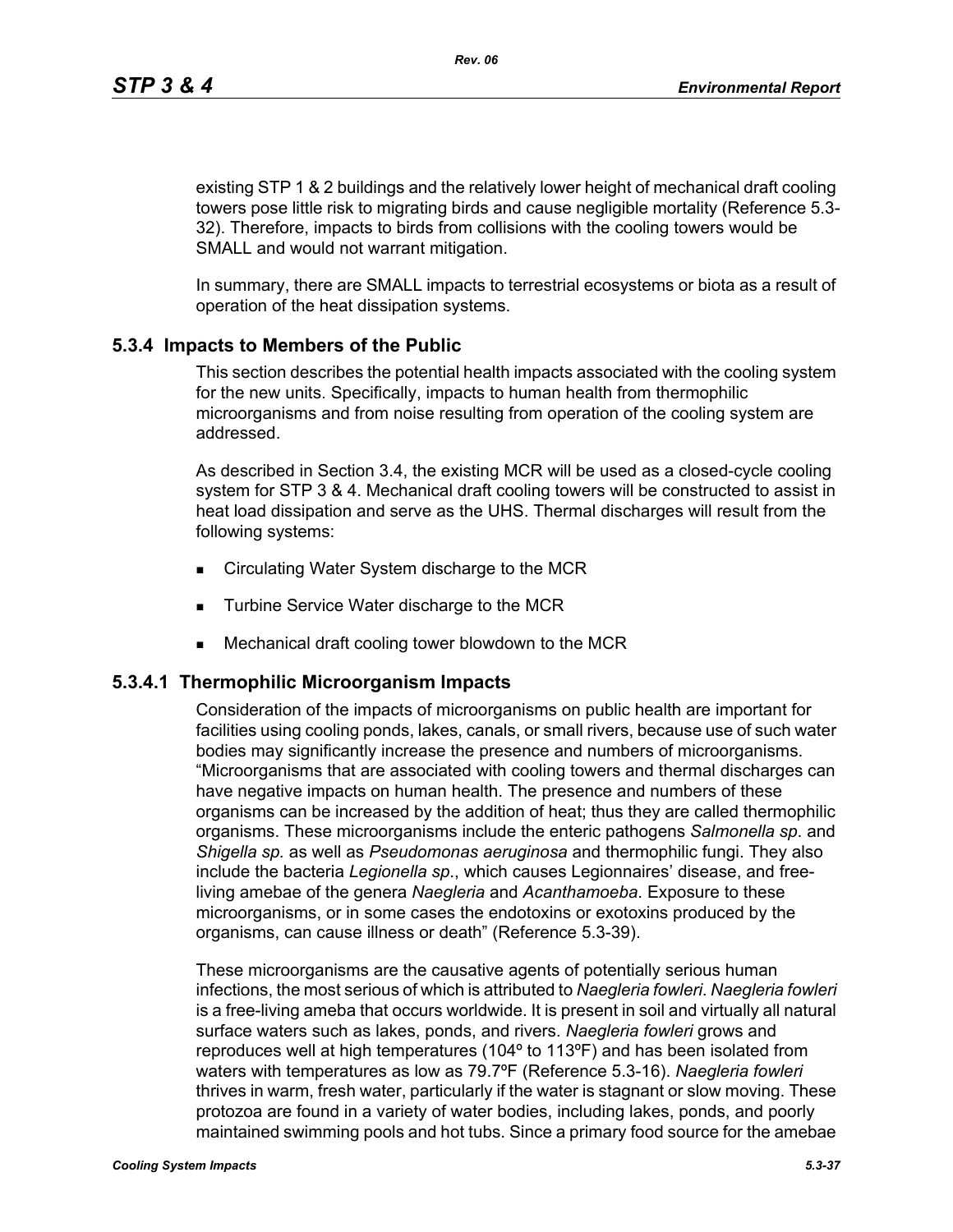is coliform bacteria, the presence of significant numbers of coliform bacteria will promote growth of this ameba. Although exposure to this organism is very common, the chance is less than 1 in 100 million that a person exposed to water inhabited by *Naegleria* will become infected. The route of infection is through the nasal passages, then on to the brain and spinal cord. The few cases reported in Texas have occurred in the months of May through September. Symptoms include changes in the ability to taste or smell, rapidly followed by headache, fever, nausea, and vomiting. While the disease is not transmissible from person to person, it is usually fatal (Reference 5.3-40).

On a routine frequency, the Center for Disease Control (CDC) compiles statistical data regarding waterborne disease and outbreaks in the United States. A review of reported data from 1997 through the most recent reporting cycle (2004) indicates that there have been seven reported cases of primary amebic meningoencephalitis associated with recreational waters (References 5.3-40, 5.3-41, 5.3-42, and 5.3-43). In addition, one case was reported by Texas Department of State Health Services (TDSHS) in 2005 (Reference 5.3-44). All cases were from water bodies in the central and northwestern portions of the state. None of the reported cases were in the vicinity of STP 3 & 4.

There are no regulations that could be tied to microorganisms that are associated with cooling towers or thermal discharges. No Occupational Safety and Health Administration (OSHA) or other legal standards for exposure to microorganisms exist at the present time.

Personnel access to the MCR is strictly controlled per administrative controls and security patrols. The MCR is located within the fenced site boundary, precluding access by members of the public. The anticipated usage frequency of the blowdown system has not been experienced during the years of operating STP 1 & 2. A single blowdown system test was performed in 1997. The capability for blowdown is to be retained, as the addition of the heat load from STP 3 & 4 may require this operation (see Subsection 3.4.2.4). All blowdowns will be within limits set in the TPDES wastewater discharge permit. TPDES discharge temperature limits would result in effluent temperatures between 95º–97ºF. Blowdowns would occur during high river flow periods (winter and spring) when river temperatures are significantly lower than the discharge temperature and not conducive to *Naegleria* blooms.

The risk to public health from thermophilic microorganisms associated with the potential discharge of MCR water via blowdown system operation would be SMALL and would not warrant mitigation.

#### **5.3.4.2 Noise Impacts**

The principal sources of noise related to cooling system operations are the mechanical draft cooling towers and pumps to supply cooling water. As described in Subsection 4.4.1, there are no applicable state or local noise regulations for unincorporated areas of Matagorda County, where STP is located. As discussed in Subsection 2.2.1.2, the nearest full-time residence is approximately one and a half miles west-southwest from the exclusion area boundary (EAB) or approximately two and a third miles west-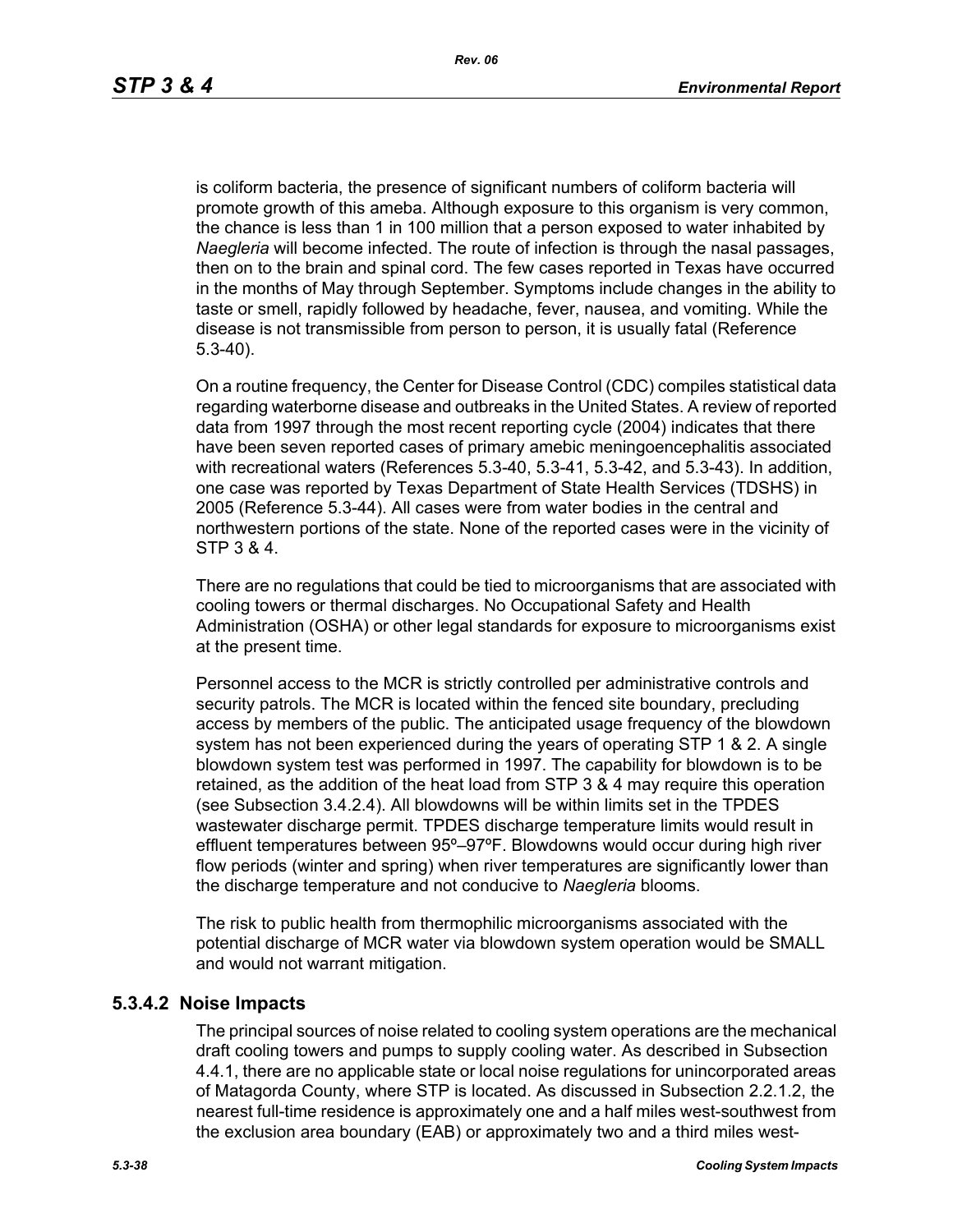southwest from the site of the new units (Figure 2.1-1), and distance and vegetation will attenuate any noise. Relative to the location of the nearest full-time residence, STP 3 & 4 cooling towers would be located approximately 0.6 mile from the site boundary. STPNOC has not received complaints about the noise of the existing units.

The overall cooling tower noise emissions are predicted to be 71 dBA 5 feet from the inlet and 51 dBA 400 feet from the inlet. Although there is no data available on RMPF noise levels, it is anticipated that these levels will not increase above existing STP 1 & 2 levels, which have not presented noise issues. Additionally, the RMPF is oriented to the east, away from the nearest full-time residence. As reported in the Generic Environmental Statement for License Renewal of Nuclear Power Plants (NUREG-1437) and referenced in NUREG-1555, noise levels below 65 dBA are considered of small significance (References 5.3-32 and 5.3-16). The day-night noise levels that are anticipated from the plant's cooling towers and cooling systems are less than 65 dBA at the site boundary, which is considered to be of small significance to the public. Thus, the impacts due to noise would be SMALL and would not warrant mitigation.

## **5.3.4.3 References**

- 5.3-1 What Is the "Texas Pollutant Discharge Elimination System (TPDES)"? TCEQ 2007. Available at http://www.tceq.state.tx.us/permitting/water\_quality/wastewater/pretreatm ent/tpdes\_definition.html.
- 5.3-2 "Final Environmental Statement Related to the Operation of STP 1 & 2," NRC (U.S. Nuclear Regulatory Commission), Office of Nuclear Reactor Regulation, Washington, D.C., August 1986.
- 5.3-3 HL&P (Houston Lighting & Power Company). Environmental Report Construction Phase, STP 1 & 2, 1974.
- 5.3-4 "Final Environmental Statement Related to the Proposed STP 1 & 2," NRC, Office of Nuclear Reactor Regulation, Washington, D.C., March 1975.
- 5.3-5 HL&P (Houston Lighting & Power Company), Environmental Report Operating License Stage, 1978.
- 5.3-6 "Annual Water Use Reports 2001," Reliant Energy, submitted to Texas Natural Resource Conservation Commission by Reliant Energy, Houston, February 22, 2002.
- 5.3-7 "Annual Water Use Reports 2002," Reliant Energy, 2003, submitted to TCEQ by Reliant Energy, Houston, February 14, 2002.
- 5.3-8 "Annual Water Use Reports 2003," STPNOC, submitted to TCEQ by STPNOC, Wadsworth, Texas, February 24, 2004.
- 5.3-9 "Annual Water Use Reports 2004," STPNOC, submitted to TCEQ by STPNOC, Wadsworth, Texas, February 23, 2005.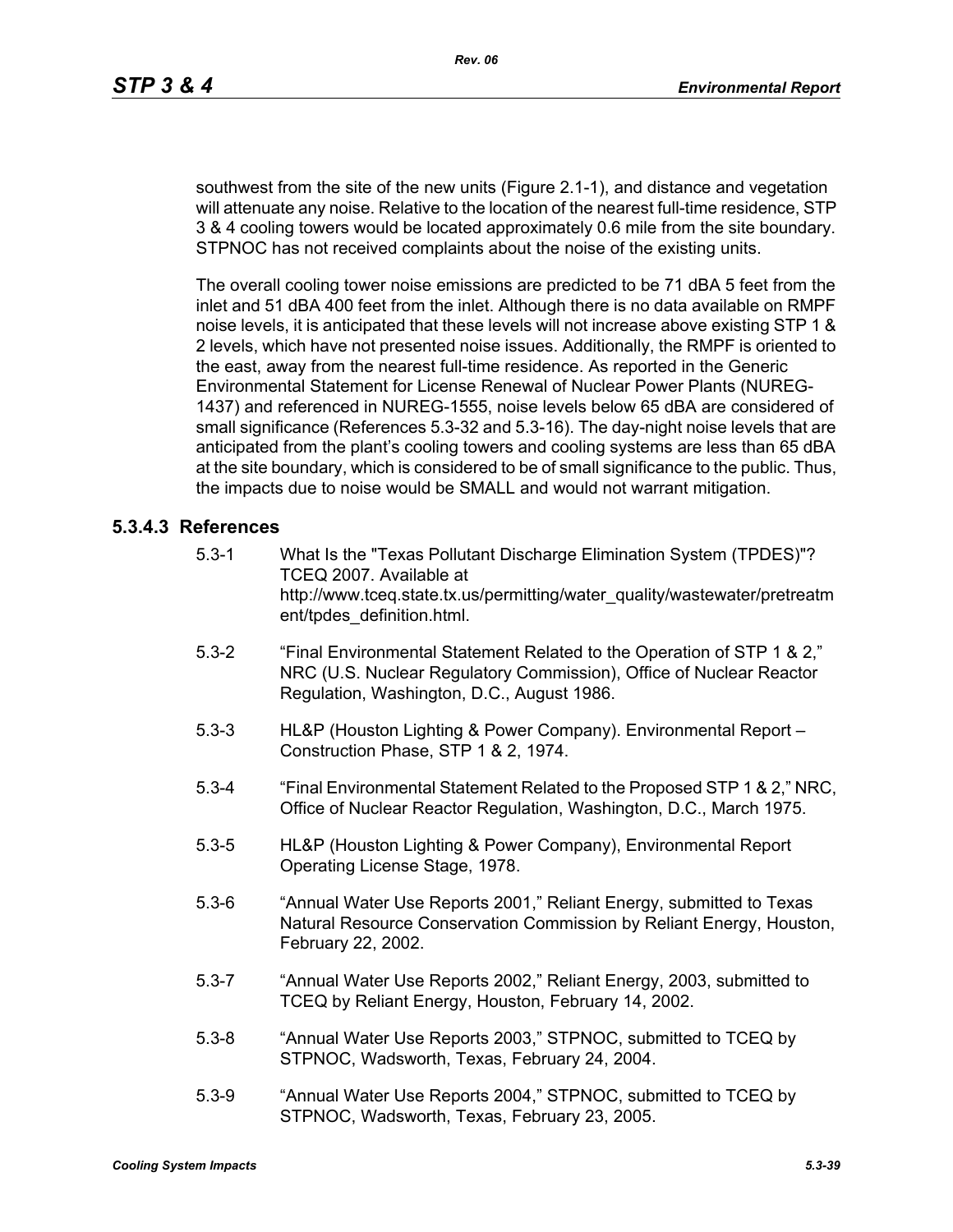- 5.3-10 "Annual Water Use Reports 2005," STPNOC, submitted to TCEQ by STPNOC, Wadsworth, Texas, February 22, 2006.
- 5.3-11 "Annual Water Use Reports 2006, STPNOC, submitted to TCEQ by STPNOC, Wadsworth, Texas, February 22, 2007.
- 5.3-12 USGS (U.S. Geological Survey), Water Resources Data Texas, Water Year 2006, Volume 4: Colorado River Basin, Lavaca River Basin, and Intervening Coastal Basins, 2007.
- 5.3-13 Nelson, D.M. and M.E. Monaco. National Overview of Evolution of NOAA's ELMR Program, NOAA Technical Memorandum NOS NCCOS CCMA 144, Silver Spring, Maryland, 2000.
- 5.3-14 Nelson, D. M.. Distribution and Abundance of Fish and Invertebrates in Gulf of Mexico Estuaries, Volume I: Data Summaries, ELMR Rep. No. 10. NOAA/NOS Strategic Environmental Assessments Division, Rockville, Maryland, 1992.
- 5.3-15 Patillo, M.E., T. E. Czapla, D.M. Nelson, and M.E. Monaco. Distribution and Abundance of Fish and Invertebrates in Gulf of Mexico Estuaries, Volume II: Species Life History Summaries, ELMR Rep. No. 11, NOAA/NOS Strategic Environmental Assessments Division, Rockville, Maryland, 1997.
- 5.3-16 "Standard Review Plans for Environmental Reviews of Nuclear Power Plants," NRC, NUREG-1555. Office of Nuclear Reactor Regulation, October 1999.
- 5.3-17 Wilbur, D. H. and R. Bass. "Effect of the Colorado River Diversion on Matagorda Bay Epifauna, Estuarine, Coastal, and Shelf Science," 47(3), 1998.
- 5.3-18 "Trends in Finfish Landings of Sport-Boat anglers in Texas Marine Waters," Green, L. M. and R. P. Campbell, May 1974–May 2003, Texas Parks and Wildlife Management Data Series No. 234, 2005.
- 5.3-19 "Colorado River Entrainment and Impingement Monitoring Program, Phase Two Studies," McAden, D.C., G. N. Greene, and W. B. Baker, July 1983– June 1984 (Report #1), Prepared for South Texas Project by Ecology Division, Environmental Protection Department, HL&P, October 1984.
- 5.3-20 NUS Corporation, Colorado River Entrainment Monitoring Program, Phase One Studies—April, 1975–March, 1976. South Texas Project, December 1976.
- 5.3-21 "Entrainment and Impingement Monitoring Program, Phase Two Studies," McAden, D. C., G. N. Greene, and W. B. Baker, Colorado River July-December 1984 (Report #2), Prepared for South Texas Project by Ecology Division, Environmental Protection Department, HL&P, April 1985.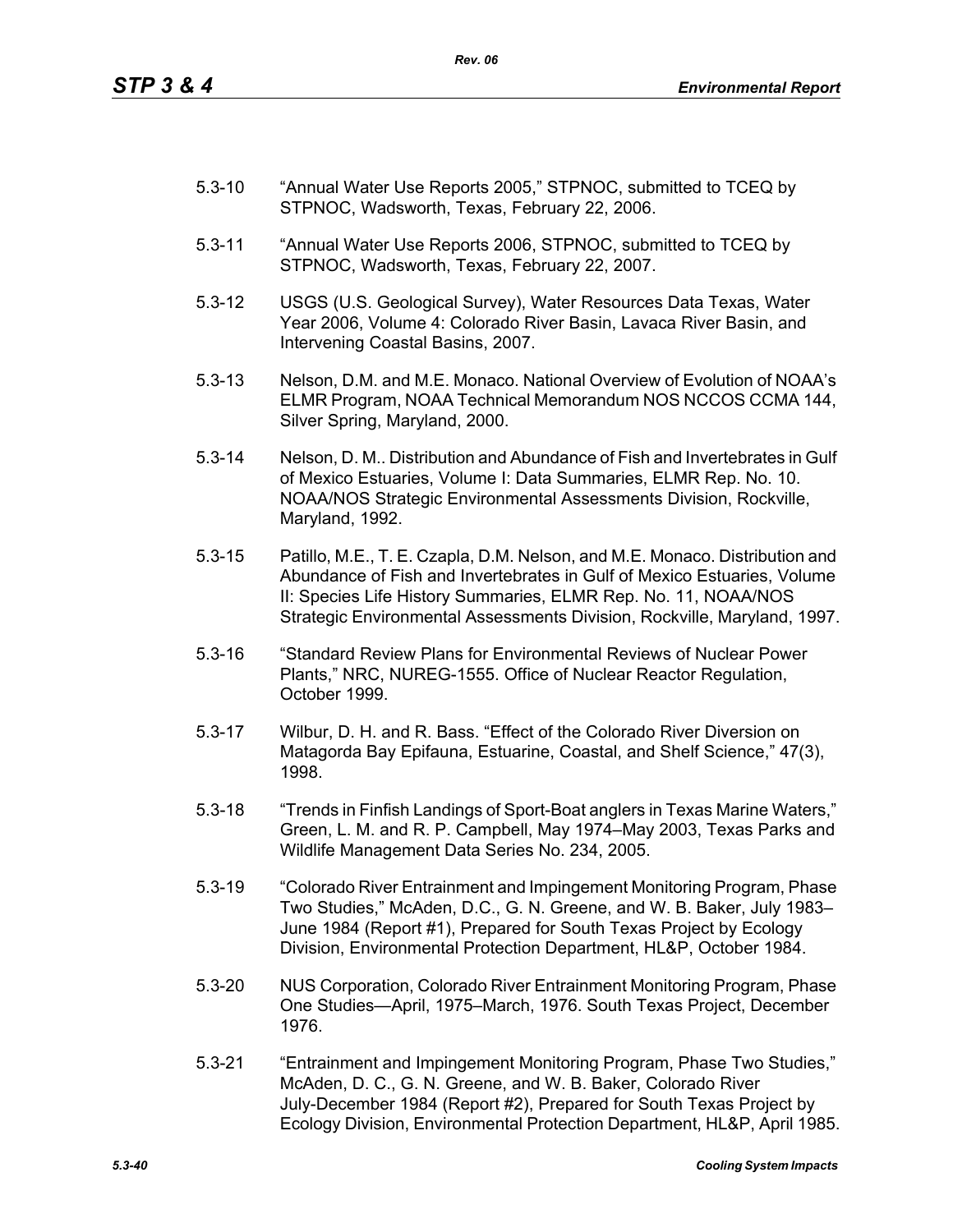| $5.3 - 22$ | "Fish of the Gulf of Mexico: Texas, Louisiana, and Adjacent Waters,"    |
|------------|-------------------------------------------------------------------------|
|            | Hoese, H. D. and R. H. Moore, 2nd. Edition, Texas A&M University Press, |
|            | 1998.                                                                   |

- 5.3-23 Grumbles, B., Memorandum to Regional Administrators regarding Implementation of the Decision in Riverkeeper, Inc. v. EPA, Remanding the Cooling Water Intake Structures Phase II Regulation, U.S. Environmental Protection Agency Office of Water, Washington, D.C., March 20, 2007.
- 5.3-24 "Matagorda Bay Freshwater Inflow Needs Study (FINS)," LCRA 2006. TCEQ, Texas Parks and Wildlife, and TWDB, August 2006.
- 5.3-25 "Trends in Relative Abundance and Size of Selected Finfish and Shellfish Along the Texas Coast: November 1975–December 2003," Martinez-Andrate, F., P. Campbell, and B. Fuls. Texas Parks and Wildlife Management Data Series No. 232, 2005.
- 5.3-26 "Water Conservation Plan," STPNOC, STP Electric Generating Station, Revision 1, July 1, 2005.
- 5.3-27 "Texas Surface Water Quality Standards," TCEQ, adopted July 26, 2000. Available at http://www.tceq.state.tx.us/nav/eq/eq\_swqs.html.
- 5.3-28 "Fact Sheet and Executive Director's Preliminary Decision for proposed TPDES Permit No. WQ0001908000 to discharge to Water in the State," TCEQ 2005, prepared by J. O. Onyenobi, Wastewater Permitting Section, Water Quality Division, April 8, 2005.
- 5.3-29 "A Model for Seasonal and Annual Cooling Tower Impacts," Policastro, A. J., W. E. Dunn, and R. A. Carhart 1994, Atmospheric Environment Vol. 28, No. 3, Elsevier Science Ltd, Great Britain.
- 5.3-30 "Hourly Surface Meteorological Observations from the Palacios Municipal Airport," NCDC (National Climactic Data Center). Available at http://www.ncdc.noaa.gov/oa/ncdc.html, accessed on April 16, 2007.
- 5.3-31 HL&P, South Texas Project Electric Generating Station Fog Monitoring Program, October 1990.
- 5.3-32 "Generic Environmental Statement for License Renewal of Nuclear Power Plants," NRC, NUREG 1437, May 1996.
- 5.3-33 NWS (National Weather Service) 2007. Houston Extremes, Normals and Annual Summaries. Available at http://www.srh.noaa.gov/hgx/climate/iah/ normals/iah\_summary.htm, accessed April 25, 2007.
- 5.3-34 HL&PC, 1974. South Texas Project, Units 1 and 2, Environmental Report, Docket Nos. 50-498 and 50-499, July 1, 1974, and subsequent amendments.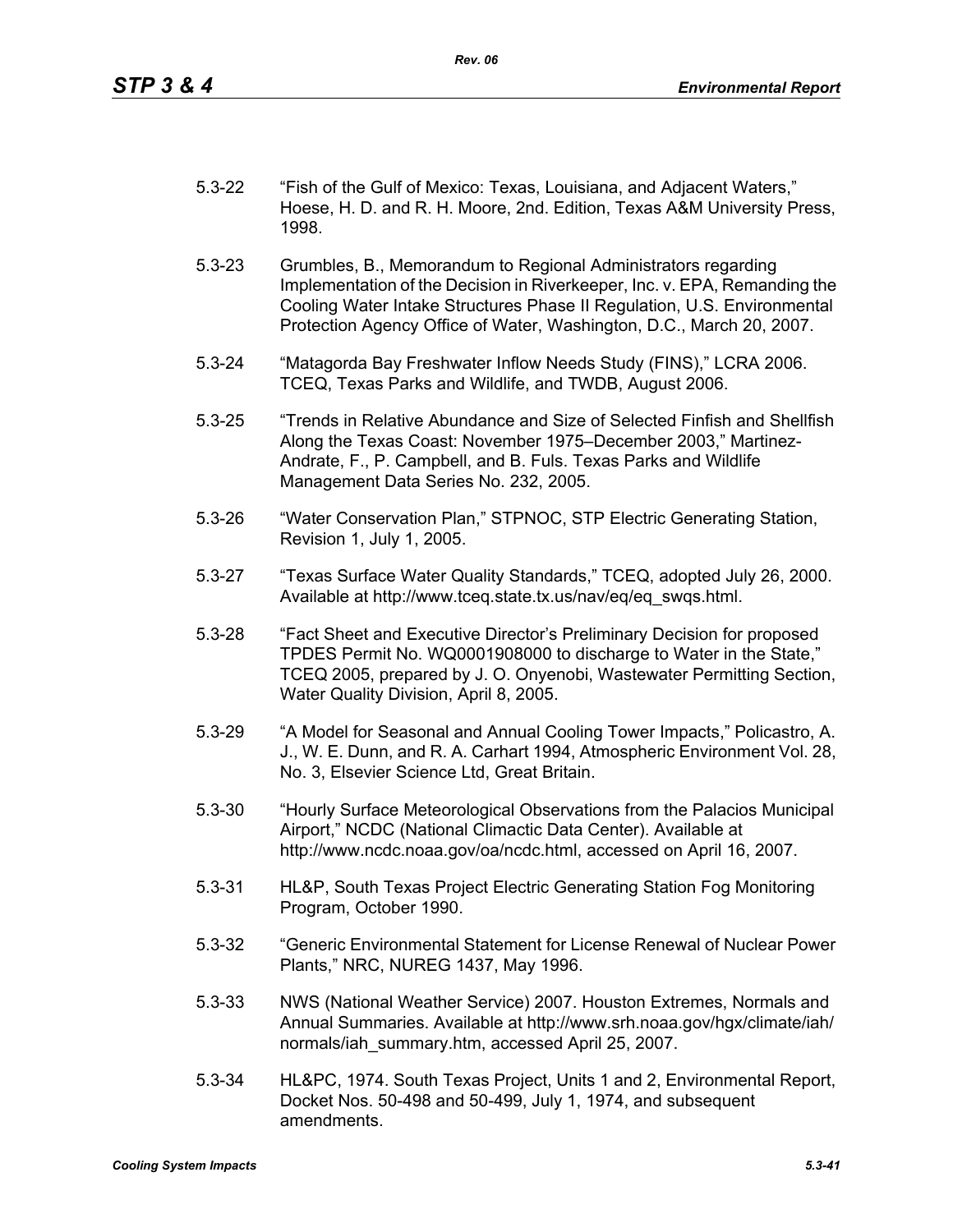| $5.3 - 35$ | "1987–1988 Special ecological studies for the South Texas Project, |
|------------|--------------------------------------------------------------------|
|            | Matagorda County, Texas," Baker, W. B. Jr. and G. N. Greene, HL&P, |
|            | Environmental Department, Houston, Texas, 1989.                    |

- 5.3-36 "Ring-necked duck (Aythya collaris) In The Birds of North America," Hohman, W.L., and R.T. Eberhardt, No. 329 (A. Poole and F. Gill, eds.). The Birds of North America, Inc., Philadelphia, Pennsylvania, 1998.
- 5.3-37 "Habitat suitability index models: Lesser scaup (wintering)," Mulholland, R., U.S. Fish and Wildlife Service Biological Report 82, 1985.
- 5.3-38 "Chapter 8: Noise In Environmental Impact Data Book." Golden, J.,Ouellette, R. P, Saari, S., and Cheremisinoff, P. N., Second Printing. Ann Arbor Science Publishers, Inc., Ann Arbor, Michigan, 1980.
- 5.3-39 GBRA Emphasizes Importance of Water Quality in Water Recreation," GBRA (Guadalupe-Blanco River Authority). Guadalupe-Blanco River Authority News Release, Seguin, Texas May 17, 2002.
- 5.3-40 "Morbidity and Mortality Weekly Review, Surveillance for Waterborne-Disease Outbreaks—United States, 1997–1998," CDC, Vol. 49/No. SS-4, Atlanta, Georgia, May 26, 2000.
- 5.3-41 "Morbidity and Mortality Weekly Review, Surveillance for Waterborne-Disease Outbreaks—United States, 1999–2000," CDC, Vol. 51/No. SS-8, Atlanta, Georgia, November 22, 2002.
- 5.3-42 "Morbidity and Mortality Weekly Review, Surveillance for Waterborne-Disease Outbreaks Associated with Recreational Water—United States, 2001–2002 and Surveillance for Waterborne-Disease Outbreaks Associated with Drinking Water-United States, 2001–2002," CDC, Vol. 53/No. SS-8, Atlanta, Georgia, October 22, 2004.
- 5.3-43 "Morbidity and Mortality Weekly Review, Surveillance for Waterborne Disease and Outbreaks Associated with Recreational Water—United States, 2003–2004 and Surveillance for Waterborne Disease and Outbreaks Associated with Drinking Water and Water not Intended for Drinking–United States, 2003-2004," CDC, Vol. 55/No. SS-12, Atlanta, Georgia, December 22, 2006.
- 5.3-44 "Rare Amebic Illness Confirmed," TDSHS (Texas Department of State Health Services), News Release, September 14, 2005.
- 5.3-45 TCEQ, Letter from Kelly Holligan (TCEQ) to R. A. Gangluff (STPNOC) Re: Cooling Water Intake Structures Phase II Rules; South Texas Project Electric Generating Station, TPDES Permit No. WQ0001908000, June 27, 2007.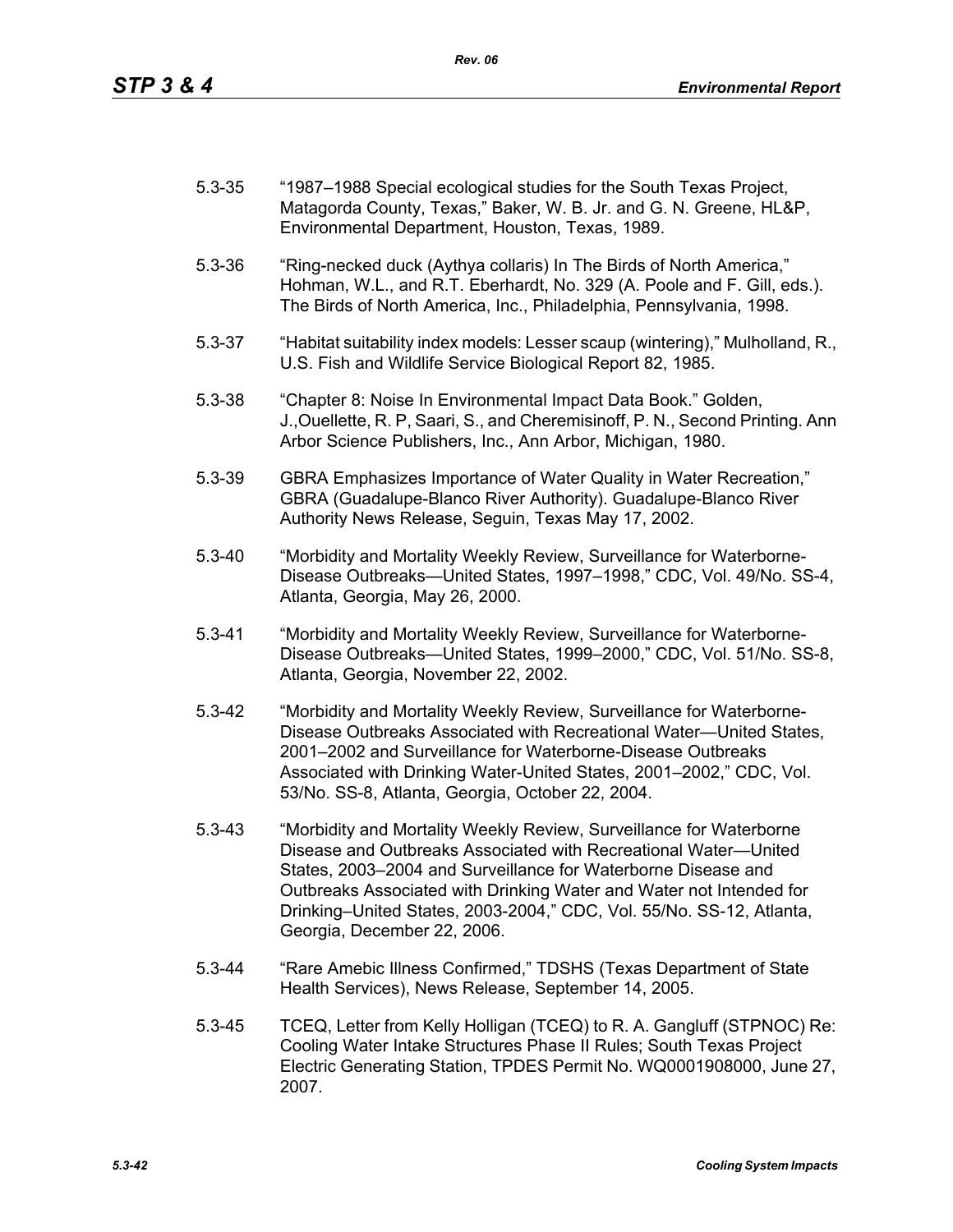|                      |                      | <b>TPWD</b><br>"principal | <b>TPWD</b><br>"recreationally |                |                 |
|----------------------|----------------------|---------------------------|--------------------------------|----------------|-----------------|
| <b>Species</b>       | <b>NOAA ELMR [1]</b> | fisheries" [2]            | important" [3]                 | <b>NRC [4]</b> | <b>LCRA [5]</b> |
| American oyster      | $\checkmark$         | $\checkmark$              |                                |                | $\checkmark$    |
| Brown shrimp         | $\checkmark$         |                           |                                | $\checkmark$   | $\checkmark$    |
| White shrimp         | $\checkmark$         | $\checkmark$              |                                | $\checkmark$   | ✓               |
| Blue crab            |                      |                           |                                |                |                 |
| Gulf menhaden        | $\checkmark$         |                           |                                | $\checkmark$   | $\checkmark$    |
| Bay anchovy          | $\checkmark$         |                           |                                | $\checkmark$   |                 |
| Sheepshead           | $\checkmark$         | $\checkmark$              |                                |                |                 |
| Sand sea trout       | $\checkmark$         |                           | $\checkmark$                   | $\checkmark$   |                 |
| Spotted sea<br>trout | $\checkmark$         |                           | $\checkmark$                   | $\checkmark$   | $\checkmark$    |
| Atlantic croaker     | $\checkmark$         |                           |                                | $\checkmark$   | $\checkmark$    |
| Black drum           | $\checkmark$         | $\checkmark$              |                                | $\checkmark$   | ✓               |
| Red drum             | $\checkmark$         |                           | $\checkmark$                   | $\checkmark$   | ✓               |
| Striped mullet       | $\checkmark$         | $\checkmark$              |                                |                | ✓               |
| Southern<br>flounder | $\checkmark$         | $\checkmark$              |                                | $\checkmark$   | ✓               |

# **Table 5.3-1 General Concurrence on "Important Species" in Lower Colorado River/Matagorda Bay Estuarine System**

 $\checkmark$  These species are not among the important finfish species listed in Table B.7 of NRC (1975), but receive considerable attention in the impact assessments of both NRC documents.

[1] References 5.3-14 and 5.3-15.

[2] Reference 5.3-17.

[3] Reference 5.3-18.

[4] References 5.3-2 and 5.3-9.

[5] Reference 5.3-24.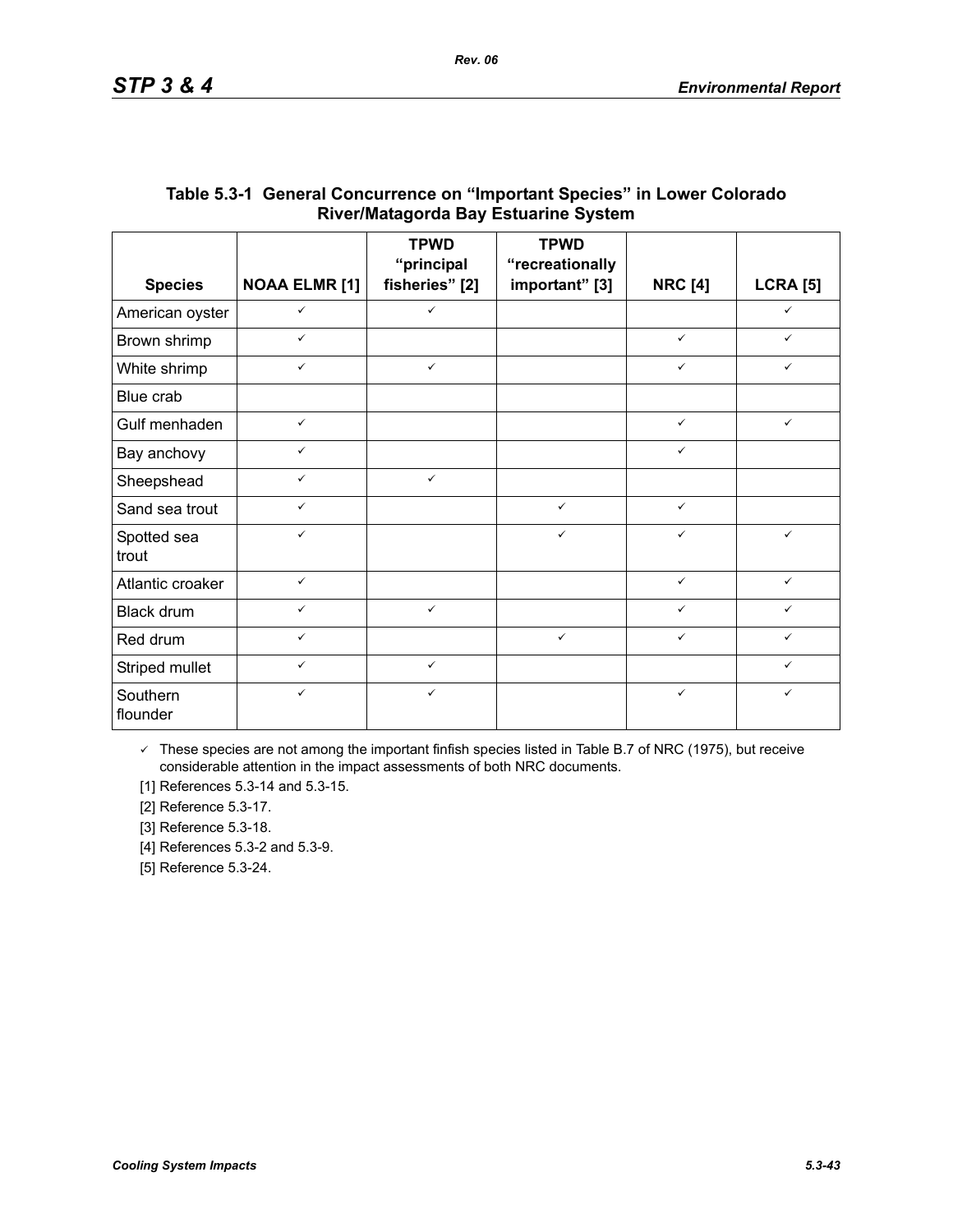|                            |                   | <b>Relative Abundance in Salinity Zones</b> |                                   |                               |  |
|----------------------------|-------------------|---------------------------------------------|-----------------------------------|-------------------------------|--|
| <b>Species</b>             | <b>Life Stage</b> | <b>Tidal Fresh</b><br>$( <0.5$ ppt $)$      | <b>Mixing</b><br>$(0.5 - 25$ ppt) | <b>Seawater</b><br>$(25$ ppt) |  |
| American oyster            | Adult             | Rare                                        | Common                            |                               |  |
| Crassostrea<br>virginica   | Spawning adults   | Common                                      |                                   |                               |  |
|                            | Juveniles         | Rare<br>Common                              |                                   | Rare                          |  |
|                            | Larvae            | Rare                                        | Common                            | Rare                          |  |
|                            | Eggs              |                                             | Common                            |                               |  |
| Brown shrimp               | Adult             | $\overline{\phantom{0}}$                    | Common                            | <b>Highly Abundant</b>        |  |
| Farfantepenaeus<br>aztecus | Spawning adults   |                                             |                                   |                               |  |
|                            | Juveniles         | Common                                      | <b>Highly Abundant</b>            | Common                        |  |
|                            | Larvae            | Common                                      | <b>Highly Abundant</b>            | <b>Highly Abundant</b>        |  |
|                            | Eggs              |                                             |                                   |                               |  |
| White shrimp               | Adult             | Rare                                        | Abundant                          | Common                        |  |
| Penaeus setiferus          | Spawning adults   |                                             |                                   |                               |  |
|                            | Juveniles         | <b>Highly Abundant</b>                      | Abundant                          | Common                        |  |
|                            | Larvae            | <b>Highly Abundant</b>                      | <b>Highly Abundant</b>            | <b>Highly Abundant</b>        |  |
|                            | Eggs              |                                             |                                   |                               |  |
| Blue crab                  | Adult             | Common                                      | Abundant                          | Common                        |  |
| Callinectes sapidus        | Spawning adults   | Common                                      | Rare                              |                               |  |
|                            | Juveniles         | Common                                      | Abundant                          | Common                        |  |
|                            | Larvae            | <b>Highly Abundant</b>                      | Abundant                          | Common                        |  |
|                            | Eggs              |                                             | Rare                              | Common                        |  |
| Gulf menhaden              | Adult             |                                             | Abundant                          | <b>Highly Abundant</b>        |  |
| Brevoortia patronus        | Spawning adults   |                                             |                                   |                               |  |
|                            | <b>Juveniles</b>  | <b>Highly Abundant</b>                      | <b>Highly Abundant</b>            | <b>Highly Abundant</b>        |  |
|                            | Larvae            |                                             |                                   |                               |  |
|                            | Eggs              |                                             |                                   |                               |  |
| Bay anchovy                | Adult             | Abundant                                    | <b>Highly Abundant</b>            | Common                        |  |
| Anchoa mitchelli           | Spawning adults   | Common                                      | <b>Highly Abundant</b>            | Common                        |  |
|                            | Juveniles         | Abundant                                    | Abundant                          | Common                        |  |
|                            | Larvae            | Abundant                                    | Common                            | Common                        |  |
|                            | Eggs              | Common                                      | Common                            | Common                        |  |

# **Table 5.3-2 Relative Abundance of Important Estuarine Organisms in Matagorda Bay**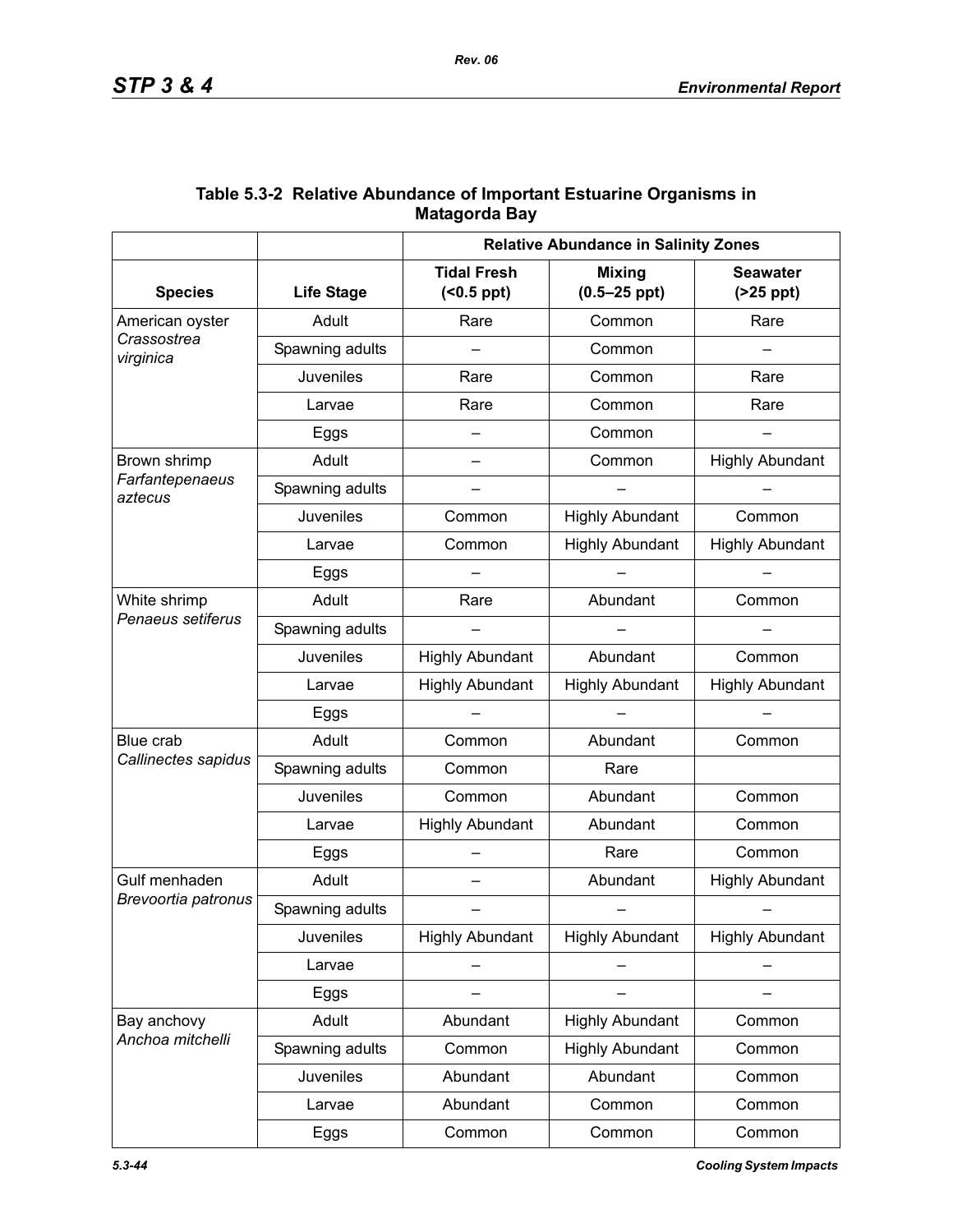|                                |                   | <b>Relative Abundance in Salinity Zones</b> |                                   |                               |  |
|--------------------------------|-------------------|---------------------------------------------|-----------------------------------|-------------------------------|--|
| <b>Species</b>                 | <b>Life Stage</b> | <b>Tidal Fresh</b><br>$( < 0.5$ ppt $)$     | <b>Mixing</b><br>$(0.5 - 25$ ppt) | <b>Seawater</b><br>$(25$ ppt) |  |
| Sheepshead                     | Adult             | Common                                      | Abundant                          | Abundant                      |  |
| Archosargus<br>probatocephalus | Spawning adults   |                                             |                                   |                               |  |
|                                | <b>Juveniles</b>  | Common                                      | Abundant                          | Common                        |  |
|                                | Larvae            |                                             |                                   |                               |  |
|                                | Eggs              |                                             |                                   |                               |  |
| Sand sea trout                 | Adult             |                                             | Common                            | Common                        |  |
| Cynoscion<br>arenarius         | Spawning adults   |                                             |                                   |                               |  |
|                                | Juveniles         | Common                                      | Common                            | Common                        |  |
|                                | Larvae            |                                             |                                   |                               |  |
|                                | Eggs              | —                                           |                                   |                               |  |
| Spotted sea trout              | Adult             | Rare                                        | Common                            | Common                        |  |
| Cynoscion<br>nebulosus         | Spawning adults   |                                             | Common                            | Common                        |  |
|                                | Juveniles         | Rare                                        | Common                            | Common                        |  |
|                                | Larvae            |                                             | Common                            | Common                        |  |
|                                | Eggs              |                                             | Common                            | Common                        |  |
| Atlantic croaker               | Adult             | Abundant                                    | Abundant                          | Abundant                      |  |
| Micropogonias<br>undulatus     | Spawning adults   |                                             |                                   |                               |  |
|                                | Juveniles         | Abundant                                    | <b>Highly Abundant</b>            | Abundant                      |  |
|                                | Larvae            |                                             |                                   |                               |  |
|                                | Eggs              |                                             |                                   |                               |  |
| <b>Black drum</b>              | Adult             | $\overline{\phantom{0}}$                    | Common                            | Common                        |  |
| Pogonias cromis                | Spawning adults   |                                             |                                   | Common                        |  |
|                                | <b>Juveniles</b>  | Common                                      | Common                            | Common                        |  |
|                                | Larvae            |                                             |                                   | Common                        |  |
|                                | Eggs              |                                             |                                   | Common                        |  |
| Red drum                       | Adult             | Rare                                        | Rare                              | Common                        |  |
| Sciaenops<br>ocellatus         | Spawning adults   |                                             |                                   | Common                        |  |
|                                | <b>Juveniles</b>  | Common                                      | Common                            | Common                        |  |
|                                | Larvae            |                                             |                                   | Common                        |  |
|                                | Eggs              | —                                           |                                   | Common                        |  |

## **Table 5.3-2 Relative Abundance of Important Estuarine Organisms in Matagorda Bay (Continued)**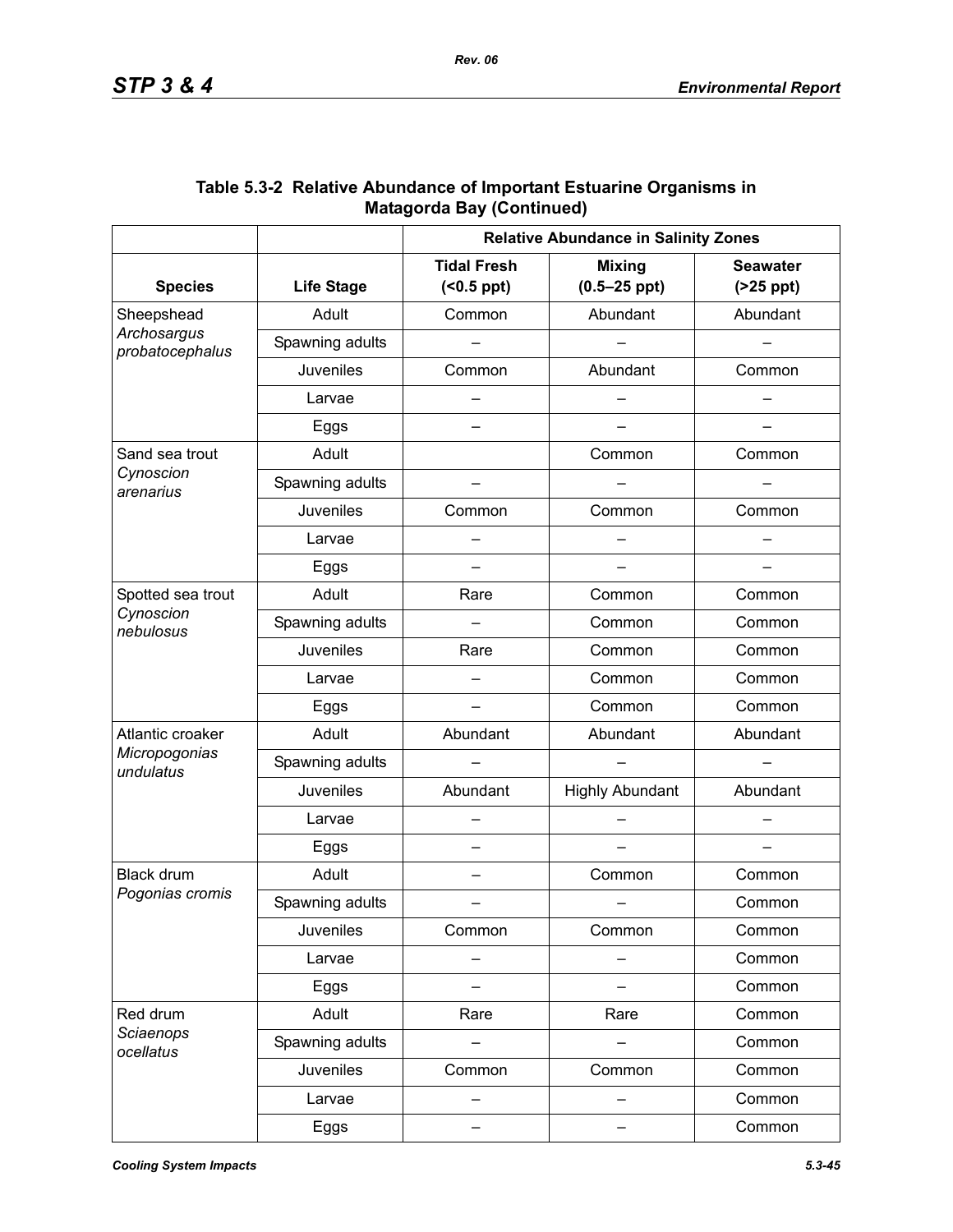|                                                  |                   | <b>Relative Abundance in Salinity Zones</b> |                                   |                               |  |
|--------------------------------------------------|-------------------|---------------------------------------------|-----------------------------------|-------------------------------|--|
| <b>Species</b>                                   | <b>Life Stage</b> | <b>Tidal Fresh</b><br>$( <0.5$ ppt $)$      | <b>Mixing</b><br>$(0.5 - 25$ ppt) | <b>Seawater</b><br>$(25$ ppt) |  |
| Striped mullet                                   | Adult             | Abundant<br>Common                          |                                   | Abundant                      |  |
| Mugil cephalus                                   | Spawning adults   |                                             |                                   | Abundant                      |  |
|                                                  | Juveniles         | Abundant<br>Abundant                        |                                   | Abundant                      |  |
|                                                  | Larvae            |                                             |                                   | Abundant                      |  |
|                                                  | Eggs              |                                             |                                   | Abundant                      |  |
| Southern flounder<br>Paralichthys<br>lethostigma | Adult             | Common                                      | Abundant                          |                               |  |
|                                                  | Spawning adults   |                                             |                                   |                               |  |
|                                                  | Juveniles         | Common                                      | Common                            | Common                        |  |
|                                                  | Larvae            |                                             |                                   |                               |  |
|                                                  | Eggs              |                                             |                                   |                               |  |

### **Table 5.3-2 Relative Abundance of Important Estuarine Organisms in Matagorda Bay (Continued)**

Source: Reference 5.3-14.

Note:

Rare = Present but not frequently encountered.

Common = Frequently encountered but not in large numbers: does not imply a uniform distribution throughout the salinity zone.

Abundant = Often encountered in substantial numbers relative to other species.

Highly Abundant = Numerically dominant relative to other species.

Blank Cell = Absent.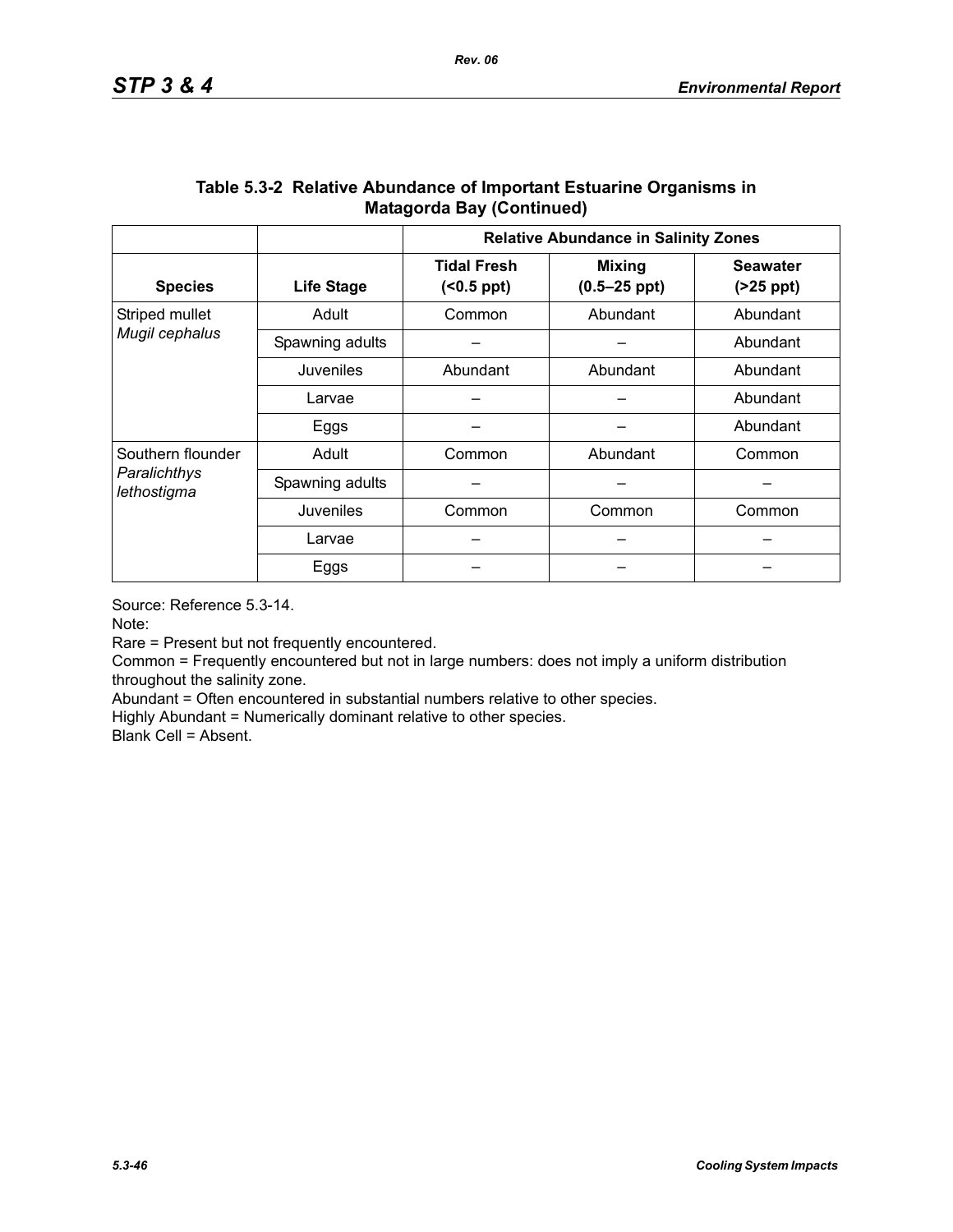|                                                                                                            | <b>Start Date (sampling occurred overnight)</b> |           |            |            |            |
|------------------------------------------------------------------------------------------------------------|-------------------------------------------------|-----------|------------|------------|------------|
|                                                                                                            | 14-Jul-83                                       | 27-Jul-83 | $9-Aug-83$ | 15-Sep-83  | 5-Sep-84   |
| Mean Number of Macroplankton per<br>100 m <sup>3</sup> water in Colorado River (mid-<br>$depth)$ [1]       | 388.15                                          | 316.05    | 2,835.2    | 8,446.47   | 726.83     |
| Mean Number of Ichthyoplankton per<br>100 m <sup>3</sup> water in Colorado River (mid-<br>depth) $m^3$ [1] | 7.4                                             | 148.35    | 6.17       | 19.42      | 3.4        |
| Volume of water pumped through the<br>RMPF $(m^3)$ (daily average of 2<br>sampling days)                   | 358,227                                         | 373,393   | 592,240    | 644,269    | 389,887.00 |
| Number of Macroplankton entrained<br>per 24 hours                                                          | 1,390,458                                       | 1,180,109 | 16,791,188 | 54,417,988 | 2,833,816  |
| Number of Ichthyoplankton entrained<br>per 24 hours                                                        | 26,509                                          | 553,929   | 36,541     | 125,117    | 13,256     |
| <b>Other Parameters</b>                                                                                    |                                                 |           |            |            |            |
| Maximum salinity at screens: surface<br>(ppt)                                                              | 1.7                                             | 0.3       | 3.4        | 1.2        | 4.2        |
| Maximum salinity at screens: bottom<br>(ppt)                                                               | 2.1                                             | 0.3       | 8          | 3.3        | 15.7       |
| Average of 2-day river flow (cfs)                                                                          | 2,086                                           | 769       | 1,356.5    | 824        | 692        |

# **Table 5.3-3 Entrainment of Macroplankton and Ichthyoplankton (1983–1984)**

Sources: Reference 5.3-19.

Data collected in 1984 are from McAden et al (Reference 5.3-21).

[1] Sum of all taxa, averaged over four sampling events during a 24-hour period.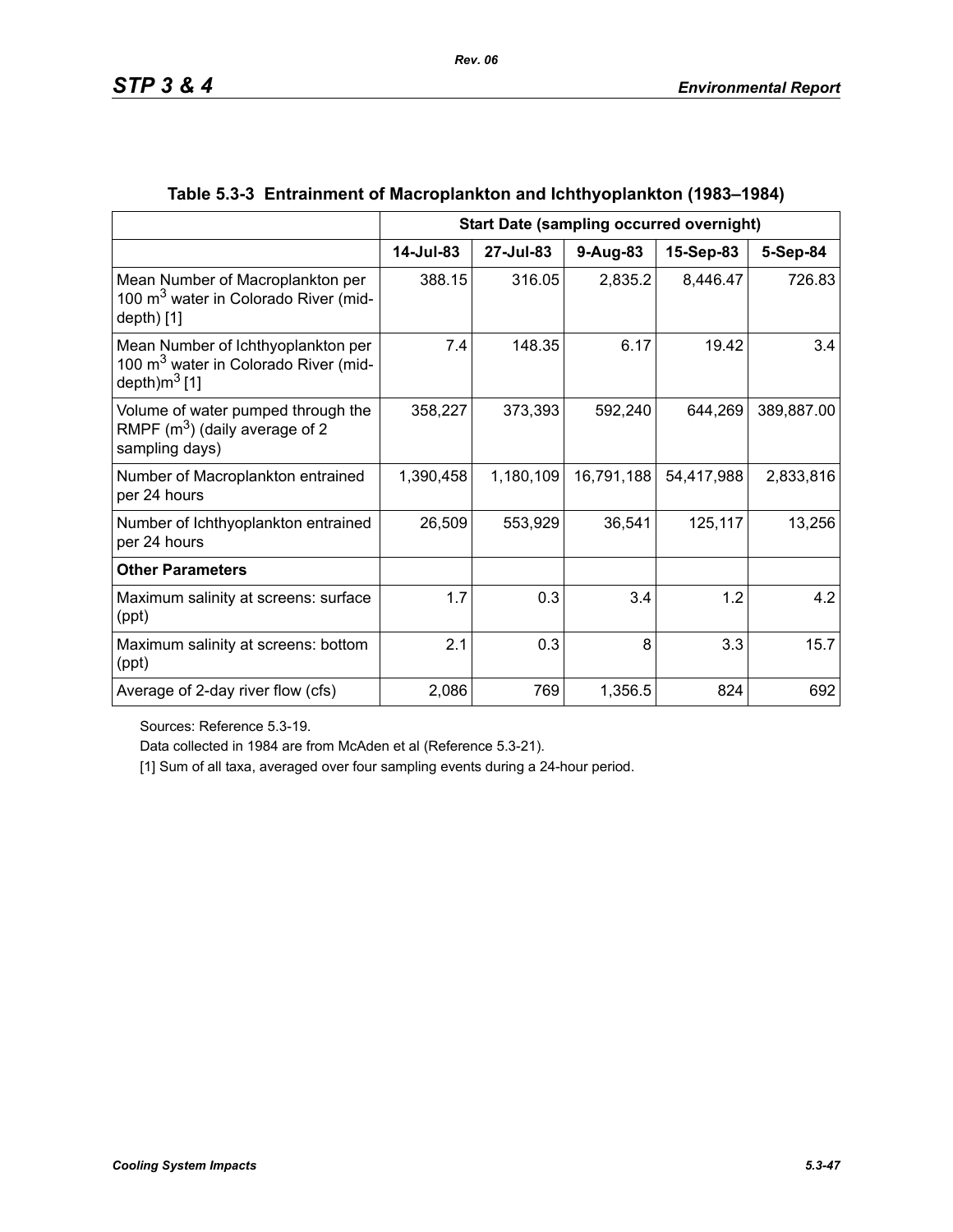|                                                                                         | <b>Start Date (sampling occurred overnight)</b> |                |                |          |                |             |
|-----------------------------------------------------------------------------------------|-------------------------------------------------|----------------|----------------|----------|----------------|-------------|
| <b>Species</b>                                                                          | 13-Jul-83                                       | 21-Jul-83      | 27-Jul-83      | 9-Aug-83 | 15-Sep-83      | 5-Sep-84    |
| Palaemonetes paludosus                                                                  |                                                 | 14             | $\overline{2}$ |          | 0              | 0           |
| Palaemonetes<br>kadiakensis                                                             | $\Omega$                                        | $\Omega$       | 1              | 1        | $\overline{0}$ | $\mathbf 0$ |
| Palaemonidae sp.                                                                        | $\overline{0}$                                  | $\mathbf 0$    | $\overline{2}$ | 0        | $\mathbf 0$    | 0           |
| Macrobrachium ohione                                                                    | 21                                              | 4              | 3              | 4        | 1              | 4           |
| Penaeus setiferus                                                                       | 0                                               | $\mathbf 0$    | 0              | 3        | 13             | 4           |
| Penaeus duorarum                                                                        | 0                                               | $\overline{0}$ | $\overline{0}$ | 0        | $\mathbf 0$    | 1           |
| Callinectes sapidus                                                                     | 55                                              | 6              | 10             | 44       | 4              | 6           |
| Caranx hippos                                                                           | 1                                               | $\overline{0}$ | 0              | 0        | $\mathbf 0$    | $\mathbf 0$ |
| Menidia beryllina                                                                       | 0                                               | 1              | 0              | 0        | $\mathbf 0$    | $\mathbf 0$ |
| Lepomis cyanellus                                                                       | $\Omega$                                        | 1              | $\overline{0}$ | $\Omega$ | $\Omega$       | $\mathbf 0$ |
| Total number of<br>individuals impinged [1]                                             | 78                                              | 26             | 18             | 53       | 18             | 15          |
| Total number of<br>individuals impinged on<br>all screens for 24 hours =<br>(n)(12)(16) | 14976                                           | 4992           | 3456           | 10176    | 3456           | 2880        |
| <b>Other Parameters</b>                                                                 |                                                 |                |                |          |                |             |
| Maximum salinity at<br>screens: surface (ppt)                                           | 2.7                                             | 0.2            | 0.3            | 3.4      | 1.2            | 4.2         |
| Maximum salinity at<br>screens: bottom (ppt)                                            | 3.3                                             | 0.2            | 0.4            | 8        | 2.8            | 15.7        |
| Average of 2-day river<br>flow (cfs)                                                    | 757                                             | 1907.5         | 769            | 1356.5   | 824.5          | 692         |
| Average of 2 day<br>pumpage $(m^3)$                                                     | 210,219                                         | 1,048,919      | 373,392        | 592,240  | 644,269        | 398,887     |

|  | Table 5.3-4 Impingement on RMPF Screens (1983–1984) |  |  |  |
|--|-----------------------------------------------------|--|--|--|
|--|-----------------------------------------------------|--|--|--|

Sources: Reference 5.3-19.

Reference 5.3-21.

[1] Values in cells = Number impinged on 2 screens for 90 minutes. To get total impingement, multiply by 12 for total screens and by 16 for full day.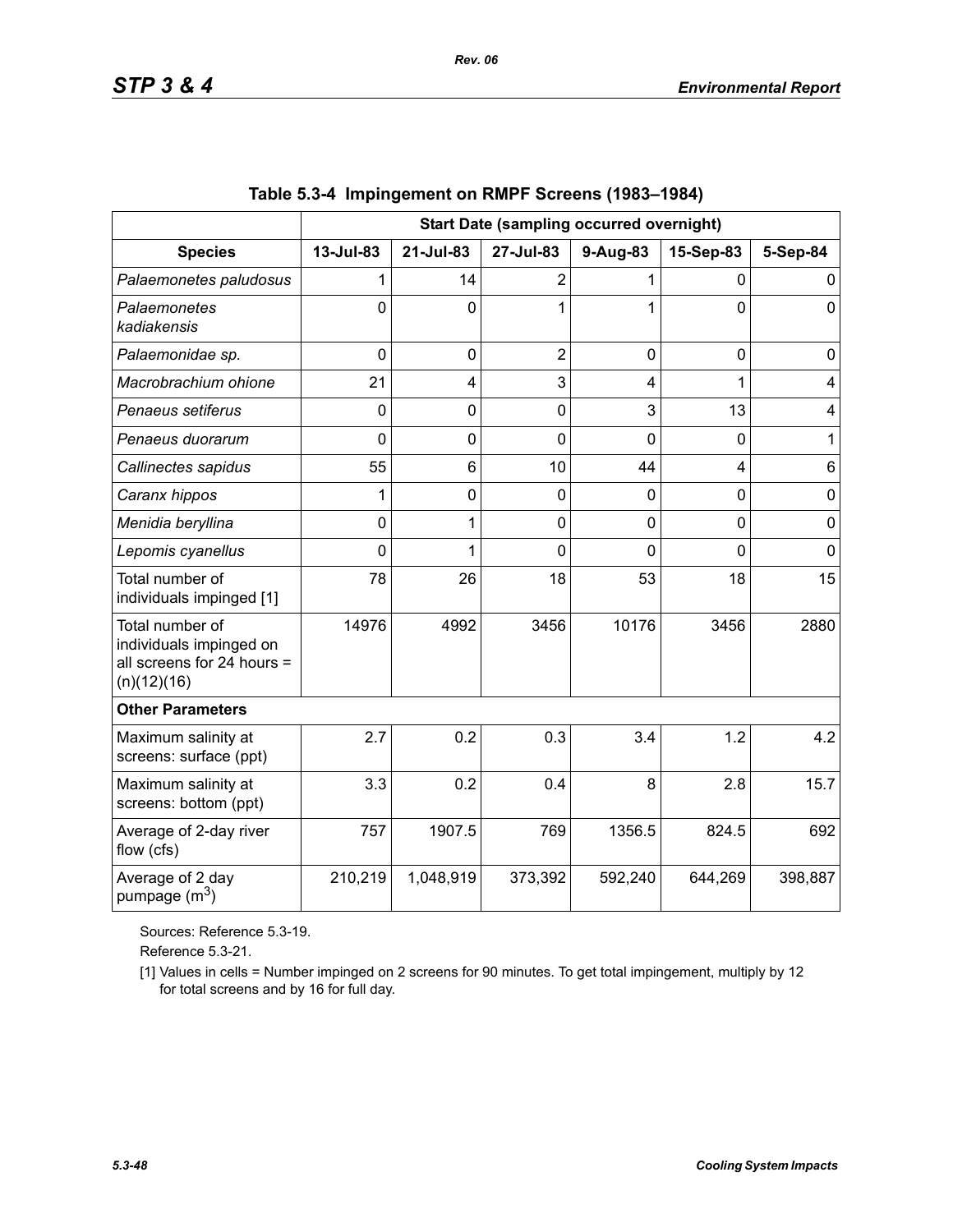|                           |                                 | <b>East Matagorda</b>  | <b>Matagorda Bay</b> |                |
|---------------------------|---------------------------------|------------------------|----------------------|----------------|
|                           | <b>Gear Type</b>                | <b>Bay [2]</b>         | [1]                  | Coast-wide [3] |
| Brown shrimp              | Gill net - spring               | <b>ND</b>              | <b>ND</b>            | <b>ND</b>      |
| Farfantepenaeus           | Gill net - fall                 | <b>ND</b>              | <b>ND</b>            | <b>ND</b>      |
| aztecus                   | Bag seine                       | $\ddot{}$              | $=$                  | $\ddot{}$      |
|                           | Trawl                           | $=$                    | $=$                  | $\ddot{}$      |
| White shrimp              | $\overline{G}$ ill net - spring | <b>ND</b><br><b>ND</b> |                      | <b>ND</b>      |
| Penaeus setiferus         | Gill net - fall                 | <b>ND</b>              | <b>ND</b>            | <b>ND</b>      |
|                           | Bag seine                       | $=$                    | $=$                  |                |
|                           | Trawl                           | $\ddot{}$              | $=$                  |                |
| Blue crab                 | $\overline{G}$ ill net - spring | $=$                    | $\equiv$             |                |
| Callinectes sapidus       | Gill net - fall                 | $=$                    | $=$                  |                |
|                           | Bag seine                       | $=$                    | —                    |                |
|                           | Trawl                           | —                      | $=$                  |                |
| Gulf menhaden             | $\overline{G}$ ill net - spring | $=$                    | $=$                  | <b>ND</b>      |
| Brevoortia patronus       | Gill net - fall                 | $=$                    | $=$                  | <b>ND</b>      |
|                           | Bag seine                       | $=$                    | $=$                  | <b>ND</b>      |
|                           | Trawl                           | $=$                    | $=$                  | <b>ND</b>      |
| Bay anchovy               | $\overline{G}$ ill net - spring | <b>ND</b>              | <b>ND</b>            | <b>ND</b>      |
| Anchoa mitchelli          | Gill net - fall                 | <b>ND</b>              | <b>ND</b>            | <b>ND</b>      |
|                           | Bag seine                       | <b>ND</b>              | <b>ND</b>            | <b>ND</b>      |
|                           | Trawl                           | <b>ND</b>              | <b>ND</b>            | <b>ND</b>      |
| Sheepshead<br>Archosargus | $\overline{G}$ ill net - spring | $=$                    | $\ddot{}$            |                |
|                           | Gill net - fall                 | $=$                    | $=$                  |                |
| probatocephalus           | Bag seine                       | $=$                    | $\equiv$             | <b>ND</b>      |
|                           | Trawl                           | $=$                    | $=$                  | <b>ND</b>      |
| Sand sea trout            | Gill net - spring               | <b>ND</b>              | <b>ND</b>            | <b>ND</b>      |
| Cynoscion arenarius       | Gill net - fall                 | <b>ND</b>              | <b>ND</b>            | <b>ND</b>      |
|                           | Bag seine                       | $=$                    | $=$                  | <b>ND</b>      |
|                           | Trawl                           | $=$                    | $=$                  | <b>ND</b>      |
| Spotted sea trout         | Gill net - spring               | $=$                    | +                    | $\ddot{}$      |
| Cynoscion nebulosus       | Gill net - fall                 | $=$                    | $=$                  | $\ddot{}$      |
|                           | Bag seine                       | $=$                    | $=$                  |                |
|                           | Trawl                           | $=$                    | $=$                  | <b>ND</b>      |
| Atlantic croaker          | Gill net - spring               | $=$                    | $=$                  |                |
| Micropogonias             | Gill net - fall                 | $=$                    | $=$                  | $\ddot{}$      |
| undulatus                 | Bag seine                       | $=$                    |                      |                |
|                           | Trawl                           | $\ddot{}$              | $=$                  | $\ddot{}$      |

## **Table 5.3-5 Trends in Abundance of Important Estuarine Organisms in Matagorda Bay and Coast-wide 1985–2003**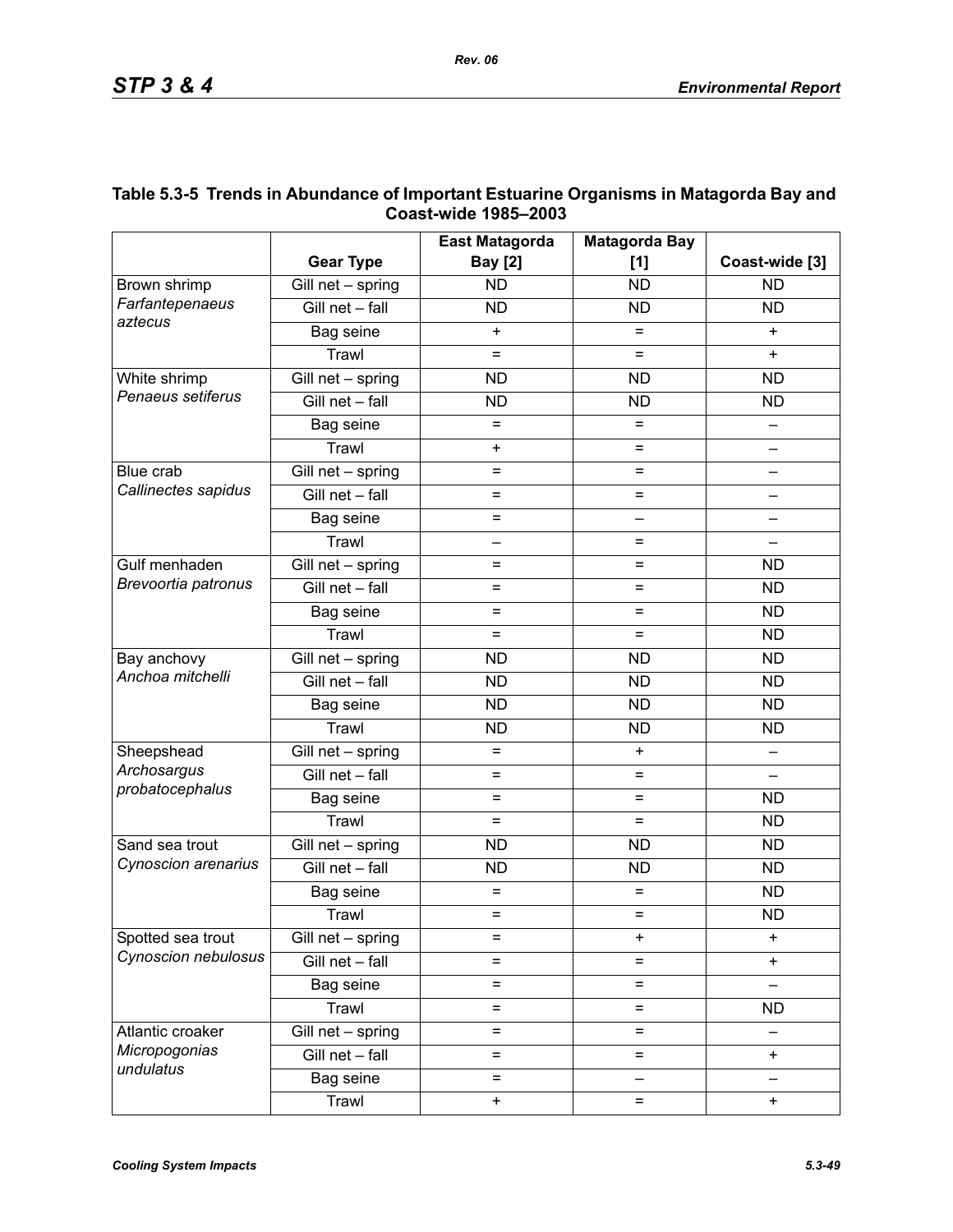|                                   |                                 | <b>East Matagorda</b> | <b>Matagorda Bay</b>     |                 |
|-----------------------------------|---------------------------------|-----------------------|--------------------------|-----------------|
|                                   | <b>Gear Type</b>                | <b>Bay</b> [2]        | [1]                      | Coast-wide [3]  |
| Black drum                        | Gill net - spring               | $\ddot{}$             | $+$                      | $\ddot{}$       |
| Pogonias cromis                   | Gill net - fall                 | $=$                   | $+$                      | $+$             |
|                                   | Bag seine                       | $=$                   | $\equiv$                 | $+$             |
|                                   | Trawl                           | $+$                   | $=$                      | <b>ND</b>       |
| Red drum                          | Gill net - spring               | $+$                   | $+$                      | $+$             |
| Sciaenops ocellatus               | Gill net - fall                 | $=$                   | $=$                      | $+$             |
|                                   | Bag seine                       | $=$                   | $\equiv$                 | $\qquad \qquad$ |
|                                   | Trawl                           | $=$                   | $=$                      | <b>ND</b>       |
| Striped mullet                    | Gill net - spring               | $=$                   | $\equiv$                 | <b>ND</b>       |
| Mugil cephalus                    | Gill net - fall                 | $=$                   | $\equiv$                 | <b>ND</b>       |
|                                   | Bag seine                       | $=$                   | $=$                      | <b>ND</b>       |
|                                   | Trawl                           | $=$                   | $=$                      | <b>ND</b>       |
| Southern flounder<br>Paralichthys | Gill net - spring               | $=$                   | $=$                      |                 |
|                                   | Gill net - fall                 | $=$                   | $=$                      |                 |
| lethostigma                       | Bag seine                       | $=$                   | $\overline{\phantom{0}}$ | <b>ND</b>       |
|                                   | Trawl                           | $=$                   | $=$                      | <b>ND</b>       |
| Total Finfish [3]                 | $\overline{G}$ ill net - spring | $+$                   | $\ddot{}$                | $+$             |
|                                   | Gill net - fall                 |                       | <u>.</u>                 |                 |
|                                   | Bag seine                       | $=$                   | $=$                      | ND              |
|                                   | Trawl                           | $=$                   | $=$                      | <b>ND</b>       |
| American oyster [4]               | Spat                            | $=$                   | $=$                      | $\ddot{}$       |
| Crassostrea virginica             | Small                           | $\ddot{}$             | $\ddot{}$                | $\ddot{}$       |
|                                   | Market size                     | $\ddot{}$             | $\ddot{}$                | $\ddot{}$       |

## **Table 5.3-5 Trends in Abundance of Important Estuarine Organisms in Matagorda Bay and Coast-wide 1985–2003 (Continued)**

Source: Martinez-Andrate, Campbell and Fuls (Reference 5.3-25). Trends in Relative Abundance and Size of Selected Finfish and Shellfish along the Texas Coast: November 1975 – December 2003. Texas Parks and Wildlife Management Data Series No. 232.

- [1] Trends for East Matagorda Bay and Matagorda Bay were estimated by inspection of annual catch data from 1985 to 2003. No statistical analysis was used or implied.
- [2] Coast-wide trends were described in the report based on all data since inception of the study, which varied by gear type and species. The earliest data was collected in 1975.
- [3] Total includes some species not represented in this table.
- [4] Oyster data was not reported for East Matagorda Bay separately.

Note: Relative Abundance Indicators:

- + Annual catch increased from 1985 to 2003.
- Annual catch decreased from 1985 to 2003.
- = Annual catch showed no marked change from 1985 to 2003, either due to relatively steady catches or to large variations with no apparent pattern.

ND = no data.